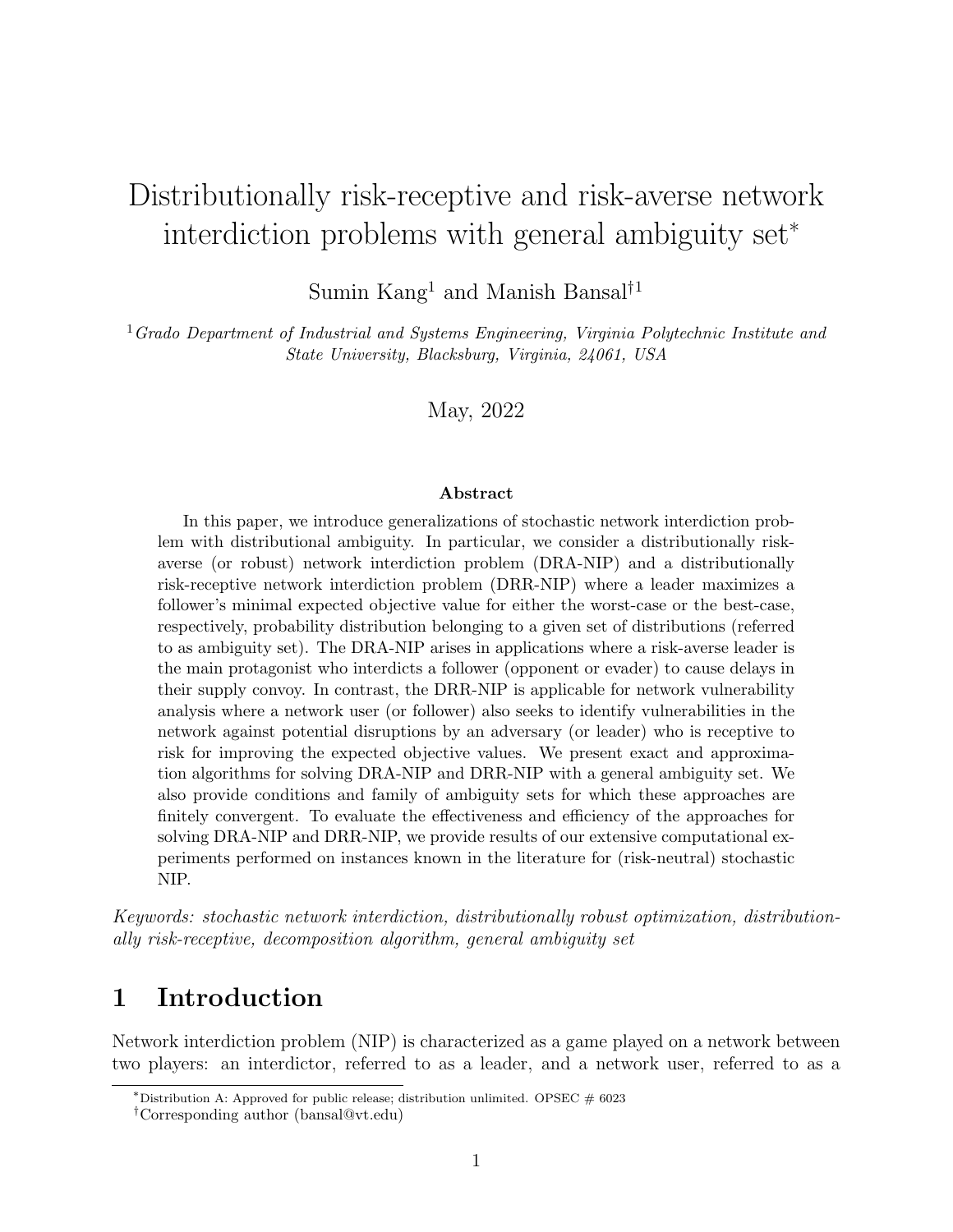follower. The leader is a player who makes interdiction decisions for some network components to degrade the follower's performance on it. In other words, the leader attacks some arcs of the network to either increase cost to travel through them or remove them from the network. The follower observes the interdiction decision and finds a minimum cost (shortest) path between a given pair of source and destination nodes of the interdicted network. Since a given budget limits the leader's ability to interdict the network components, the leader has to make interdiction decisions with the objective of maximizing the minimum travel cost for the follower. The NIP has applications in military logistics where an interdictor attacks an opponent's logistics network to delay a supply convoy [13, 15] and in interdicting the smuggling of nuclear materials [25, 28, 39]. It also provides vulnerability analysis for critical infrastructure under adversarial attacks [6, 8, 35] by identifying vulnerable components in the network whose disruption will impose substantial damage.

In this paper, we focus on network interdiction under uncertainty where the success of interdiction attempts and the impact of interdiction on travel cost associated with each interdicted arc is uncertain. Previous studies have proposed (risk-neutral) stochastic programming models to formulate stochastic NIPs where the uncertain parameters are represented by random variables with a known probability distribution. However, a distinct aspect of uncertainty faced in many real-world applications, in particular, military operations, is the limited availability of relevant historical data, which leads to incomplete information of probability distribution associated with the uncertain parameters. One approach to address the ambiguity of the distribution is distributionally robust optimization (DRO) [12, 36]. In DRO, it is assumed that the probability distribution belongs to a set of distributions, known as an ambiguity set. Solving a DRO model gives a distributionally robust (risk-averse) solution by optimizing the expected value of the objective function for the worst-case distribution within the ambiguity set.

We propose distributionally risk-averse and risk-receptive models for the stochastic NIP (S-NIP) with distributional ambiguity. Applying the traditional DRO modeling approach to S-NIP renders the leader's objective as to maximize the expectation of the minimal objective values of the follower associated with the worst-case probability distribution. Throughout the paper, we refer to this DRO-based model as a distributionally risk-averse NIP (DRA-NIP). The DRA-NIP arises in applications where the leader is the main protagonist; for example, the leader interdicting an evader or delaying the supply convoy of an opponent. In contrast, for infrastructure vulnerability analysis, a network user also seeks to identify vulnerabilities of infrastructure against potential interdictions (or disruptions) by an adversary who is receptive to risk for improving the expected objective values. From the viewpoint of the leader, we refer to this problem as a distributionally risk-receptive NIP, denoted by DRR-NIP, where the leader makes decisions with respect to the best-case probability distribution from a given set of distributions.

The DRA-NIP and the DRR-NIP with a singleton ambiguity set reduce to the S-NIP. Therefore, the optimal objective values from the DRA-NIP and the DRR-NIP provide lower and upper bounds, respectively, of the objective value obtained from solving the S-NIP. In addition to generalizing the S-NIP, the DRA-NIP and DRR-NIP allow adjustments in the models based on the level of risk-aversion and risk-receptiveness, respectively, of a decision maker. These adjustments are managed by considering ambiguity sets ranging from a singleton set to a set of all probability distributions supported on  $\Omega$ . Using the latter ambiguity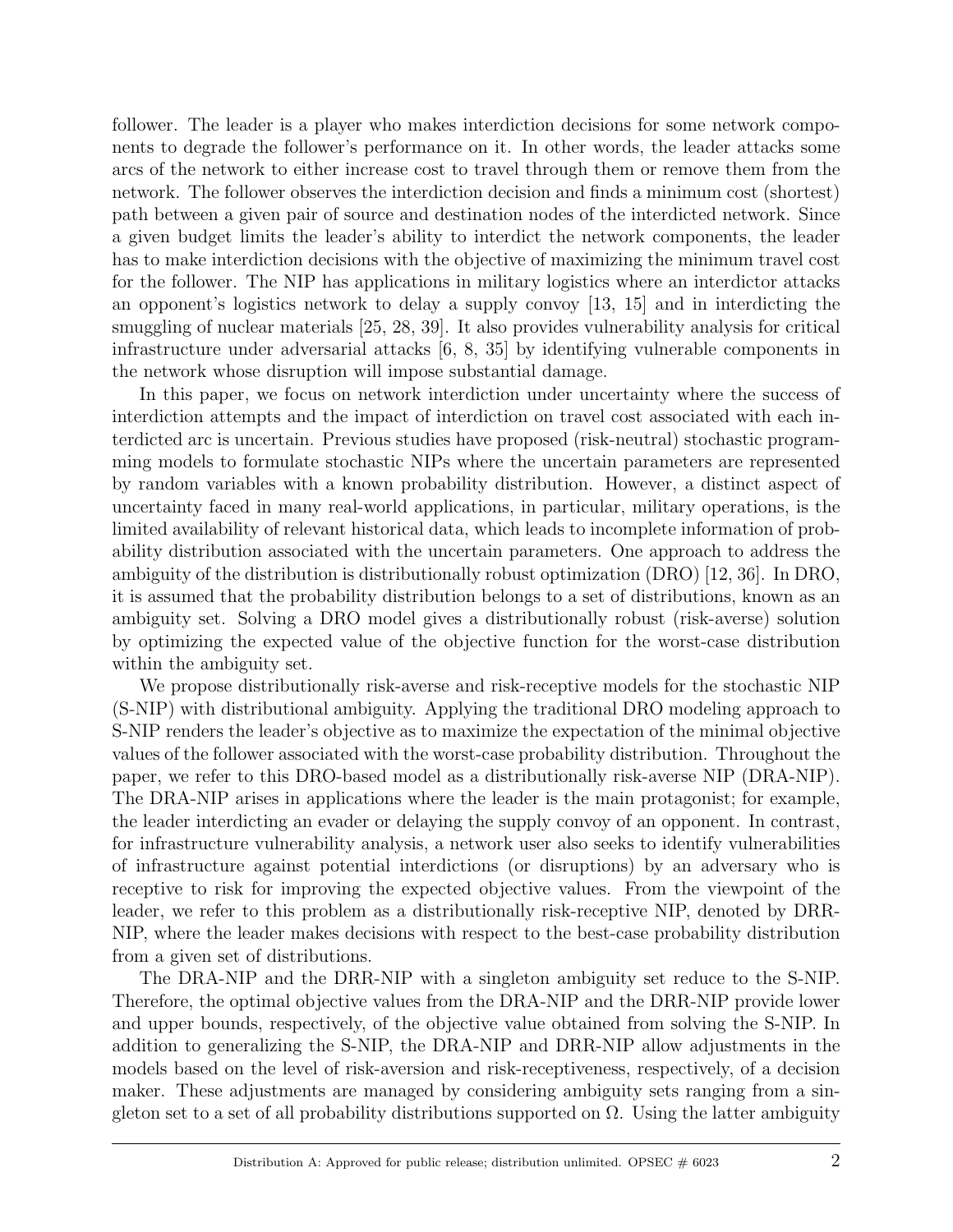set (denoted by  $\mathcal{P}$ ), the DRA-NIP provides the most conservative solution for the leader, while we can obtain solutions reflecting the decreased level of risk-aversion by solving the DRA-NIP with the subsets of this set. Similarly, the DRR-NIP with  $\hat{\mathcal{P}}$  as ambiguity set provides the most optimistic solution for the leader (or a most conservative solution for the follower) by considering the case when the uncertainty is realized in the most unfavorable way for the follower. We can also decrease the level of risk-receptiveness for the leader by using subsets of  $\hat{\mathcal{P}}$  in the DRR-NIP.

#### 1.1 Problem Definition: DRA-NIP and DRR-NIP

We consider a minimum cost path (or shortest path) network interdiction problem in which the success of interdiction and the impact of interdiction on each arc are assumed to be uncertain. This problem is mathematically defined as follows. Given a directed network  $G = (N, A)$ , the leader interdicts a set of arcs to maximize the expected shortest path traveling cost of the follower. A source node and a destination node along the follower's path are denoted by s and t, respectively. For each arc  $a = (i, j) \in A$  between nodes  $i, j \in N$ , let traveling cost be denoted by  $c_a$ . Also, the penalty cost vector and the success of interdiction vector are denoted by random vectors  $\tilde{d} \in \mathbb{R}^{|A|}_+$  and  $\tilde{\xi} \in \{0,1\}^{|A|}$ , respectively. We assume that  $(\tilde{d}, \tilde{\xi})$  have finite support  $\Omega$ , and each possible realization  $(d^{\omega}, \xi^{\omega}), \omega \in \Omega$ occurs with a probability  $p_{\omega}, \omega \in \Omega$ . The leader's interdiction decision is denoted by a binary decision vector  $\mathbf{x} \in \{0,1\}^{|A|}$  where  $x_a = 1$  or  $x_a = 0$  implies that arc  $a \in A$  is interdicted or not interdicted, respectively. A set of all feasible interdiction decision vectors is represented as  $X := \{ \mathbf{x} \in \{0,1\}^{|A|} | \sum_{a \in A} x_a = b \}$  where  $b > 0$  denotes the interdicting budget. Note that the follower is a "wait-and-see" player who makes a decision after observing the realizations of uncertainty and the leader's decision. Thus, the follower's shortest path problem in each scenario  $\omega \in \Omega$  involves the deterministic traveling costs for all arcs which are represented as  $(c_a + d_a^{\omega} \xi_a^{\omega} \hat{x}_a)$  for  $a \in A$  where  $\hat{x}_a$  is a given interdiction decision. Note that the penalty term  $(d_a^{\omega} \xi_a^{\omega} \hat{x}_a)$  is activated when both  $\hat{x}_a$  and  $\xi_a^{\omega}$  have values of 1, which means the leader decides to interdict arc  $a \in A$ , and the interdiction is successful in scenario  $\omega \in \Omega$ . The follower's decision variable  $y_a^{\omega} \in \{0,1\}$  represents whether arc  $a \in A$  is traversed in the shortest path in scenario  $\omega \in \Omega$  or not. For each node  $i \in N$ , let  $\delta^+(i)$  and  $\delta^-(i)$  be the set of outgoing and incoming arcs for node  $i$ , respectively. We then formulate a risk-neutral stochastic (shortest or minimum cost path) network interdiction problem as follows:

$$
\text{(S-NIP)} \quad \max_{\mathbf{x} \in X} \sum_{\omega \in \Omega} p_{\omega} \bigg( \min_{\mathbf{y}^{\omega}} \sum_{a \in A} (c_a + d_a^{\omega} \xi_a^{\omega} x_a) y_a^{\omega} \bigg), \tag{1a}
$$

s.t. 
$$
\sum_{a \in \delta^+(i)} y_a^{\omega} - \sum_{a \in \delta^-(i)} y_a^{\omega} = \begin{cases} 1 & \text{if } i = s \\ -1 & \text{if } i = t \\ 0 & \text{otherwise} \end{cases}
$$
, for all  $i \in \mathbb{N}$ , for all  $\omega \in \Omega$ ,

$$
y_a^{\omega} \in [0, 1], \quad \text{ for all } a \in A, \quad \text{ for all } \omega \in \Omega.
$$
 (1c)

Notice that since the constraint matrix associated with Constraints (1b), i.e., flow balance constraints, of the inner shortest path problem is totally unimodular, we can let  $y_a \in [0,1]$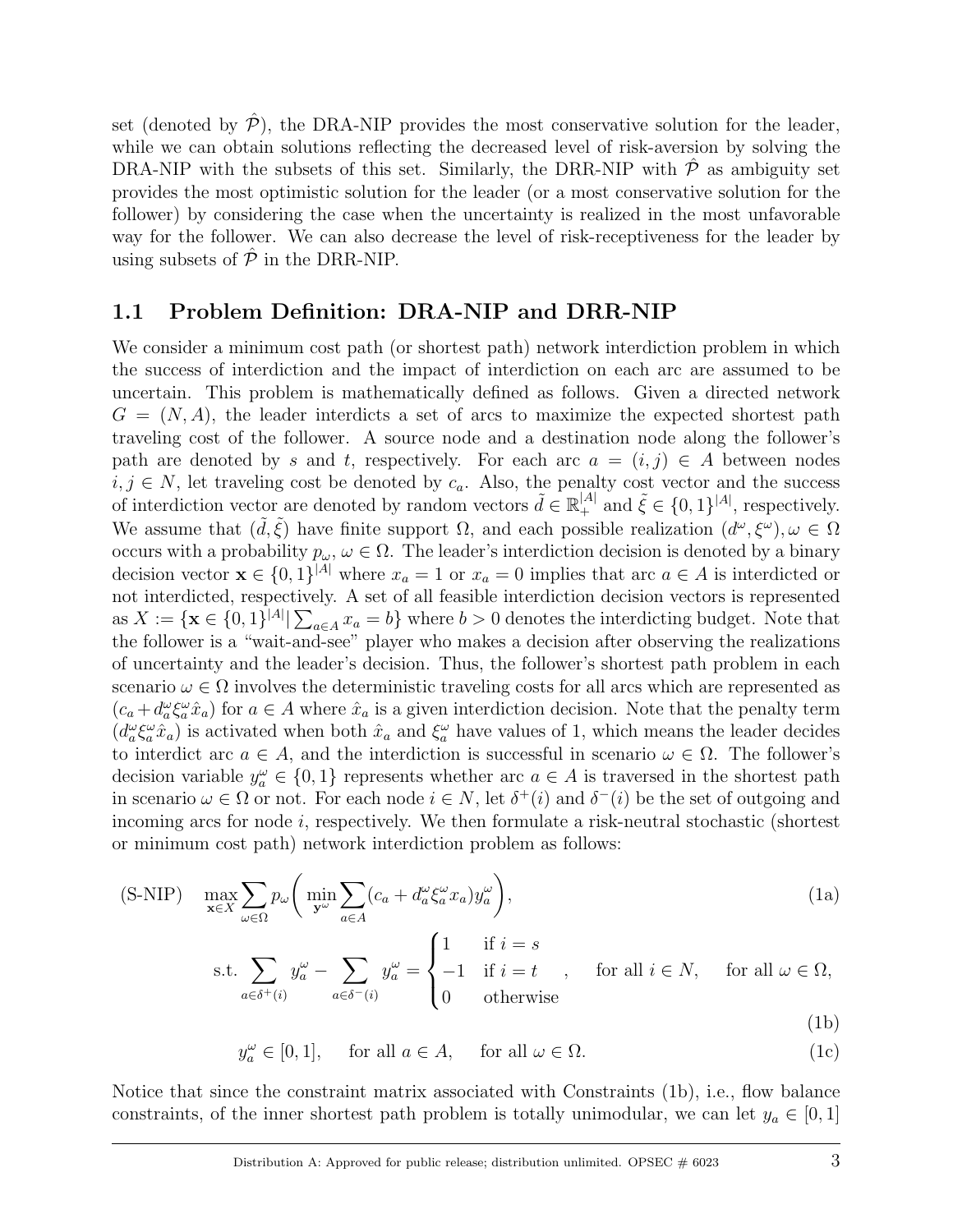instead of being binary [5]. Also, we denote the set of feasible solutions of the follower by  $Y^{\omega} := \{ \mathbf{y}^{\omega} | \text{ (1b) and (1c) hold} \} \text{ for } \omega \in \Omega.$ 

We now formulate the distributionally risk-averse and risk-receptive (shortest path) interdiction problems, i.e., DRA-NIP and DRR-NIP, associated with the different attitudes of the leader towards distributional ambiguity, as follows.

(DRA-NIP) 
$$
\max_{\mathbf{x}\in X} \min_{P\in\mathcal{P}} \sum_{\omega\in\Omega} p_{\omega} \min_{\mathbf{y}^{\omega}\in Y^{\omega}} \sum_{a\in A} (c_a + d_a^{\omega} \xi_a^{\omega} x_a) y_a^{\omega};
$$
 (2)

(DRR-NIP) 
$$
\max_{\mathbf{x}\in X} \max_{P\in\mathcal{P}} \sum_{\omega\in\Omega} p_{\omega} \min_{\mathbf{y}^{\omega}\in Y^{\omega}} \sum_{a\in A} (c_a + d_a^{\omega} \xi_a^{\omega} x_a) y_a^{\omega},
$$
 (3)

where  $P = {p_{\omega}}_{\omega \in \Omega}$ . In the DRA-NIP (2), the leader is risk-averse with the goal to maximize the expected shortest path traveling cost of the follower for the worst-case probability distribution among the ambiguity set  $P$ , which is obtained by minimizing over  $P$ . On the contrary, in the DRR-NIP (3), we consider a risk-receptive leader whose focus is on the best-case probability distribution in  $P$ , i.e., maximizing over the ambiguity set, and the corresponding maximal expected shortest path traveling cost. Notice that for  $|\mathcal{P}| = 1$ , both of these models reduce to the (risk-neutral) S-NIP, and for  $|\Omega|=1$ , they further reduce to the deterministic NIP. Likewise, when  $P$  is defined by all probability distributions supported on Ω, DRA-NIP and DRR-NIP reduce to robust optimization models where leader makes risk-averse decisions for the worst-case scenario and risk-receptive decisions for the best-case scenario, respectively. In addition to generalizing robust and stochastic optimization models, these models provide adjustable levels of risk-aversion or risk-receptiveness for an interdictor or a network user. This adjustability is tailor-made for military applications that have limited availability of relevant historical data. Lastly, we note the readers that the proposed approaches in this paper are applicable to the case where the traveling costs are also uncertain, i.e.,  $c_a^{\omega}, \omega \in \Omega$ , even though we assume that the traveling costs of arcs  $c_a, a \in A$  are deterministic.

#### 1.2 Illustrative Example

Consider a network  $G = (N, A)$  in Figure 1 where  $N = \{1, 2, 3, 4\}, A = \{(1, 2), (1, 3), (2, 4),$  $(3, 4)$ , and nodes 1 and 4 are source s and destination t nodes, respectively. The traveling costs  $c_{12} = 4$ ,  $c_{13} = 2$ ,  $c_{24} = 4$ , and  $c_{34} = 2$  are known. In this example, we assume the uncertain success of interdiction attempts and consider two realizations:  $\xi^{\omega_1} = (1, 1, 0, 0)$  and  $\xi^{\omega_2} = (0, 0, 1, 1)$  corresponding to the set A. For the sake of convenience, in this example, we assume penalty costs  $d_{12}^{\omega} = 3$ ,  $d_{13}^{\omega} = 8$ ,  $d_{24}^{\omega} = 4$ , and  $d_{34}^{\omega} = 6$  for all  $\omega \in {\{\omega_1, \omega_2\}}$ , and consider a finite ambiguity set  $\mathcal{P} = \{P_1, P_2, P_3\} = \{(0.7, 0.3), (0.3, 0.7), (0.5, 0.5)\}\.$  Notice that the shortest (or minimum cost) path between s and t on this network when there is no interdiction, is a path traversing along arcs  $(1,3)$  and  $(3,4)$ , which we denote by  $SP^*$ , that costs 4 units.

Let the interdiction budget b be equal to 2 units. This implies that the leader has to interdict two arcs in A, and therefore, she has six possible choices:  $\{(1, 2), (1, 3)\}, \{(2, 4), (3, 4)\},\$  $\{(1,3), (3,4)\}, \{(1,2), (2,4)\}, \{(1,2), (3,4)\}, \text{ and } \{(1,3), (2,4)\}, \text{ i.e., the set } X = {\mathbf{x}^i}_{i=1}^6 = {\mathbf{x}^i}_{i=1}^6$  $\{(1, 1, 0, 0), (0, 0, 1, 1), (0, 1, 0, 1), (1, 0, 1, 0), (1, 0, 0, 1), (0, 1, 1, 0)\}.$  For a given  $\mathbf{x} \in X$  and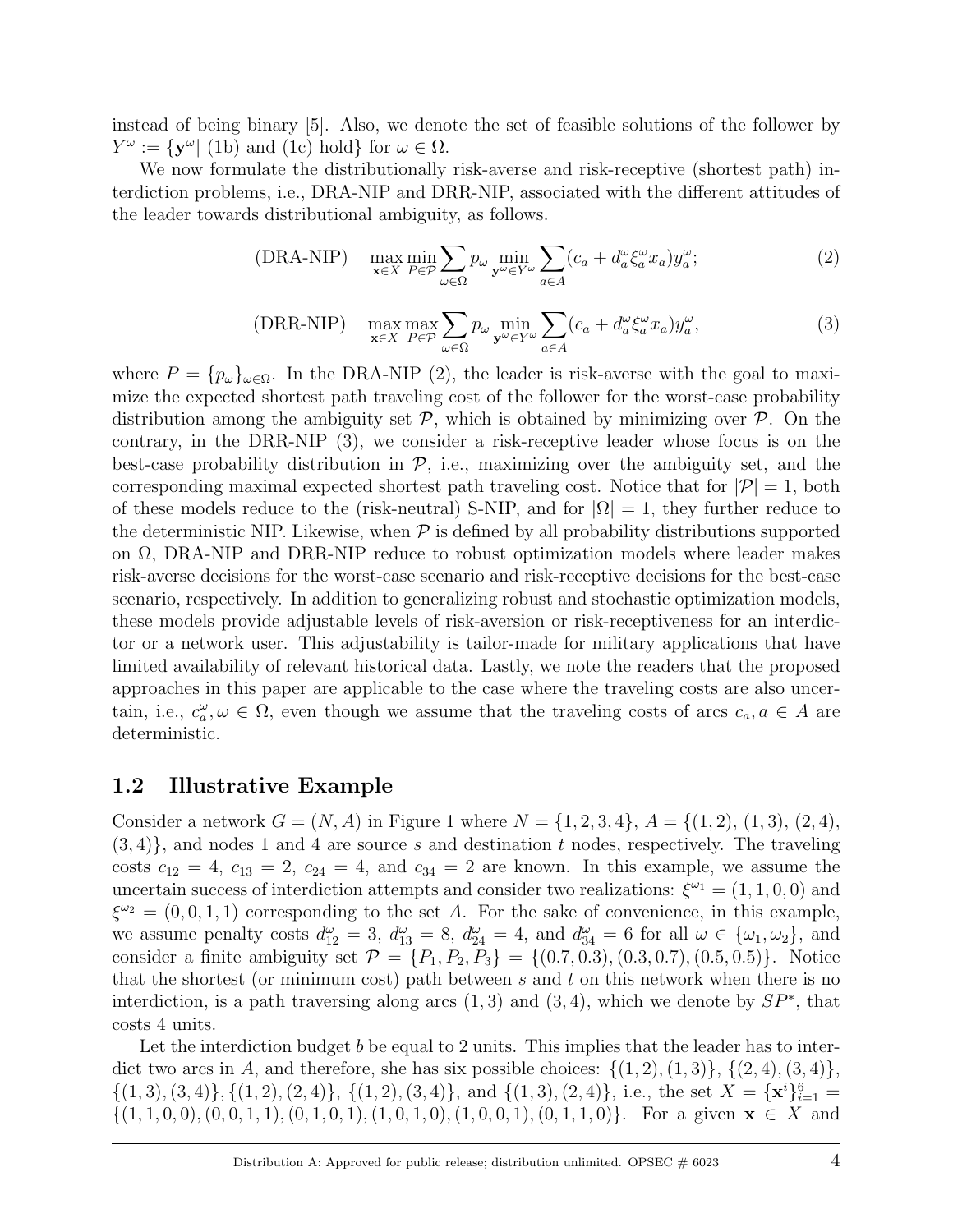

Figure 1: Example network with source node  $s = 1$  and destination node  $t = 4$ .

Table 1: Expected travel cost for a given leader's action  $\mathbf{x} \in X = \{x^1, \ldots, x^6\}$  and probability distribution  $P \in \{P_1, P_2, P_3\}$ ; Optimal solution and objective value of the S-NIP for each distribution P, DRR-NIP, and DRA-NIP.

| Probability $P \in \mathcal{P}$ |             | $\mathbf{x}^1$ $\mathbf{x}^2$ $\mathbf{x}^3$ $\mathbf{x}^4$ $\mathbf{x}^5$ $\mathbf{x}^6$ |         | Optimal Optimal<br>Solution | Value |
|---------------------------------|-------------|-------------------------------------------------------------------------------------------|---------|-----------------------------|-------|
|                                 |             | 8.9 5.8 8.0 4.0 5.2 6.8                                                                   |         | $\mathbf{x}^1$              | 8.9   |
| P <sub>2</sub>                  |             | 6.1 8.2 8.0 4.0 6.8 5.2                                                                   |         | $\mathbf{x}^2$              | 8.2   |
| $P_{\rm 3}$                     |             | 7.5 7.0 8.0 4.0 6.0 6.0                                                                   |         | $\mathbf{x}^3$              | 8.0   |
| Best-Case (DRR-NIP)             | 8.9 8.2 8.0 | 4.0                                                                                       | 6.8 6.8 | $\mathbf{x}^1$              | 8.9   |
| Worst-Case (DRA-NIP)            |             | 6.1 5.8 8.0 4.0 5.2 5.2                                                                   |         | $\mathbf{x}^3$              | 8.0   |

 $P \in \mathcal{P}$ , we solve the shortest path problem for each scenario and report the expected shortest path cost in rows 2-4 of Table 1. Using these expected costs, we also find an optimal interdiction solution corresponding to the following risk preference of the leader.

- Risk-Averse (DRA-NIP): Consider a risk-averse interdictor who chooses to interdict arcs  $(1,3)$  and  $(3,4)$  in an optimal solution  $\mathbf{x}^3$ . Note that both of these arcs are on path  $SP^*$ . The interdiction will successfully affect cost to travel arc  $(1,3)$  in scenario  $\omega_1$  and arc (3,4) in scenario  $\omega_2$ . As a result, the total traveling cost of  $SP^*$  increases by 8 and 6 units for scenario  $\omega_1$  and  $\omega_2$ , respectively. Accordingly, an alternative path along arcs  $(1, 2)$  and  $(2, 4)$  that costs 8 units becomes a new shortest path in both scenarios. From the interdictor's perspective, this choice shows the risk-aversion as it guarantees the success of the interdiction on the prior shortest path  $SP^*$  and prevents the follower from traversing through this path for both scenarios.
- Risk-Receptive (DRR-NIP): If we assume that the interdictor is risk-receptive, then the optimal strategy is to interdict arcs  $(1, 2)$  and  $(1, 3)$ , i.e.,  $\mathbf{x}^1$ . Both the arcs will be successfully interdicted in scenario  $\omega_1$ , thereby resulting in a shortest-path cost of 11 units. In contrast, the interdiction attempts will fail in scenario  $\omega_2$ , and thus SP<sup>∗</sup> remains the shortest path with a cost of 4 units. Observe that this interdiction solution is worse for the worst-case probability distribution in comparison to the DRA-NIP solution. However, from the follower's perspective, this result shows the most pessimistic scenario when the interdictor is most successful, which is not observable in the risk-averse model.
- Risk-Neutral (S-NIP): Observe that the optimal interdiction solution for the S-NIP changes as we vary the known probability distribution, i.e.,  $x^1$  (8.9 units) is optimal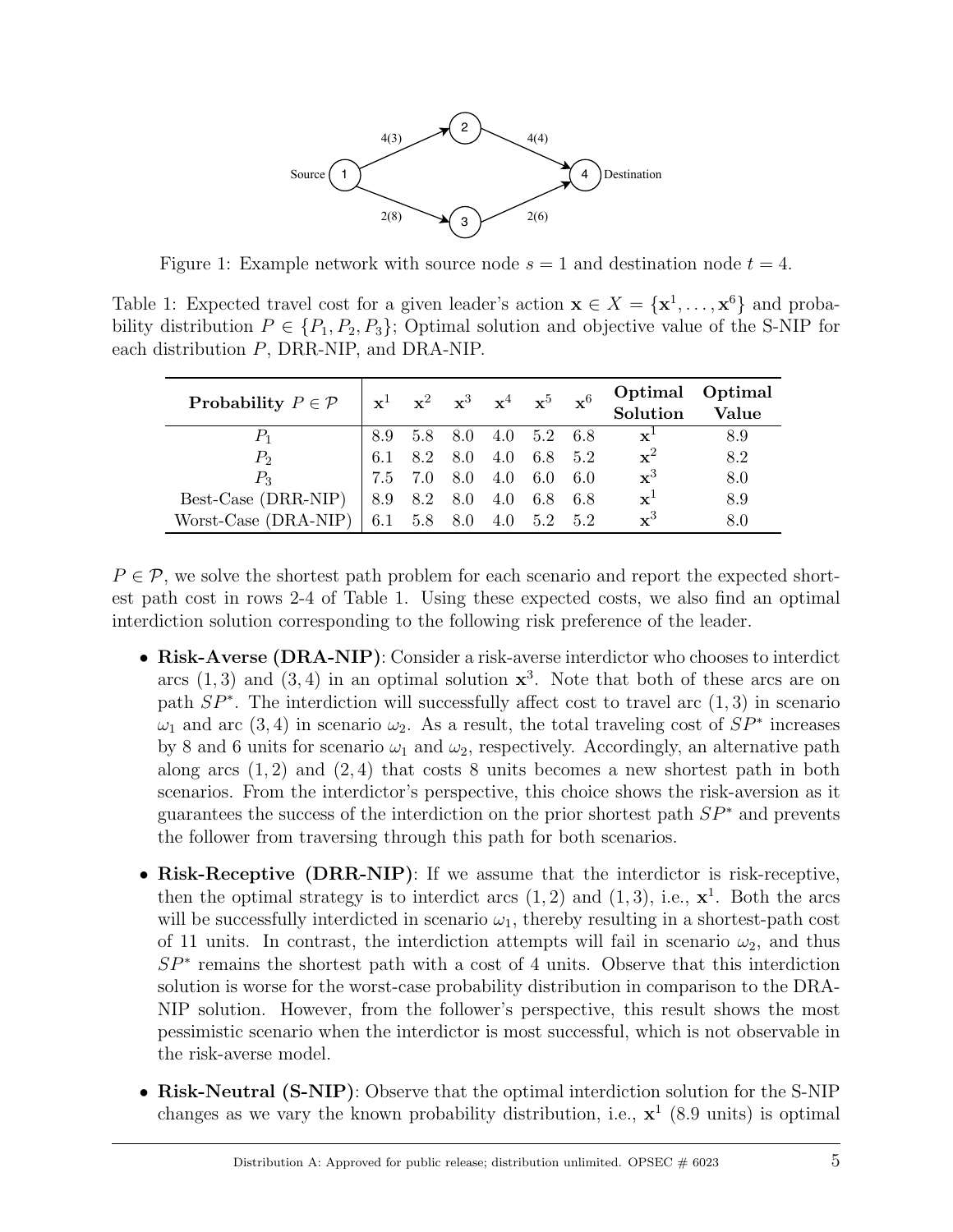for  $P_1$ ,  $\mathbf{x}^2$  (8.2 units) is optimal for  $P_2$ , and  $\mathbf{x}^3$  (8 units) is optimal for  $P_3$  distribution. The optimal solution values range from the DRA-NIP's optimal solution value to the DRR-NIP's optimal solution value.

#### 1.3 Literature Review

In the 1970s, Fulkerson and Harding [13] studied the linear programming relaxation of the deterministic NIP, i.e., (1) with  $|\Omega| = 1$ , where interdiction variables x are continuous. In particular, they assumed that an interdiction action on an arc can increase the traveling cost of the arc by any fractional amount within a given budget. Golden [15] studied a variant of the foregoing problem where the objective is to minimize the total interdicting cost required to ensure a certain amount of increase in the shortest path traveling cost. At the beginning of the 21st century, the deterministic NIP with binary interdiction variable was studied by Israeli and Wood [21]. They proposed a Benders' decomposition approach and so-called super-valid inequalities that reduce the size of the feasible region  $X$  by cutting off non-optimal feasible solutions. In Israeli's Ph.D. dissertation [20], the author also utilized the decomposition approach for solving the S-NIP. Hemmecke et al. [17] studied the S-NIP and its variant where the objective is to maximize the probability that the shortest path traveling cost exceeds a given threshold, i.e., maximize the expectation of the indicator functions where an indicator function for a scenario takes a value of 1 when the threshold constraint for this scenario is met and 0, otherwise. To solve these problems, they dualized the inner minimization (or follower's) problem to derive a monolithic mixed-integer maximization program. In a follow-up paper, Held et al. [16] proposed a decomposition approach for the foregoing variant of the S-NIP. Nguyen and Smith [27] studied the S-NIP where the traveling costs  $(c_a$  and  $d_a)$  are assumed to be uniformly distributed on given intervals, thereby leading to a continuous sample space defined by a hyperrectangle. The authors presented a sequential approximation algorithm that iteratively reduces the gap between the bounds on the expected shortest path traveling cost by increasing the number of partitions of the given intervals in each iteration. Subsequently, Nguyen and Smith [26] studied a risk-averse variant of the aforementioned problem using Conditional-Value-at-Risk (CVaR) risk measure that an interdictor seeks to maximize. Song and Shen [37] proposed a risk-averse S-NIP where the risk aversion of a leader is modeled by a chance constraint to ensure that the follower's shortest path cost exceeds a given threshold with high probability. The objective of their model is to minimize the total interdiction cost subject to a given interdiction budget. Pay et al. [29] also considered a risk-averse S-NIP where a utility function represents a leader's risk preference which belongs to a set of functions defined using historical data. Its objective is to maximize the expected worst-case utility of the leader defined for a known probability distribution. Meanwhile, recent studies have also considered different aspects of NIP in the deterministic setting, such as information asymmetry between players [3, 4, 33], incomplete information [42], and randomized interdiction strategy [19]. Note that in the aforementioned studies on NIPs and S-NIPs, the distributional ambiguity in S-NIP has not been considered.

For the completeness of the literature review, we also briefly discuss the maximumreliability path interdiction problem [25, 28] and the maximum flow interdiction problem [40]. We refer the readers to a survey paper by Smith and Song [37] for various types of network interdiction problems, such as knapsack interdiction problem [11] and maximum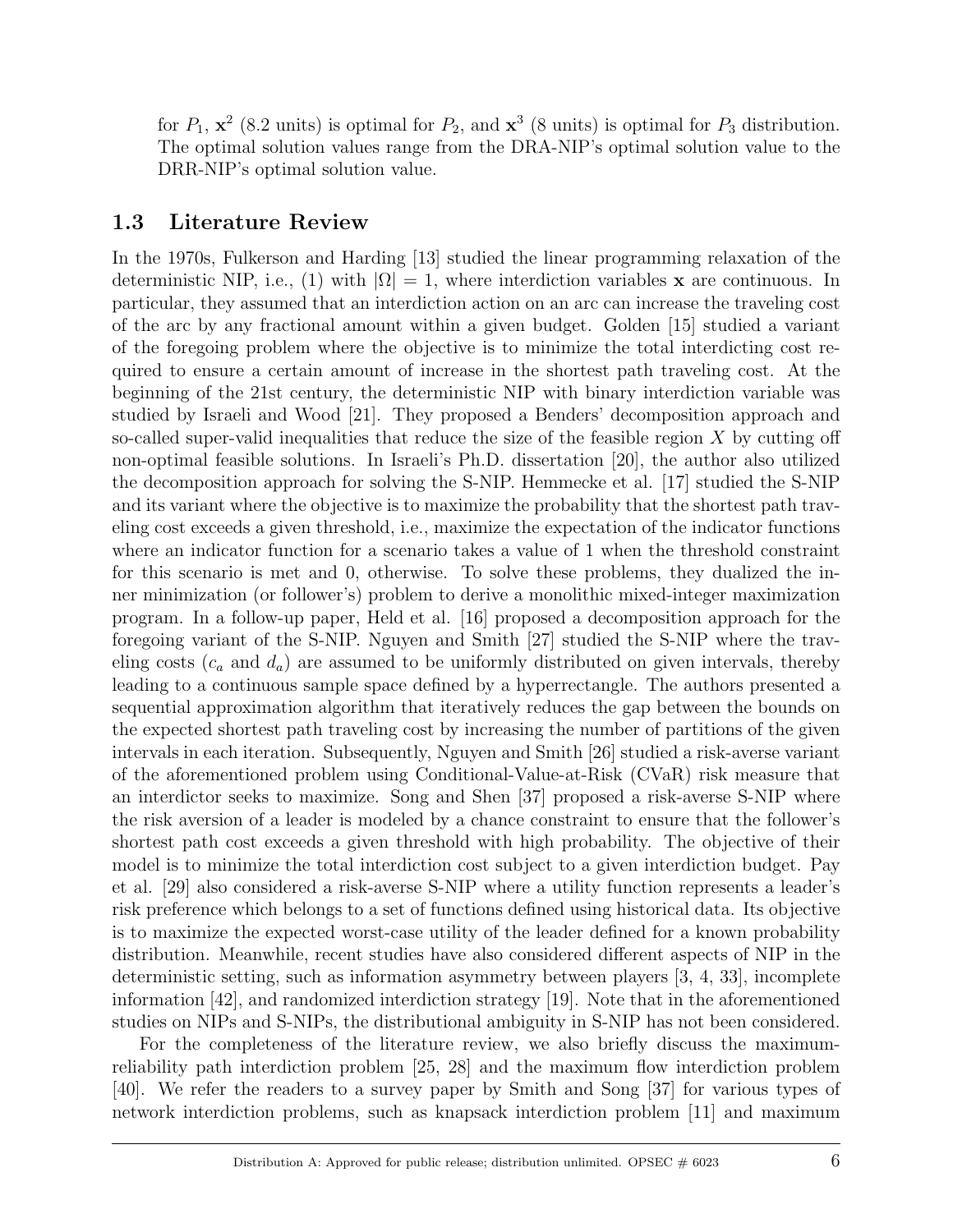clique interdiction problem [14]. The maximum-reliability path interdiction problem has been studied in the literature as an application of NIP in detecting evaders. In this problem, a leader installs sensors on a set of arcs to maximize the probability of detection. A follower (evader) seeks to find a maximum-reliability path from s to t, minimizing the probability of being detected. Pan and Morton [28] proposed a Benders' decomposition approach for the stochastic maximum-reliability path interdiction problem. In the maximum flow interdiction problem, a leader seeks to minimize the maximum network flow through interdiction actions that are characterized as removing [40] or diminishing capacities of a set of arc [41]. The stochastic variants of this problem are studied by Cormican et al. [9] and Janjarassuk and Linderoth [22], where the former provides a sequential approximation approach, and the latter presents a Benders' decomposition approach. Lei et al. [24] proposed riskaverse stochastic maximum flow interdiction problems in which they use CVaR measure in the objective function to incorporate risk preferences of both the leader and the follower. Additionally, in these problems, after a leader determines an interdiction plan, a follower can reinforce a set of arcs before the realization of the uncertainty. Similarly, Hien et al. [18] studied a network fortification problem where a network user has capabilities to fortify network components before an interdictor attacks the network. This problem can then be viewed as a defender-attacker-defender model, discussed in [8], where the network user aims to protect the network against a potential interdiction. They presented a stochastic maximal flow interdiction and fortification problem and proposed a robust stochastic approximation method to solve it. Recently, Sadana and Delage [32] studied a distributionally risk-averse (robust) maximum flow interdiction problem where the leader's decision is to determine a probability distribution defined over a finite set of all feasible interdiction plans with the objective of minimizing the worst-case CVaR of the flow. They utilized the distributionally robust CVaR measure to handle uncertain capacities where the ambiguity set is a budgeted uncertainty set (introduced in [7]). They first derived a nonlinear reformulation of the problem and then solved the reformulation using a spatial branch-and-bound algorithm.

## 1.4 Contributions and Organization of this Paper

In this paper, we introduce two modeling frameworks, i.e., DRR-NIP and DRA-NIP, that allow adjustments in the risk-receptiveness and risk-aversion, respectively, of a decision maker. These models generalize the deterministic NIP [21] and S-NIP [17] studied in the literature. The DRR-NIP also provides vulnerability analysis of the network from the perspective of the follower (or network user). In Sections 2 and 3, we present exact solution approaches for solving the DRR-NIP and the DRA-NIP with a general ambiguity set. We also provide conditions and a family of ambiguity sets for which the foregoing algorithms converge in a finite number of iterations. In Section 2, we also discuss an approach to efficiently produce a lower bound for the DRR-NIP. In Section 4, we present the results of our computational experiments performed to evaluate the effectiveness and efficiency of the proposed modeling frameworks and the algorithms. Specifically, we first show the computational efficacy of our approaches by analyzing results conducted on instances with a varying number of arcs having uncertainty. We then demonstrate the significance of solutions from the DRA-NIP and the DRR-NIP for moment matching and Wasserstein-distance ambiguity sets. Lastly, we provide concluding remarks in Section 5.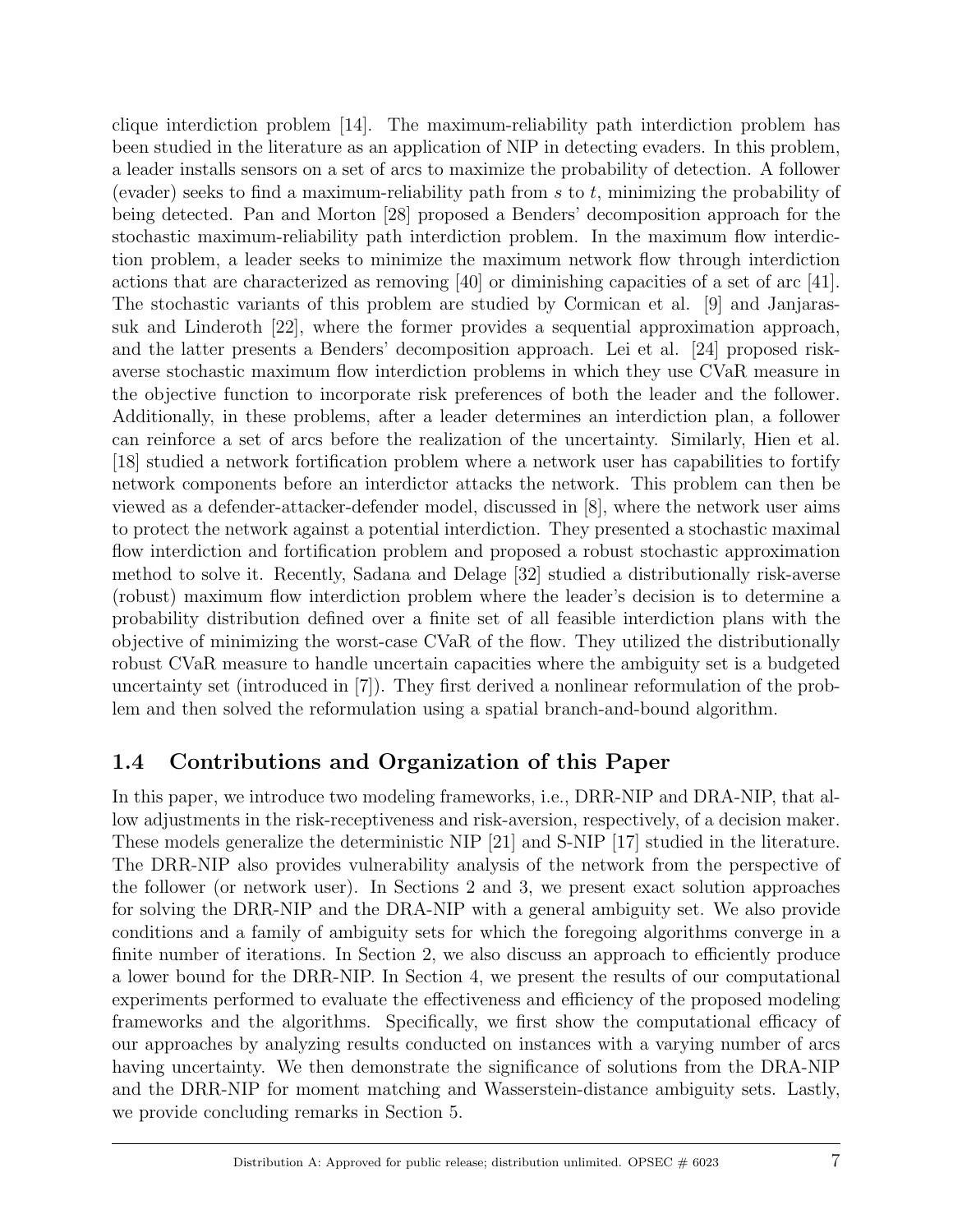## 2 Solution Approaches for the DRR-NIP

In this section, we present two exact solution algorithms and an approximation algorithm for solving the DRR-NIP with a general ambiguity set. We redefine the DRR-NIP as follows:

$$
z_{RR}^{opt} := \max_{\mathbf{x} \in X} \quad D_{max}(\mathbf{x}) := \max_{P \in \mathcal{P}} \sum_{\omega \in \Omega} p_{\omega} Q_{\omega}(\mathbf{x}), \tag{4a}
$$

where 
$$
Q_{\omega}(\mathbf{x}) := \min_{\mathbf{y}^{\omega} \in Y^{\omega}} \sum_{a \in A} (c_a + d_a^{\omega} \xi_a^{\omega} x_a) y_a^{\omega}.
$$
 (4b)

Note that functions  $Q_{\omega}(\mathbf{x}), \omega \in \Omega$  and  $\sum_{\omega \in \Omega} p_{\omega} Q_{\omega}(\mathbf{x})$  for a given  $P = \{p_{\omega}\}_{\omega \in \Omega} \in \mathcal{P}$  are concave on the convex hull of X. However, function  $D_{max}(x)$  is nonconcave since it is a pointwise maximum of concave functions. To handle this nonconcavity of the objective function of DRR-NIP, we present: (A) Reformulation-based exact algorithm in which we reformulate the DRR-NIP and then solve the reformulation using an L-shaped method with a branchand-cut framework; (B) Cuts-based decomposition exact approach in which we derive valid inequalities to approximate  $D_{max}(\mathbf{x})$  and use them within a decomposition framework; and (C) Restrict-and-append algorithm to derive lower bounds for  $z_{RR}^{opt}$ .

### 2.1 Reformulation-based Approach for DRR-NIP

Combining the outer and inner maximization, formulation (4) is equivalent to

$$
\max \sum_{\omega \in \Omega} p_{\omega} Q_{\omega}(\mathbf{x}), \tag{5a}
$$

$$
\text{s.t.} \quad \mathbf{x} \in X, \{p_{\omega}\}_{\omega \in \Omega} \in \mathcal{P},\tag{5b}
$$

where we treat  $\{p_{\omega}\}_{{\omega}\in\Omega}$  as first-stage variables. This leads to bilinear terms  $p_{\omega}x_a$  in (5a) because

$$
p_{\omega}Q_{\omega}(\mathbf{x}) = \min_{\mathbf{y}^{\omega} \in Y^{\omega}} \sum_{a \in A} (p_{\omega}c_a + d_a^{\omega} \xi_a^{\omega} p_{\omega} x_a) y_a^{\omega}, \quad \text{ for all } \omega \in \Omega.
$$

We linearize these bilinear terms as follows. Since the interdiction variables  $x_a, a \in A$ , are binary and  $p_\omega \in [0,1], \omega \in \Omega$ , we introduce a nonnegative continuous variable  $\eta_a^{\omega} \in \mathbb{R}_+$  that satisfies  $\eta_a^{\omega} \leq p_{\omega}$  and  $\eta_a^{\omega} \leq x_a$  for  $\omega \in \Omega, a \in A$ , so that  $p_{\omega}x_a$  can be replaced by  $\eta_a^{\omega}$ . This results in the following reformulation of the DRR-NIP:

$$
\max \sum_{\omega \in \Omega} R_{\omega}(p_{\omega}, \eta^{\omega}), \tag{6a}
$$

s.t. 
$$
\eta_a^{\omega} \le x_a
$$
, for all  $\omega \in \Omega$ ,  $a \in A$ ,  $(6b)$ 

$$
\eta_a^{\omega} \le p_{\omega}, \quad \text{ for all } \omega \in \Omega, a \in A,
$$
\n
$$
(6c)
$$

$$
\eta_a^{\omega} \ge 0, \quad \text{ for all } \omega \in \Omega, a \in A,
$$
\n
$$
(6d)
$$

$$
\mathbf{x} \in X, \{p_{\omega}\}_{\omega \in \Omega} \in \mathcal{P},\tag{6e}
$$

where  $\eta^{\omega} := {\eta_{a}^{\omega}}_{a\in A}$  and  $R_{\omega}(p_{\omega}, \eta^{\omega}) := \min \left\{ \sum_{a \in A} (p_{\omega}c_{a} + d_{a}^{\omega}\xi_{a}^{\omega}\eta_{a}^{\omega})y_{a}^{\omega} : \mathbf{y}^{\omega} \in Y^{\omega} \right\}$  for  $\omega \in \Omega$ . Note that, for a given  $y^{\omega}$ ,  $R_{\omega}(p_{\omega}, \eta^{\omega})$  is an affine function of  $p_{\omega}$  and  $\eta^{\omega}$ . This indicates that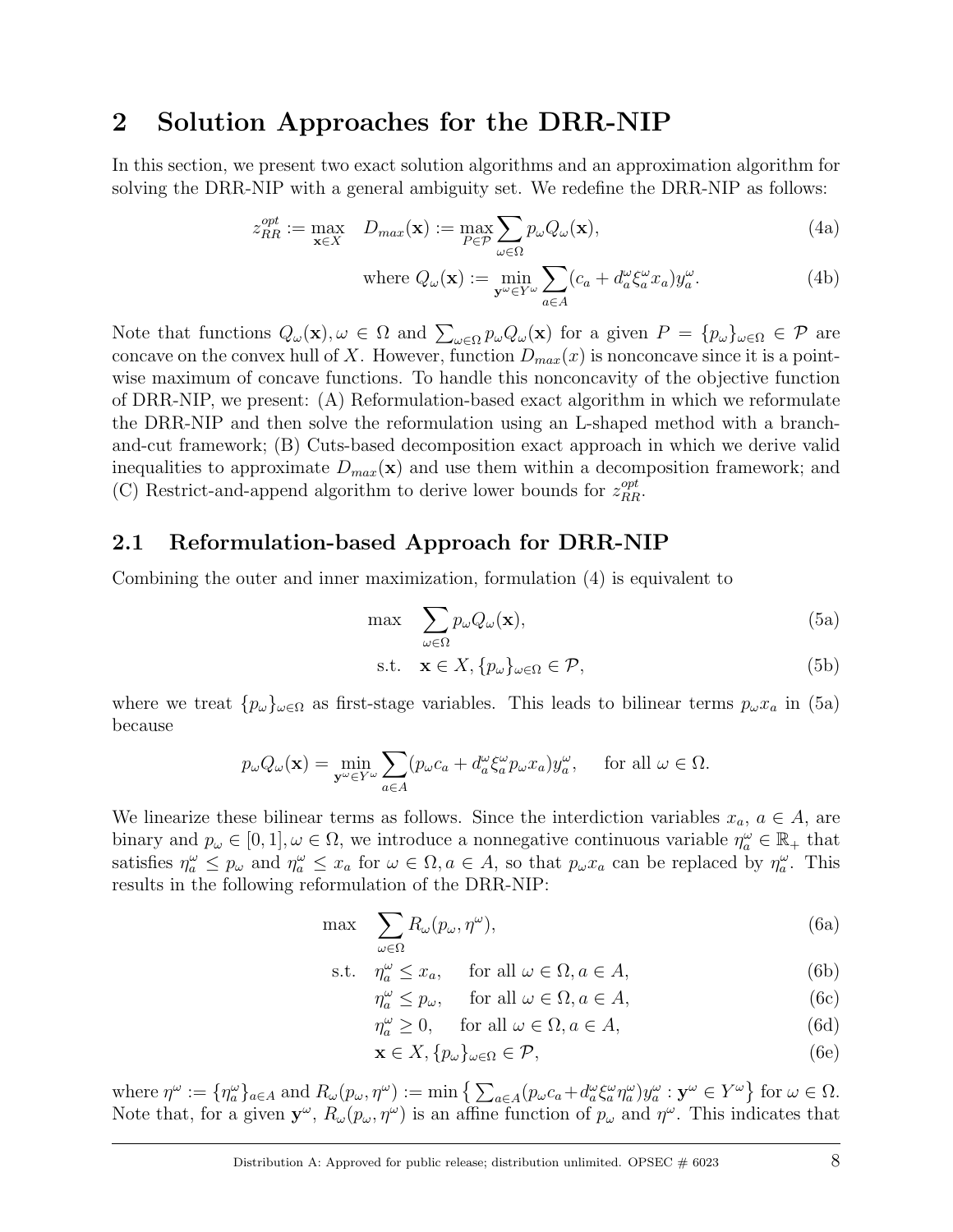$R_{\omega}(p_{\omega}, \eta^{\omega})$  is a point-wise minimum of affine functions and is thus a piecewise linear concave function. Formulation (6) can be solved using an L-shaped method with branch-and-cut framework [23, 38] for two-stage stochastic programs with continuous recourse, i.e.,  $R_{\omega}(\cdot)$  in our case, and mixed-binary first-stage variables  $(x, {p<sub>\omega</sub>, \eta<sup>\omega</sup>}_{\omega})$ . In this approach, so-called optimality cuts for  $R_{\omega}(p_{\omega}, \eta^{\omega})$ , i.e.,

$$
R_{\omega}(p_{\omega}, \eta^{\omega}) \leq \sum_{a \in A} (p_{\omega}c_a + d^{\omega}_a \xi_a^{\omega} \eta_a^{\omega}) \hat{y}_a^{\omega},
$$

are derived using the extreme points  $\hat{\mathbf{y}}^{\omega}$  of  $Y^{\omega}$  to get outer approximations of  $R_{\omega}$  for  $\omega \in \Omega$ . Note that this method is applicable for a general ambiguity set  $\mathcal P$ . For an ambiguity set  $\mathcal P$ defined as a polyhedral set (for example, moment matching set [2, 10], Wasserstein ambiguity set [30], or total variation distance set [31]) or a mixed-binary set, the feasible region of (6) is a mixed-binary set. Reader can refer to Appendix A for more details on the implementation of this approach (used for our computational experiments).

#### 2.2 Cuts-Based Decomposition Approach for DRR-NIP

In this section, we present another decomposition approach for solving the DRR-NIP where instead of solving formulation (6) with  $(\mathbf{x}, \{p_\omega, \eta^\omega\}_\omega)$  as variables, we utilize a distribution separation procedure and the following valid inequalities to obtain outer approximations of the nonconcave objective function  $D_{max}(\mathbf{x})$  within a Benders' decomposition framework.

**Theorem 1.** For a given interdiction solution  $\hat{\mathbf{x}} = {\hat{x}_a}_{\omega \in \Omega}$  and the follower's optimal solutions  $\hat{\mathbf{y}}^{\omega} = {\hat{y}_a^{\omega}}_{a \in A}$  for  $Q_{\omega}(\hat{\mathbf{x}})$ , for  $\omega \in \Omega$ , the following inequality is valid for all  $\mathbf{x} \in X$ .

$$
D_{max}(\mathbf{x}) \le D_{max}(\hat{\mathbf{x}}) + \sum_{a \in A} \beta_a(\hat{x}_a)(x_a - \hat{x}_a), \tag{7}
$$

where coefficients  $\beta_a(\hat{x}_a), a \in A$ , are defined as follows:

$$
\beta_a(\hat{x}_a) = \begin{cases} \max_{P \in \mathcal{P}} \sum_{\omega \in \Omega} p_{\omega} d_a^{\omega} \xi_a^{\omega} \hat{y}_a^{\omega}, & \text{if } \hat{x}_a = 0 \\ \min_{P \in \mathcal{P}} \sum_{\omega \in \Omega} p_{\omega} d_a^{\omega} \xi_a^{\omega} \hat{y}_a^{\omega}, & \text{if } \hat{x}_a = 1 \end{cases}, \quad \text{for all } a \in A. \tag{8}
$$

*Proof.* Consider any interdiction solution  $\bar{\mathbf{x}} \in X$ . Let  $\bar{P}^* = {\{\bar{p}_\omega^*\}}_{\omega \in \Omega}$  be an optimal probability distribution obtained by solving  $D_{max}(\bar{\mathbf{x}}) = \max_{P \in \mathcal{P}} \sum_{\omega \in \Omega} p_{\omega} Q_{\omega}(\bar{\mathbf{x}})$ . Then, for any feasible solution  $\tilde{\mathbf{y}}^{\omega} \in Y^{\omega}$ ,  $\omega \in \Omega$ , the following inequalities hold.

$$
D_{max}(\bar{\mathbf{x}}) = \sum_{\omega \in \Omega} \bar{p}_{\omega}^* \min_{y^{\omega} \in Y^{\omega}} \sum_{a \in A} (c_a + d_a^{\omega} \xi_a^{\omega} \bar{x}_a) y_a^{\omega},
$$
  

$$
\leq \sum_{\omega \in \Omega} \bar{p}_{\omega}^* \sum_{a \in A} (c_a + d_a^{\omega} \xi_a^{\omega} \bar{x}_a) \tilde{y}_a^{\omega},
$$
  

$$
\leq \max_{P \in \mathcal{P}} \sum_{\omega \in \Omega} p_{\omega} \sum_{a \in A} (c_a + d_a^{\omega} \xi_a^{\omega} \bar{x}_a) \tilde{y}_a^{\omega}.
$$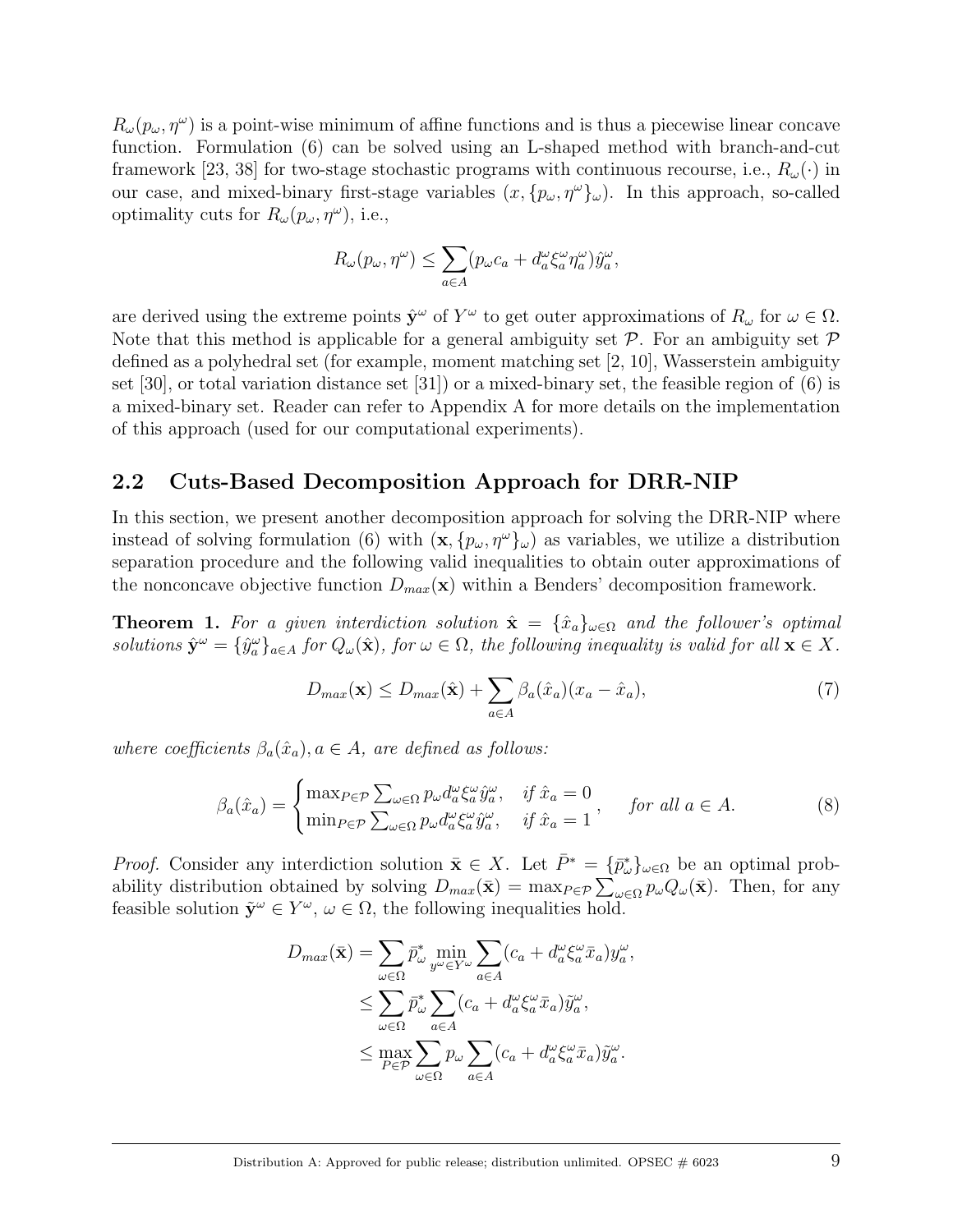Now, consider a different interdiction solution  $\hat{\mathbf{x}}(\in X) \neq \bar{\mathbf{x}}$ . Let  $\hat{\mathbf{y}}_{\omega} \in Y^{\omega}$  be an optimal solution corresponding to  $Q_{\omega}(\hat{\mathbf{x}})$  for  $\omega \in \Omega$ . Then,

$$
D_{max}(\bar{\mathbf{x}}) \le \max_{P \in \mathcal{P}} \sum_{\omega \in \Omega} p_{\omega} \sum_{a \in A} (c_a + d_a^{\omega} \xi_a^{\omega} \bar{x}_a) \hat{y}_a^{\omega}, \quad \text{ from the above inequalities,} \tag{9a}
$$

$$
= \max_{P \in \mathcal{P}} \sum_{\omega \in \Omega} p_{\omega} \sum_{a \in A} (c_a + d_a^{\omega} \xi_a^{\omega} \bar{x}_a + d_a^{\omega} \xi_a^{\omega} \hat{x}_a - d_a^{\omega} \xi_a^{\omega} \hat{x}_a) \hat{y}_a^{\omega}, \tag{9b}
$$

$$
= \max_{P \in \mathcal{P}} \sum_{\omega \in \Omega} p_{\omega} \sum_{a \in A} \left\{ (c_a + d_a^{\omega} \xi_a^{\omega} \hat{x}_a) \hat{y}_a^{\omega} + d_a^{\omega} \xi_a^{\omega} \bar{x}_a \hat{y}_a^{\omega} - d_a^{\omega} \xi_a^{\omega} \hat{x}_a \hat{y}_a^{\omega} \right\},
$$
(9c)

$$
\leq \max_{P \in \mathcal{P}} \sum_{\omega \in \Omega} p_{\omega} \sum_{a \in A} (c_a + d_a^{\omega} \xi_a^{\omega} \hat{x}_a) \hat{y}_a^{\omega} + \max_{P \in \mathcal{P}} \sum_{\omega \in \Omega} p_{\omega} \sum_{a \in A} d_a^{\omega} \xi_a^{\omega} \hat{y}_a^{\omega} (\bar{x}_a - \hat{x}_a), \tag{9d}
$$

$$
=D_{max}(\hat{\mathbf{x}})+\max_{P\in\mathcal{P}}\sum_{\omega\in\Omega}p_{\omega}\sum_{a\in A}d_{a}^{\omega}\xi_{a}^{\omega}\hat{y}_{a}^{\omega}(\bar{x}_{a}-\hat{x}_{a}),
$$
\n(9e)

$$
\leq D_{max}(\hat{\mathbf{x}}) + \sum_{a \in A} \max_{P \in \mathcal{P}} \sum_{\omega \in \Omega} p_{\omega} d_a^{\omega} \xi_a^{\omega} \hat{y}_a^{\omega} (\bar{x}_a - \hat{x}_a). \tag{9f}
$$

For  $\hat{\mathbf{x}} = \bar{\mathbf{x}}$ , these inequalities hold trivially. Also, in Inequality (9e), an optimal solution to the maximization (max $_{P \in \mathcal{P}}(\cdot)$ ) depends on  $\bar{\mathbf{x}}$ , and therefore, it does not provide a linear inequality of the form (7). Next, we showcase that

$$
\max_{P \in \mathcal{P}} \sum_{\omega \in \Omega} p_{\omega} d_a^{\omega} \xi_a^{\omega} \hat{y}_a^{\omega} (\bar{x}_a - \hat{x}_a) = \beta_a(\hat{x}_a)(\bar{x}_a - \hat{x}_a), \tag{10}
$$

where  $\beta_a(\hat{x}_a)$  is given by (8). As the interdiction variables are binary, the value of  $(\bar{x}_a - \hat{x}_a)$ for each arc  $a \in A$  could be one of the three possible values: 0, 1, or -1.

Case I. For  $(\bar{x}_a - \hat{x}_a) = 0$ , i.e.,  $\bar{x}_a = \hat{x}_a \in \{0, 1\}$ , equation (10) holds trivially.

Case II. For  $(\bar{x}_a - \hat{x}_a) = -1$ , i.e.,  $\bar{x}_a = 0$  and  $\hat{x}_a = 1$ ,

$$
\beta_a(\hat{x}_a) = -\max_{P \in \mathcal{P}} \left\{ \sum_{\omega \in \Omega} (-d_a^{\omega} \xi_a^{\omega} \hat{y}_a^{\omega}) p_{\omega} \right\} = \min_{P \in \mathcal{P}} \left\{ \sum_{\omega \in \Omega} (d_a^{\omega} \xi_a^{\omega} \hat{y}_a^{\omega}) p_{\omega} \right\}.
$$

Case III. For  $(\bar{x}_a - \hat{x}_a) = 1$ , i.e.,  $\bar{x}_a = 1$  and  $\hat{x}_a = 0$ , coefficient  $\beta_a(\hat{x}_a) = \max\left\{\sum_{\omega \in \Omega} d_a^{\omega} \xi_a^{\omega} \hat{y}_a^{\omega} p_{\omega} : \right\}$  $P \in \mathcal{P}$ .

Therefore, using (9f) and (10), we conclude that Inequality (7) is valid for all  $\mathbf{x} \in X$ .  $\Box$ 

**Remark.** For a deterministic NIP, i.e., when  $|\Omega| = 1$ , coefficient  $\beta_a(\hat{x}_a) = d_a^{\omega} \xi_a^{\omega} \hat{y}_a^{\omega}$ ,  $a \in A$ . In this special case, the proposed cut reduces to the so-called global Benders cut, which was introduced for a deterministic electric power grid interdiction problem [34].

Inequalities (7) defined for a set of interdiction solutions provide a polyhedral outer approximation of the hypograph of the function  $D_{max}(\mathbf{x})$ . We now present a decomposition algorithm to solve DRR-NIP to optimality, in which we iteratively construct tighter outer approximations of  $D_{max}(\mathbf{x})$ . Algorithm 1 provides a pseudocode for this approach and it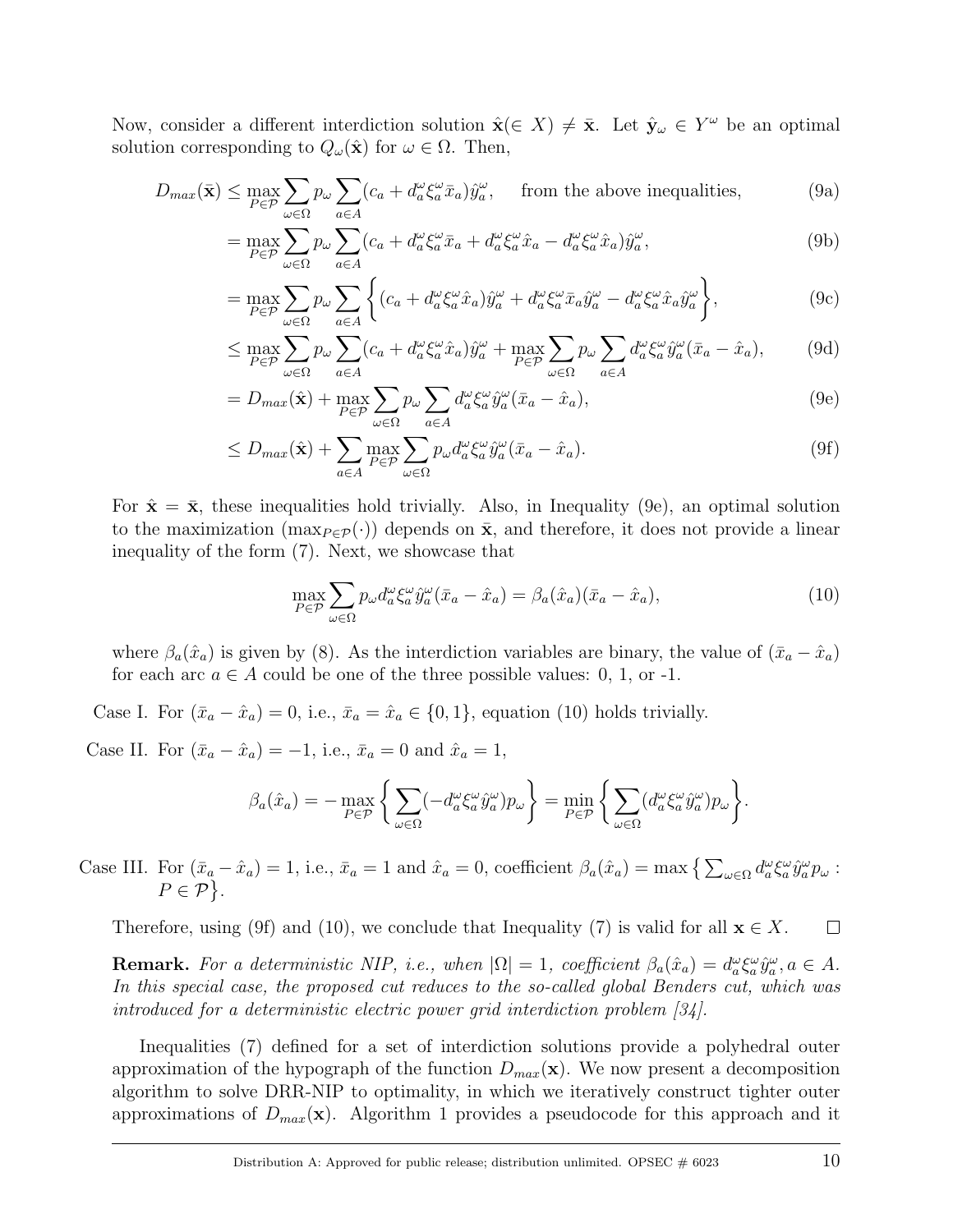works as follows. To initialize the algorithm, we set iteration counter  $L$  to 1, lower bound  $z_{RR}^{lb} = -\infty$ , and upper bound  $z_{RR}^{ub} = \infty$ . We also select an initial feasible solution  $\hat{\mathbf{x}}^1 \in X$ . At each iteration  $L \geq 1$ , we solve a master problem (denoted by  $\mathcal{M}_{RR}^L$ ), which is defined as

$$
z_{RR}^{ub} := \max_{\mathbf{x} \in X, \theta} \quad \theta \tag{11a}
$$

s.t. 
$$
\theta \le D_{max}(\hat{\mathbf{x}}^l) + \sum_{a \in A} \beta_a(\hat{x}_a^l)(x_a - \hat{x}_a^l), \text{ for } l = 1, ..., L,
$$
 (11b)

where  $\hat{\mathbf{x}}^l \in X$  is an optimal solution to the master problem  $\mathcal{M}_{RR}^{l-1}$  for  $l \in \{2, ..., L\}$ . Constraints (11b) are referred to as optimality cuts for (hypograph of)  $D_{max}(\mathbf{x})$ . To derive an optimality cut (11b) and a lower bound, we solve the follower's shortest path problem (4b), referred to as subproblem, for the given  $\hat{\mathbf{x}}^L$  to obtain an optimal solution  $\hat{\mathbf{y}}^{\omega,L}$  and compute  $Q_{\omega}(\hat{\mathbf{x}}^{L})$ , for  $\omega \in \Omega$  (Line 3). In Line 4, we solve a distribution separation problem, which is defined as

$$
z_{RR}^{dsp,L} := \max_{P \in \mathcal{P}} \sum_{\omega \in \Omega} p_{\omega} Q_{\omega}(\hat{\mathbf{x}}^L), \tag{12}
$$

to obtain an extremal (optimal) distribution  $\{\hat{p}_{\omega}^{L}\}_{\omega \in \Omega}$  and to compute  $D_{max}(\hat{\mathbf{x}}^{L}) = z_{RR}^{dsp,L}$ . If  $z_{RR}^{dsp,L}$  is greater than the best-known lower bound  $z_{RR}^{lb}$ , we update the best-known lower bound and associated feasible solution  $(\hat{\mathbf{x}}^*, {\hat{\mathbf{y}}^{\omega,*}}_{\omega \in \Omega})$  in Lines 5-7).

#### Algorithm 1: A decomposition algorithm for the DRR-NIP

1 Initialization:  $L \leftarrow 1$ ;  $z_{RR}^{lb} \leftarrow -\infty$ ;  $z_{RR}^{ub} \leftarrow \infty$ ;  $\hat{\mathbf{x}}^1 \in X$  (an initial feasible solution);  $\mathbf{a}\ \ \text{while} \ \ (z_{RR}^{ub} - z_{RR}^{lb})/z_{RR}^{lb} > \epsilon \ \mathbf{do}$ 3 Solve subproblem (4b) to obtain optimal solution  $\hat{\mathbf{y}}^{\omega,L}$  and  $Q_{\omega}(\hat{\mathbf{x}}^L)$  for all  $\omega \in \Omega$ ; 4 Solve distribution separation problem (12) to obtain  $\{\hat{p}^L_{\omega}\}_{{\omega}\in\Omega}$  and  $z_{RR}^{dsp,L} = D_{max}(\hat{\mathbf{x}}^L);$  $\mathbf{5}$  if  $\overline{z_{RR}^{dsp,L}} > z_{RR}^{lb}$  then  $\mathfrak{g} \quad \Big| \quad \Big( z_{RR}^{lb}, \hat{\mathbf{x}}^*, \{ \hat{\mathbf{y}}^{\omega,*} \}_{\omega \in \Omega} \Big) \leftarrow \big( z_{RR}^{dsp,L}, \hat{\mathbf{x}}^L, \{ \hat{\mathbf{y}}^{\omega,L} \}_{\omega \in \Omega} \big);$ /\* Update best-known lower bound and feasible solution \*/  $7 \mid end$ 8 Compute  $\beta_a(\hat{x}_a^L)$ ,  $a \in A$ , using (8) and add an optimality cut, i.e., (7) with  $\hat{\mathbf{x}} = \hat{\mathbf{x}}^L$ , to  $\mathcal{M}_{RR}^{L-1}$  to get  $\mathcal{M}_{RR}^L$ ; 9 Solve master problem  $\mathcal{M}_{RR}^L$  and obtain its optimal solution  $(\hat{\mathbf{x}}^{L+1}, \hat{\theta}^{L+1})$ ; 10 Update upper bound  $z_{RR}^{ub} \leftarrow \hat{\theta}^{L+1}$ ; 11  $L \leftarrow L + 1;$ <sup>12</sup> end 13 Return:  $\hat{\mathbf{x}}^*, \{\hat{\mathbf{y}}^{\omega,*}\}_{{\omega \in \Omega}}$  and  $z_{RR}^{lb}$ .

Then, in Line 8, we generate an optimality cut (7) for  $\hat{\mathbf{x}}^L$  as proposed in Theorem 1. Using  $\hat{\mathbf{y}}^{\omega,L}$ , cut coefficients  $\beta_a(\hat{x}_a)$ ,  $a \in A$ , are computed by solving (8) corresponding to  $\hat{\mathbf{x}} = \hat{\mathbf{x}}^L$  using the distribution separation algorithm. This generated cut is added to  $\mathcal{M}_{RR}^{L-1}$ to get an updated master problem  $\mathcal{M}_{RR}^L$  (a tighter outer approximation) for  $L \geq 1$  where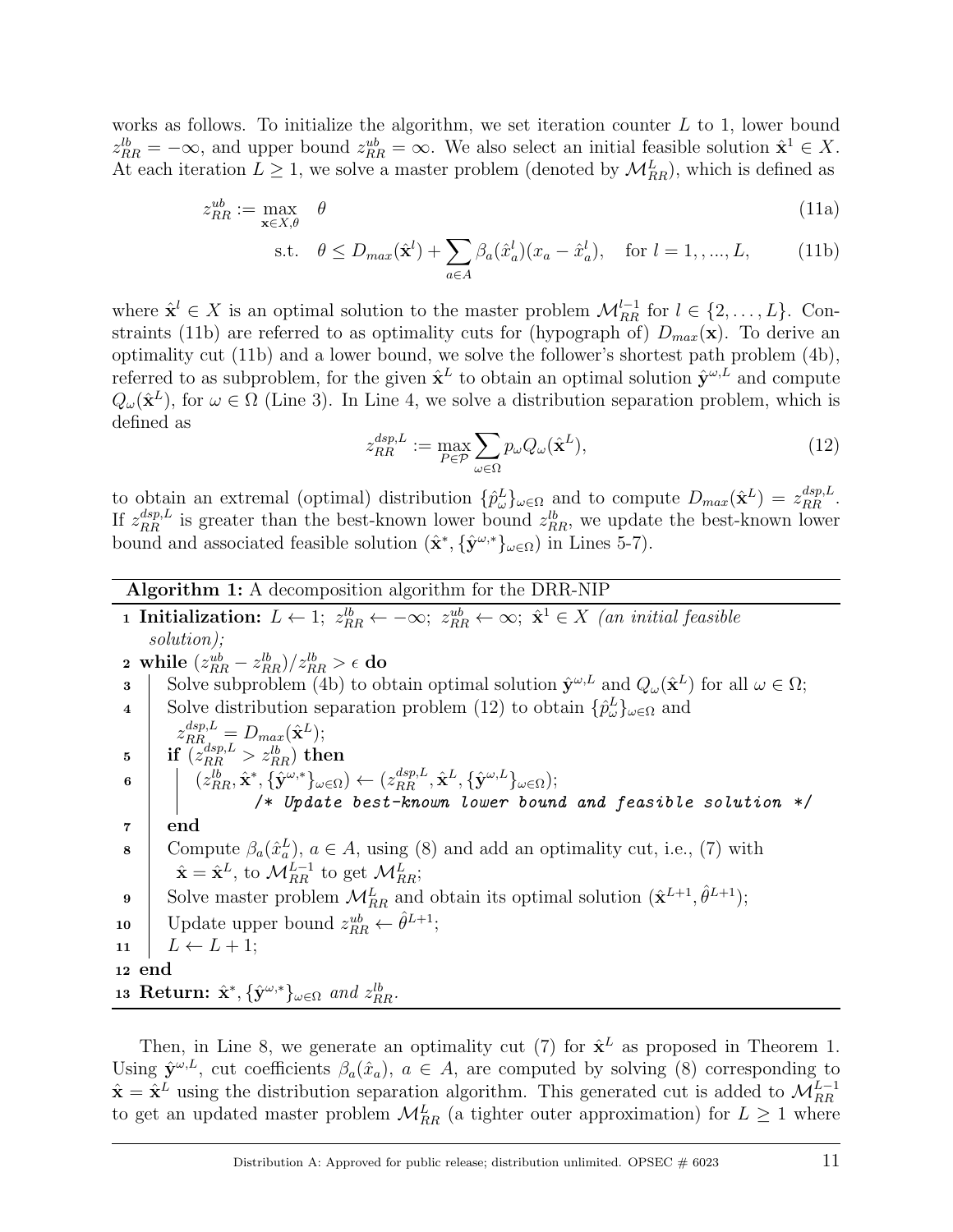$\mathcal{M}_{RR}^0$  is defined by (11a). We solve the updated master problem (a mixed-binary linear program), store optimal solution  $(\hat{\mathbf{x}}^{L+1}, \hat{\theta}^{L+1})$ , and update the best-known upper bound  $z_{RR}^{ub}$ to  $\hat{\theta}^{L+1}$  (Lines 9 and 10). After that, if the optimality gap between bounds  $(z_{RR}^{ub} - z_{RR}^{lb})/z_{RR}^{lb}$ is not greater than a given tolerance level  $\epsilon > 0$ , we terminate the algorithm and return the best-known feasible solution and lower bound (Lines 2 and 13). Otherwise, we proceed to iteration  $L + 1$ .

**Theorem 2.** Algorithm 1 solves the DRR-NIP to optimality in a finite number of iterations if there exists a finitely convergent oracle for the distribution separation problem (12).

*Proof.* In Steps 3-11, the algorithm solves  $|\Omega|$  number of subproblems (linear programs), master problem (a mixed-binary program), and a distribution separation problem (4) corresponding to the ambiguity set  $P$ . It also derives an optimality cut by calling a distribution separation algorithm at most  $|A|$  number of times. Under the assumption of existence of a finitely convergent distribution separation algorithm, Steps 3-11 also takes finite iterations. Therefore, to ensure the finite convergence of Algorithm 1, we only need to show that these steps are performed a finite number of times before the algorithm converges to an optimal solution. Given an optimal solution  $(\hat{\mathbf{x}}^L, \hat{\theta}^L)$  of a master problem, there are two possibilities.

Case I. There does not exist any new optimality cut which indicates that the solution is feasible to the original DRR-NIP, and  $\hat{\theta}^L = D_{max}(\hat{\mathbf{x}}^L) = z_{RR}^{lb} \leq z_{RR}^{opt}$ . Since this solution is also an optimal solution to the master problem,  $\hat{\theta}^L$  is an upper bound on  $z_{RA}^{opt}$ , i.e.,  $z_{RR}^{ub} = \hat{\theta}^L \geq$  $z_{RA}^{opt}$ . Therefore, the termination condition is satisfied, i.e.,  $z_{RR}^{ub} = z_{RR}^{lb}$ , and the algorithm will terminate.

Case II. There exists a new optimality cut that is added to the master problem to cut off the violated solution  $(\hat{\mathbf{x}}^L, \hat{\theta}^L)$ . At iteration  $K > L$ , if  $\hat{\mathbf{x}}^K = \hat{\mathbf{x}}^L$ , then no new optimality cut is added to the master problem. Moreover,  $\hat{\mathbf{x}}^K \neq \hat{\mathbf{x}}^L$  occurs finite times because the interdiction variables are binary and there are a finite number of feasible solutions in  $X$ . Therefore, the algorithm will terminate after finite iterations with an optimal solution.  $\Box$ 

Remark. There exists a finitely convergent oracle for the distribution separation problem associated with the ambiguity set defined as either a polyhedral set or a mixed-binary set. For a mixed-binary ambiguity set, the lift-and-project algorithm proposed by Balas et al. [1] can be used to solve the distribution separation problem.

**Remark.** According to Algorithm 1, a mixed-binary linear program  $\mathcal{M}_{RR}^L$  has to be solved in each iteration  $L \geq 1$ . In our implementation for computational experiments, we have embedded this procedure in a branch-and-cut framework, which works as follows. We construct a single branch-and-cut tree. At each node of this tree, we solve a linear programming relaxation (node-LP) of the master problem  $(11)$ . If the values of the interdiction solution to the node-LP are integral, Steps 3-4, and 8 of Algorithm 1 are performed, and an optimality cut is added to the master problem if it is violated. Otherwise, we continue the typical branchand-cut procedure, i.e., branching based on fractional values of the first-stage variables, node pruning based on bounds, and depth-first search traversal.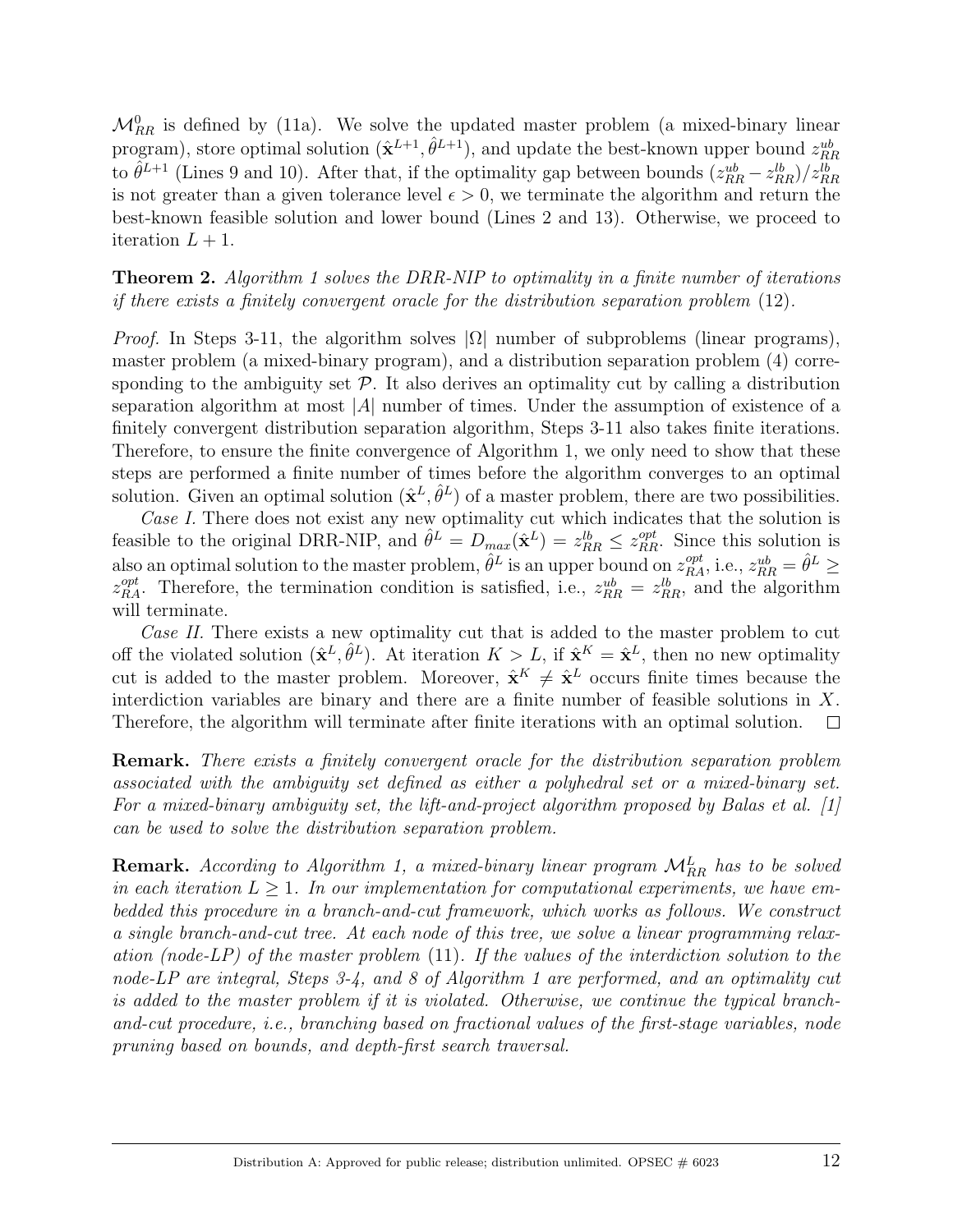#### 2.3 Restrict-and-append Algorithm

We propose a "restrict-and-append" algorithm for the DRR-NIP where we iteratively solve a restriction of the DRR-NIP defined for a finite subset of  $P$  and then append the subset of distributions, if needed, by adding a new distribution. In iteration  $L \geq 1$ , we use Algorithm 1 in a branch-and-cut framework to solve the DRR-NIP with set  $\bar{\mathcal{P}}^L$  as ambiguity set. Due to the finiteness of set  $\bar{\mathcal{P}}^L$  and no closed-form representation, we solve the distribution separation problem by explicitly enumerating all distributions in  $\bar{\mathcal{P}}^L$ . Using  $\bar{\mathcal{P}}^L$  as ambiguity set restricts the feasible region of the inner maximization in (4a), thereby leading to a restricted DRR-NIP,

$$
z_{RR}^{lb} = \max_{\mathbf{x} \in X, P \in \bar{\mathcal{P}}^L} \sum_{\omega \in \Omega} p_{\omega} Q_{\omega}(\mathbf{x}).
$$
\n(13)

Therefore, for each iteration, we have a lower bound on the optimal objective value of the original DRR-NIP. Let the lower bounding solution for iteration L be  $\bar{\mathbf{x}}^L$ . We solve the distribution separation problem using  $\bar{x}^L$  and the original ambiguity set  $P$ , which we refer to as outer distribution separation problem, i.e.,  $D_{max}(\bar{\mathbf{x}}^L) = \max_{P \in \mathcal{P}} \sum_{\omega \in \Omega} p_{\omega} Q_{\omega}(\bar{\mathbf{x}}^L)$ , and store an optimal solution  $\{\bar{p}_{\omega}^L\}_{\omega \in \Omega}$ . If  $D_{max}(\bar{\mathbf{x}}^L)$  is equal to  $z_{RR}^{\ell b}$ , then we terminate the algorithm and return the solution. Otherwise, we append  $\bar{\mathcal{P}}^L$  by adding the new probability distribution  $\{\bar{p}_{\omega}^L\}_{\omega \in \Omega}$  to get  $\bar{\mathcal{P}}^{L+1}$  and then proceed to the next iteration of the algorithm. Notice that because of the finiteness of  $|X|$  and the addition of the new probability distribution at the end of each iteration, this algorithm terminates in a finite number of iterations and provides a feasible solution and lower bound for the original DRR-NIP.

Remark. Note that the restrict-and-append algorithm is a heuristic, and it is not guaranteed to produce an optimal solution.

## 3 Exact Solution Approaches for the DRA-NIP

In this section, we present two exact solution approaches for the DRA-NIP with a general ambiguity set. We now redefine the DRA-NIP as follows:

$$
z_{RA}^{opt} := \max_{\mathbf{x} \in X} \quad D_{min}(\mathbf{x}) := \min_{P \in \mathcal{P}} \sum_{\omega \in \Omega} p_{\omega} Q_{\omega}(\mathbf{x}), \tag{14a}
$$

where 
$$
Q_{\omega}(\mathbf{x}) := \min_{\mathbf{y}^{\omega} \in Y^{\omega}} \sum_{a \in A} (c_a + d_a^{\omega} \xi_a^{\omega} x_a) y_a^{\omega}.
$$
 (14b)

Here the value functions  $Q_{\omega}(\mathbf{x})$  provide the shortest path traveling cost for a given  $\mathbf{x} \in X$ and  $\omega \in \Omega$ . Notice that function  $Q_{\omega}(\mathbf{x})$  is concave on the convex hull of X. Therefore, for a given probability distribution  $\{p_\omega\}_{\omega \in \Omega} \in \mathcal{P}$ , the convex combination of the concave functions  $Q_\omega(\mathbf{x})$  for  $\omega \in \Omega$ , i.e.,  $\sum_{\omega \in \Omega} p_\omega Q_\omega(\mathbf{x})$ , is also concave. This concludes that the value function  $D_{min}(\mathbf{x})$ , is also concave because it is point-wise minimum of concave functions. Furthermore, problem (14) is also equivalent to solving the following semi-infinite optimization problem:

$$
\max_{\mathbf{x}\in X,\theta} \theta \tag{15a}
$$

s.t. 
$$
\theta \le \sum_{\omega \in \Omega} p_{\omega} \sum_{a \in A} (c_a + d_a^{\omega} \xi_a^{\omega} x_a) \hat{y}_a^{\omega}, \quad \text{for all } \hat{\mathbf{y}}^{\omega} \in \hat{Y}_E^{\omega}, \ \omega \in \Omega, \text{ and } \{p_{\omega}\}_{\omega \in \Omega} \in \mathcal{P}, \ (15b)
$$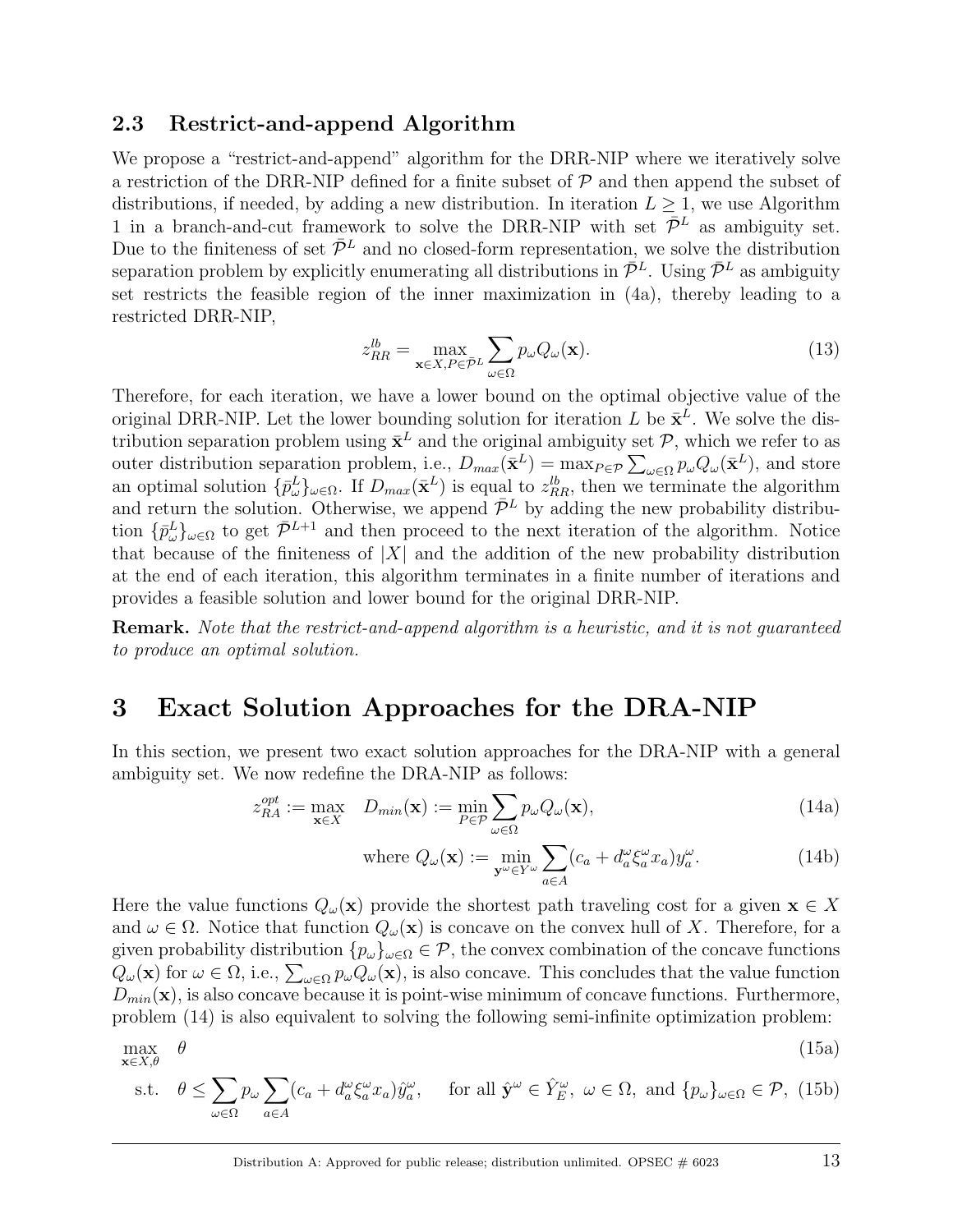where  $\hat{Y}^{\omega}_E$  is the set of all extreme points of  $Y^{\omega}$  for  $\omega \in \Omega$ .

#### 3.1 Decomposition Approach for DRA-NIP

We present a decomposition algorithm for the DRA-NIP in which we iteratively obtain outer approximation of the function  $D_{min}(\mathbf{x})$ . A pseudocode of the proposed decomposition procedure is given in Algorithm 2, which works as follows. We start the algorithm using an initial feasible solution  $\hat{\mathbf{x}}^1 \in X$ . We also initialize iteration counter L, lower bound  $z_{RA}^{lb}$ , and upper bound  $z_{RA}^{ub}$  to 1,  $-\infty$ , and  $\infty$ , respectively. For each iteration  $L \geq 1$ , we compute  $Q_{\omega}(\hat{\mathbf{x}}^L)$  by solving subproblem (14b) for all  $\omega \in \Omega$  and store their optimal solutions  $\hat{\mathbf{y}}^{\omega,L}, \omega \in \Omega$  (Line 3). Using  $Q_{\omega}(\hat{\mathbf{x}}^L)$ , we then solve a distribution separation problem  $D_{min}(\hat{\mathbf{x}}^L)$ , i.e.,

$$
z_{RA}^{dsp,L} := \min_{P \in \mathcal{P}} \sum_{\omega \in \Omega} p_{\omega} Q_{\omega}(\hat{\mathbf{x}}^L), \tag{16}
$$

to get an extremal (optimal) distribution  $\{\hat{p}^L_\omega\}_{\omega \in \Omega}$  (Line 4). If  $z_{RA}^{dsp,L}$  is greater than the current lower bound  $z_{RA}^{lb}$ , we update the lower bound and store the current solution as  $\hat{\mathbf{x}}^*$ and  $\{\hat{\mathbf{y}}^{\omega,*}\}_\omega \in \Omega$  (Lines 5-7). Otherwise, we derive a so-called optimality cut using  $\{\hat{p}_\omega^L\}_{\omega \in \Omega}$ and  $\{\hat{\mathbf{y}}^{\omega,L}\}_{\omega \in \Omega}$ , i.e.,

$$
\theta \leq \sum_{\omega \in \Omega} \hat{p}_{\omega}^{L} \sum_{a \in A} (c_a + d_a^{\omega} \xi_a^{\omega} x_a) \hat{y}_a^{\omega, L},
$$

and add it to the master problem  $\mathcal{M}_{RA}^{L-1}$  (Line 8):

$$
z_{RA}^{ub} := \max_{\mathbf{x} \in X, \theta} \quad \theta
$$
  
s.t. 
$$
\theta \le \sum_{\omega \in \Omega} \hat{p}_{\omega}^{l} \sum_{a \in A} (c_a + d_a^{\omega} \xi_a^{\omega} x_a) \hat{y}_a^{\omega, l}, \quad \text{for all } l = 1, ..., L - 1,
$$
 (17b)

where  $\{\hat{p}^l_{\omega}\}_{{\omega}\in\Omega} \in \mathcal{P}$  and  $\hat{\mathbf{y}}^{\omega,l} = \{\hat{y}^{\omega,l}_{{a}}\}_{{a}\in A} \in \hat{Y}^{\omega}_E$ ,  $\omega \in \Omega$ , for  $l = 1, \ldots, L-1$ . Afterwards, we solve the updated master problem  $\mathcal{M}_{RA}^L$ , obtain a new solution  $(\hat{x}^{L+1}, \hat{\theta}^{L+1})$ , and update the upper bound  $z_{RA}^{ub}$  (Lines 9-10). If the optimality gap  $(z_{RA}^{ub} - z_{RA}^{lb})/z_{RA}^{lb}$  is below a given tolerance level  $\epsilon > 0$ , we return the best solution and terminate the algorithm (Lines 2 and 13). Otherwise, we proceed with the next iteration  $L + 1$ .

**Remark.** In Algorithm 2,  $\mathcal{M}_{RA}^L$  is a mixed-binary program and solvable using any off-theshelf solver for mixed-integer programs. However, we have embedded the decomposition procedure in a branch-and-cut framework for our computational experiments, which works as follows. At each node of the branch-and-cut tree, we solve a linear programming relaxation (node-LP) of the relaxed master problem  $(17)$ . If the values of the interdiction solution to the node-LP are integral, Steps 3-4 of Algorithm 2 are performed, and an optimality cut is added to the master problem if it is violated. Otherwise, we continue the typical branch-and-cut procedure.

**Theorem 3.** Algorithm 2 is finitely convergent to an optimal solution of the DRA-NIP if there exists a finitely convergent oracle for the distribution separation problem (16).

Proof. The proof of Theorem 3 follows the similar arguments as in the proof of Theorem 2, except that an optimality cut is defined by (17b), instead of (7).  $\Box$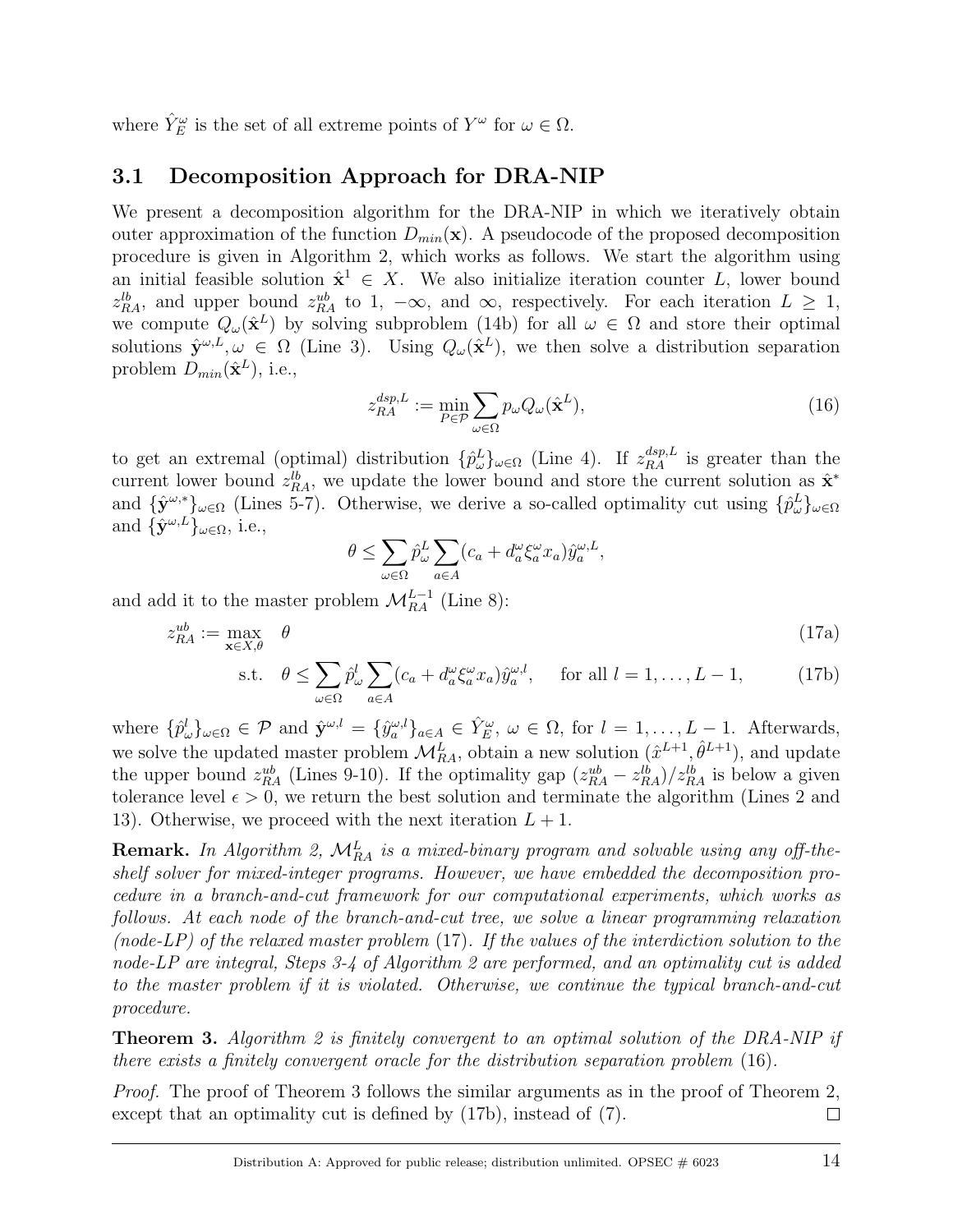Algorithm 2: A decomposition algorithm for the DRA-NIP

1 Initialization:  $L \leftarrow 1$ ;  $z_{RA}^{lb} \leftarrow -\infty$ ;  $z_{RA}^{ub} \leftarrow \infty$ ,  $\hat{\mathbf{x}}^1 \leftarrow any \mathbf{x} \in X$ ;  $\mathbf{a}\ \ \text{while} \ \ (z_{RA}^{ub} - z_{RA}^{lb})/z_{RA}^{lb} > \epsilon \ \mathbf{do}$ **3** Solve subproblem (14b) to obtain optimal solution  $\hat{\mathbf{y}}^{\omega,L}$  and  $Q_{\omega}(\hat{\mathbf{x}}^L)$  for all  $\omega \in \Omega;$ 4 Solve distribution separation problem (16) to obtain  $\{\hat{p}^L_{\omega}\}_{{\omega}\in\Omega}$  and  $z_{RA}^{dsp,L} = D_{min}(\hat{\mathbf{x}}^L);$  $\mathsf{is} \quad \big| \quad \text{if} \; \overset{\text{co}}{\text{if}} \; (z_{RA}^{dsp,L}>z_{RA}^{lb}) \text{ then}$  $\mathfrak{g} \quad \Big| \quad \big| \quad (z_{RA}^{lb}, \hat{\mathbf{x}}^*, \{\hat{\mathbf{y}}^{\omega,*}\}_{\omega \in \Omega}) \leftarrow (z_{RA}^{dsp,L}, \hat{\mathbf{x}}^L, \{\hat{\mathbf{y}}^{\omega,L}\}_{\omega \in \Omega});$ /\* Update best-known lower bound and feasible solution \*/  $7 \mid end$ 8 Add an optimality cut to  $\mathcal{M}_{RA}^{L-1}$  to get  $\mathcal{M}_{RA}^{L}$ ; 9 Solve master problem  $\mathcal{M}_{RA}^L$  and obtain its optimal solution  $(\hat{\mathbf{x}}^{L+1}, \hat{\theta}^{L+1})$ ; 10 Update upper bound  $z_{RA}^{ub} \leftarrow \hat{\theta}^{L+1}$ ; 11  $L \leftarrow L + 1$ ; <sup>12</sup> end 13 Return:  $\hat{\mathbf{x}}^*, \{\hat{\mathbf{y}}^{\omega,*}\}_{{\omega \in \Omega}}$  and  $z_{RA}^{lb}$ .

## 3.2 Relax-and-Append Algorithm for DRA-NIP

We present a "relax-and-append" algorithm to solve the DRA-NIP which is similar to the restrict-and-append algorithm for the DRR-NIP. More specifically in iteration  $L > 1$ , we use a branch-and-cut algorithm with Algorithm 2 to solve DRA-NIP with a finite set  $\bar{\mathcal{P}}^L \subset \mathcal{P}$ as ambiguity set. Since  $\bar{\mathcal{P}}^L$  is a finite set without any closed-form representation, we solve the distribution separation problem by explicitly enumerating all distributions. Note that solving DRA-NIP with  $\bar{\mathcal{P}}^L$  will produce a relaxed solution for the original DRA-NIP which yields an upper bound on  $z_{RA}^{opt}$ :

$$
z_{RA}^{ub,L} = \max_{\mathbf{x} \in X} \min_{P \in \bar{\mathcal{P}}^L} \sum_{\omega \in \Omega} p_{\omega} Q_{\omega}(\mathbf{x}). \tag{18}
$$

Let an optimal solution for iteration L be  $\bar{\mathbf{x}}^L$ . We solve an outer distribution separation problem using  $\bar{\mathbf{x}}^L$  and the original ambiguity set  $\mathcal{P}$ , i.e.,  $z_{RA}^{lb,L} = D_{min}(\bar{\mathbf{x}}^L) = \min_{P \in \mathcal{P}} \sum_{\omega \in \Omega} p_{\omega} Q_{\omega}(\bar{\mathbf{x}}^L)$ , which gives a lower bound on  $z_{RA}^{opt}$ . If  $D_{min}(\bar{\mathbf{x}}^L) = z_{RA}^{ub,L}$ , then the current interdiction solution  $\bar{\mathbf{x}}^L$  is optimal, and we terminate the algorithm. Otherwise, we add the new probability distribution obtained by solving the outer distribution separation problem to  $\bar{\mathcal{P}}^L$  and proceed to iteration  $L + 1$ .

**Theorem 4.** The relax-and-append algorithm solves the DRA-NIP to optimality in finitely many iterations, if there exists a finitely convergent oracle to solve the outer distribution separation problem (16).

*Proof.* In Iteration  $L \geq 1$  of the relax-and-append algorithm, Algorithm 2 (within branchand-cut framework) solves a relaxation of the DRA-NIP where a distribution separation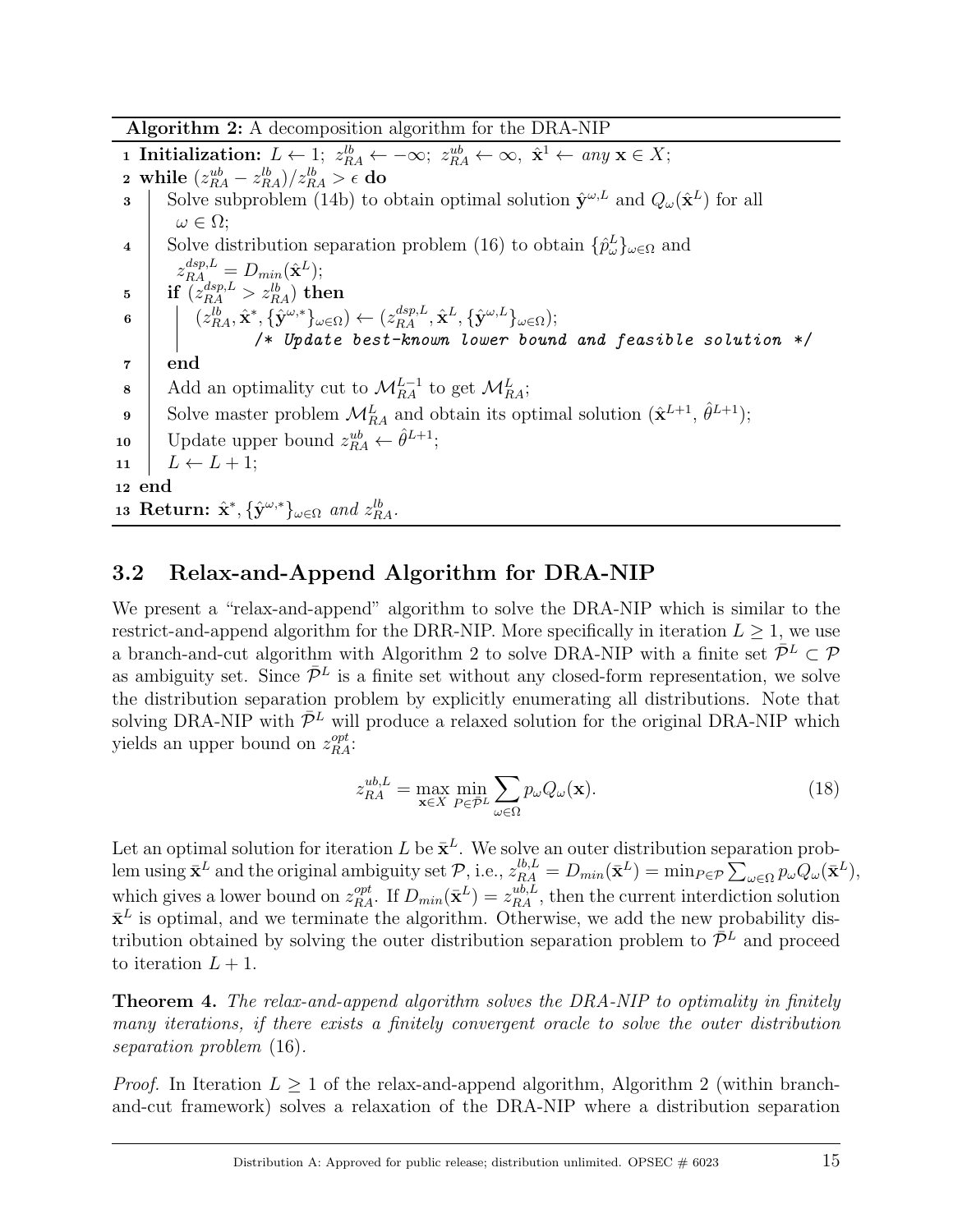algorithm is to explicitly enumerate all probability distributions in a finite set  $\bar{\mathcal{P}}^L \subset \mathcal{P}$ . This takes a finite number of operations because of Theorem 3. Also, by the assumption, we can solve an outer distribution separation problem using a finitely convergent oracle. Next, we need to show that the relax-and-append algorithm satisfies the termination condition in finite iterations, i.e.,  $L < \infty$ . Let an optimal solution for the relaxation of the DRA-NIP in iteration L be  $\bar{\mathbf{x}}^L$  that yields an upper bound  $z_{RA}^{ub,L}$ . Also, assume that an optimal probability distribution provided by the outer distribution separation problem for  $\mathbf{x} = \bar{\mathbf{x}}^L$  be  $\bar{P}^L$ . Now, one of the following two cases can occur: (I)  $\bar{\mathbf{x}}^L = \bar{\mathbf{x}}^{L'}$  for some  $L' < L$ ; or (II)  $\bar{\mathbf{x}}^L \neq \bar{\mathbf{x}}^l$  for all  $l < L$ . In Case I, since the current relaxed ambiguity set  $\bar{\mathcal{P}}^L$  already contains probability distribution  $\bar{P}^{L'}$ , we get  $D_{min}(\bar{\mathbf{x}}^{L'}) = D_{min}(\bar{\mathbf{x}}^{L'}) = z_{RA}^{ub,L}$ . Hence, current solution  $\bar{\mathbf{x}}^{L}$  is an optimal solution. In Case II, either of the two subcases can occur: (A) there exists an optimal distribution  $\bar{P}^L$  that belongs to  $\bar{\mathcal{P}}^L$ , which again implies that  $D_{min}(\bar{\mathbf{x}}^L) = z_{RA}^{ub,L}$  and the current solution is optimal; (B) if there does not exist an optimal distribution  $\tilde{P}^L$  that belongs to  $\bar{\mathcal{P}}^L$ , then we proceed to the next iteration with  $\bar{\mathcal{P}}^{L+1} = \bar{\mathcal{P}}^L \cup \{\bar{P}^L\}$ . Since |X| is finite, there will be only finite iterations until the relax-and-append algorithm leads to Cases I or II(A), thereby returning an optimal solution.  $\Box$ 

Remark. In contrast to the restrict-and-append algorithm, the relax-and-append algorithm is guaranteed to produce an optimal solution.

## 4 Computational Results

In this section, we present the results of the computational tests conducted for evaluating the effectiveness and efficiency of the proposed approaches for the DRR-NIP and the DRA-NIP. We implemented all algorithms in Java and Gurobi 9.0. All tests were conducted on a machine with an Intel Core i7 processor (3.8GHz) and 32GB of memory. We set the time limit for each experiment to 3600 seconds and terminate an algorithm when the optimality gap becomes less than 10<sup>-4</sup>. For decomposition-based algorithms, we add optimality cuts as lazy constraints through Gurobi Callback feature. To this end, we disable presolve and set the number of threads to one. For the remaining Gurobi parameters, we use its default settings.

We consider two examples of ambiguity sets studied in the literature: the *moment match*ing set and the *Wasserstein ambiguity set*. The moment matching set, denoted by  $\mathcal{P}_M$ , is defined by a polytope, restricting moments of random variables regarding some matching bounds. Let F be a sigma-algebra of  $\Omega$  and  $f_q$  be real-valued measurable functions on  $(\Omega, \mathcal{F})$ for  $q = 1, ..., m$ . Then, the moment matching set is defined as

$$
\mathcal{P}_M := \left\{ P = \{p_\omega\}_{\omega \in \Omega} : \underline{u}_q \le \sum_{\omega \in \Omega} p_\omega f_q(\omega) \le \bar{u}_q, \text{ for } q = 1, ..., m; \right\}
$$
\n
$$
\sum_{\omega \in \Omega} p_\omega = 1; \ p_\omega \ge 0, \text{ for all } \omega \in \Omega \right\},\tag{19}
$$

where  $\underline{u}_q$  and  $\bar{u}_q$  denote the predetermined component-wise lower and upper bounds, respec-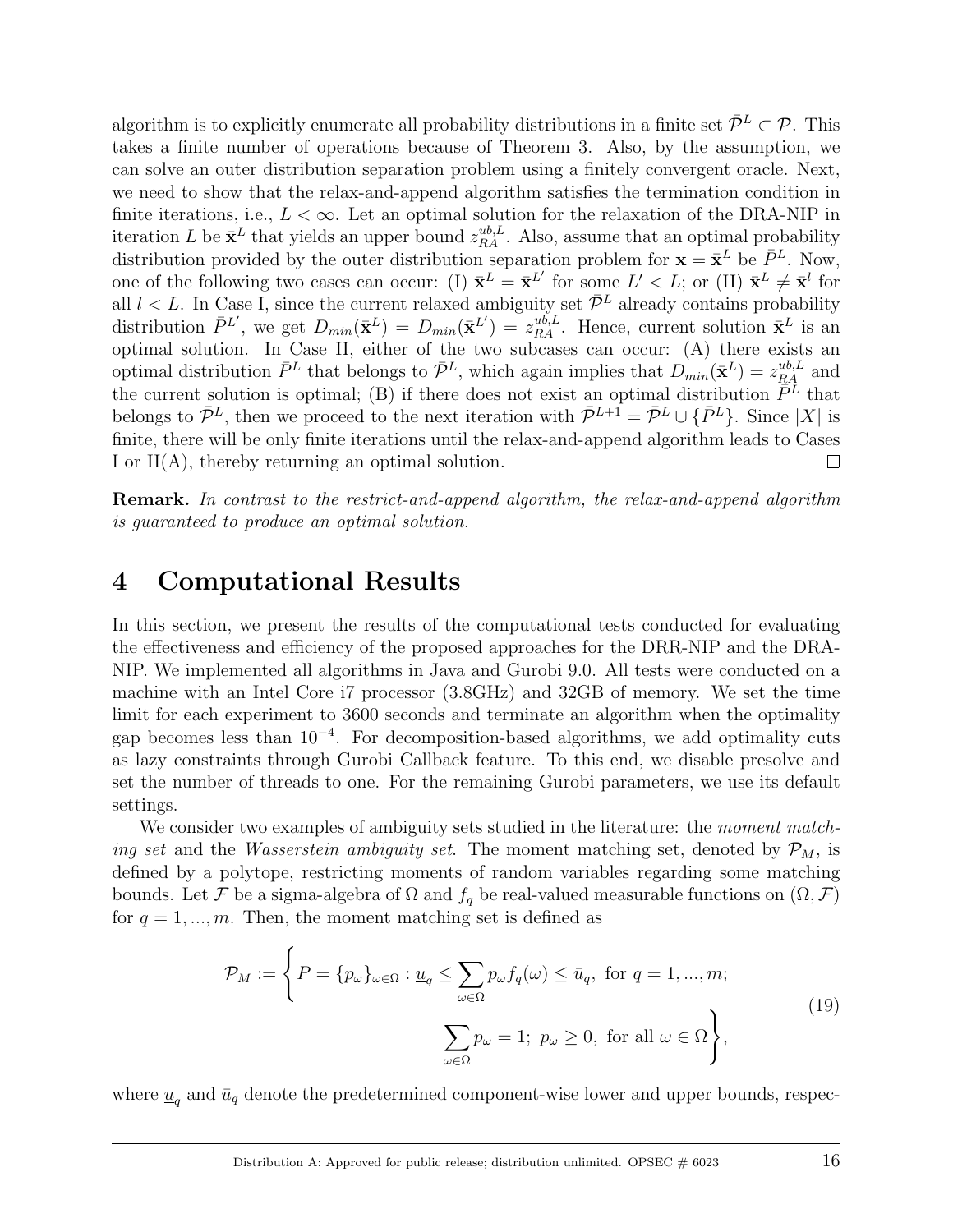tively. For our experiments, we consider the component-wise moment inequalities, i.e.,

$$
f_1(\omega) = \xi_1^{\omega}, \ f_2(\omega) = \xi_2^{\omega}, \ \dots, \ f_{|A|}(\omega) = \xi_{|A|}^{\omega},
$$

$$
f_{|A|+1}(\omega) = (\xi_1^{\omega})^2, \ f_{|A|+2}(\omega) = (\xi_2^{\omega})^2, \ \dots, \ f_{2 \times |A|}(\omega) = (\xi_{|A|}^{\omega})^2.
$$

Since we consider Bernoulli random variables, i.e.,  $\xi_a^{\omega} \in \{0,1\}$  for all  $\omega \in \Omega, a \in A$ , the constraints associated with the second moment are redundant as  $f_{|A|+i}(\omega) = f_i(\omega)$  for  $i \in$  $\{1, \ldots, |A|\}$ . We also consider the use of Wasserstein metric to specify the ambiguity set, which is known as Wasserstein ambiguity set (denoted by  $\mathcal{P}_W$ ). Let  $P^* = \{p^*_{\omega}\}_{{\omega \in \Omega}}$  be a reference probability distribution, which is given beforehand. Wasserstein ambiguity set  $\mathcal{P}_W$  consists of all probability distributions within  $\epsilon_W$ -Wasserstein distance from  $P^*$ , where  $\epsilon_W > 0$  is given. Let  $\|\cdot\|_1$  be  $L_1$ -norm on  $\mathbb{R}^{|A|}$ . Then, for  $\Omega = {\{\omega_1, ..., \omega_{|\Omega|}\}}$ ,  $\mathcal{P}_W$  is equivalent to

$$
\mathcal{P}_W := \left\{ P = \{p_\omega\}_{\omega \in \Omega} : \sum_{\omega \in \Omega} p_\omega = 1; \sum_{\omega_i \neq \omega_j \in \Omega} ||\omega_i - \omega_j||_1 v_{\omega_i, \omega_j} \leq \epsilon_W; \right\}
$$
  

$$
\sum_{\omega_j \in \Omega} v_{\omega_i, \omega_j} = p_{\omega_i}, \text{ for all } \omega_i \in \Omega; \sum_{\omega_i \in \Omega} v_{\omega_i, \omega_j} = p_{\omega_j}^*, \text{ for all } \omega_j \in \Omega; \right\}
$$
  

$$
p_\omega \geq 0, \text{ for all } \omega \in \Omega; v_{\omega_i, \omega_j} \geq 0, \text{ for all } \omega_i, \omega_j \in \Omega \right\}.
$$
 (20)

Since  $\mathcal{P}_M$  and  $\mathcal{P}_W$  are polyhedral sets, the corresponding distribution separation problems are linear programs, and to solve them, we use Gurobi's primary simplex algorithm because it performed better than the others in our preliminary tests for DRR-NIP and DRA-NIP instances.

For the restrict-and-append algorithm and the relax-and-append algorithm, we initialize a subset  $\bar{\mathcal{P}}^1$  with a probability distribution  $\bar{P}^0$  which is obtained by solving the following feasibility problems:  $\operatorname{argmax}_{P \in \mathcal{P}} \sum_{\omega \in \Omega} p_{\omega}$  and  $\operatorname{argmin}_{P \in \mathcal{P}} \sum_{\omega \in \Omega} p_{\omega}$ , respectively.

#### 4.1 Instance Generation and Experiment Setup

We generate DRR-NIP and DRA-NIP test instances based on the instances from Nguyen and Smith [27], with some modifications. We consider networks with 40, 60, 80, and 100 nodes, and label them as N40, N60, N80, and N100, respectively. In the instances of [27], around 20% of all arcs in the network have the traveling cost uncertainty where  $c_a^{\omega} \in [c_a^L, c_a^U]$ for  $a \in A$ . To modify these instances for DRR-NIP and DRA-NIP, we set  $c_a = 0.5(c_a^L + c_a^U)$ and randomly generate interdiction successes  $\xi_a^{\omega}, \omega \in \Omega$  (for arcs with uncertain cost in the original instances) from a Bernoulli distribution with the probability of success of 0.75. For the remaining 80% of the arcs,  $\xi_a^{\omega} = 1$  for all  $\omega \in \Omega$ . The impact of successful interdiction on each arc,  $d_a, a \in A$ , is deterministic and directly taken from the instances of [27]. We use label US20 for these instances. In addition, we generate instances where  $\xi_a^{\omega}, \omega \in \Omega$  is uncertain for all  $a \in A$  and label them as US100. For each instance category, Nxx and USxx, we perform tests with different interdiction budgets  $b \in \{2, 5, 10\}$ , scenario sizes  $|\Omega| \in \{100, 500, 1000\}$ , and ambiguity sets  $\mathcal{P} \in \{\mathcal{P}_M, \mathcal{P}_W\}$ . For  $\mathcal{P}_M$ , we compute the first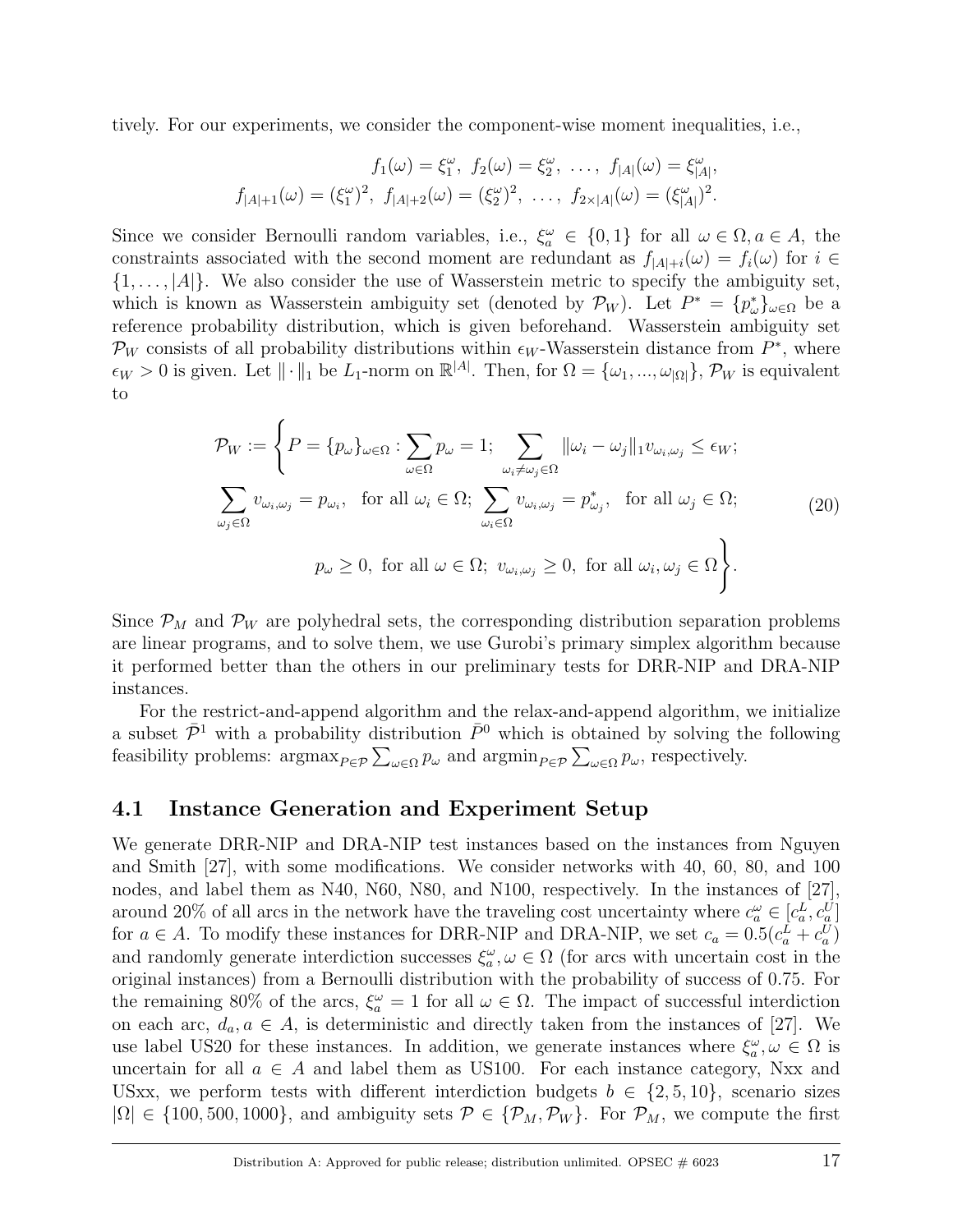moment of random variable, i.e.,  $u_a = \sum_{\omega \in \Omega} \xi_a^{\omega} / |\Omega|, a \in A$ . Then, given tolerance level  $\epsilon_M = 0.05$ , we compute the bounds,  $\underline{u}_a = (1 - \epsilon_M)u_a$  and  $\overline{u}_a = (1 + \epsilon_M)u_a$ ,  $a \in A$ . Likewise, for  $\mathcal{P}_W$ , we set  $\epsilon_W$  equal to  $\rho$  (= 0.1, by default) times the average of  $L_1$ -norm distance between all observations  $\omega_i$  and  $\omega_j$  in  $\Omega$ .

### 4.2 Computational Results for the DRR-NIP

In Tables 2 and 3, we report the computational results of the proposed algorithms for US20 and US100 instances, respectively, of DRR-NIP with the moment matching set and the Wasserstein ambiguity set. The columns corresponding to results for the reformulation-based algorithm, the cut-based decomposition algorithm, and the restrict-and-append algorithm are labeled as "Reformulation," "Decomposition," and "RestrictAppend," respectively. Each row reports average results for ten instances. For each algorithm, we report the average computational time, T in seconds, for the instances solved with the time limit of 1 hour (3600 seconds). For the instances unsolved within the time limit, we report the average optimality gap (Gap %) and the number of unsolved instances out of ten in parenthesis. When all ten instances are solved within the time limit, we use label "ZG" to denote zero optimality gap. In contrast, if none of the ten instances is solved within the time limit, then we use label "3600+." Since the restrict-and-append algorithm is a heuristic, we present a relative gap between the best solution value obtained from the restrict-and-append algorithm and the upper bound obtained from the cut-based decomposition algorithm. In the column labeled "RelativeGap," we report the average of relative gaps that are greater than 10<sup>−</sup><sup>4</sup> and the number of corresponding instances out of ten in parenthesis. We use label ZRG—zero relative gap—when the relative gaps are less than  $10^{-4}$  for all instances.

From the results in Table 2, we observe that the number of scenarios significantly impacts the performance of the reformulation-based algorithm, even for the relatively smaller-sized instances (N40 and N60), because the size of the reformulation (6) increases with the increase in the number of scenarios. In contrast, the cut-based decomposition approach is 395 times (on average) faster for the instances solved by both the algorithms. Interestingly, the restrict-and-append algorithm produces equal or better solutions than the cut-based decomposition algorithm for 541 out of 600 (around 90 %) instances, and the former is 4.2 times (on average) faster than the latter in solving the instances that the cut-based decomposition algorithm solves to optimality. Note that the restrict-and-append algorithm does not guarantee to provide an optimal solution, and we are able to evaluate the quality of its solution only because the cut-based decomposition algorithm provides an optimal solution in finite iterations.

In Table 3, we report the computational results for solving the DRR-NIP US100 instances using the proposed algorithms. The cut-based decomposition algorithm is 34 times (on average) faster than the reformulation-based algorithm for the optimally solved instances. Moreover, for the unsolved instances, the former provides the optimality gap that is 38% (on average) of the optimality gap reported by the latter. We can observe that even the cutbased decomposition algorithm cannot solve around 84 % (201 out of 240) of the larger-sized instances in N80 and N100 due to the higher level of uncertainty than the US20 instances. This is because generating an optimality cut is computationally more expensive for the US100 instances, since the algorithm has to compute the cut coefficients  $\beta_a(x_a)$  for all arcs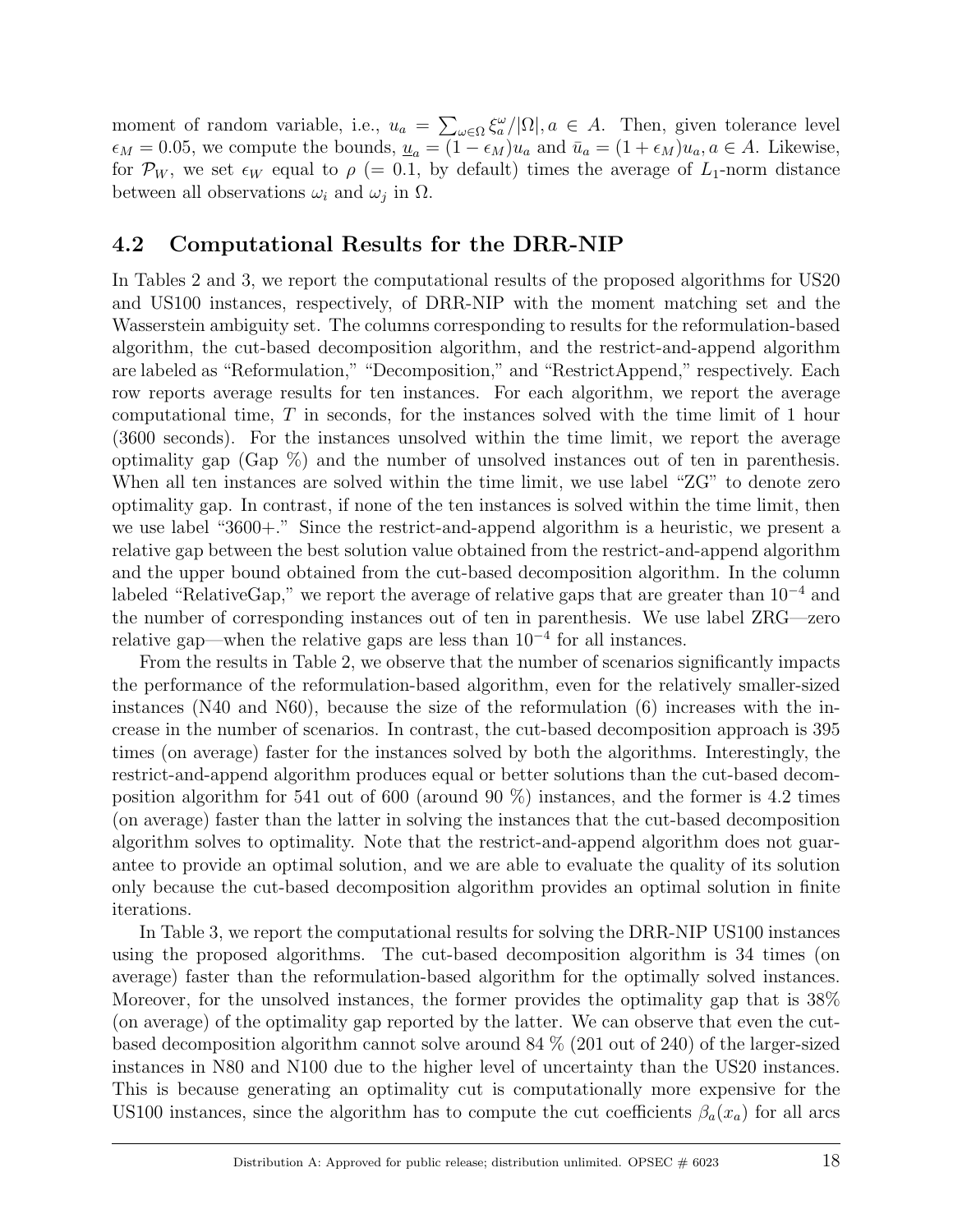| I<br>the hood of contraction on the hood<br>I<br>ĺ<br>I<br>$\vdots$<br>İ<br>֧֧֦֧֚֚֚֚֚֚֚֚֚֚֚֚֚֚֚֚֬֡֡֡֡֡֡֡֬֝֬֝֬<br>ことら こここ<br>( ) にっぽうこう                                                                                                                |                                                                                                                                    |
|-------------------------------------------------------------------------------------------------------------------------------------------------------------------------------------------------------------------------------------------------------|------------------------------------------------------------------------------------------------------------------------------------|
| ココココココ<br>てき トラック<br>$\frac{1}{2}$<br>I<br>֧֧ׅ֧ׅ֧֧֧֧֧ׅ֧ׅ֧֧֛֚֚֚֚֚֚֚֚֚֚֚֚֚֚֚֚֝֝֜֝֓֝֓֝֓֝֬֜֜֜<br> <br> <br> }<br>i<br>Si<br>֧֧֧֧֧֧֧֧֧֧֧֧֧ׅ֧֧֧֛֧֧ׅ֧֧֧֧֧֧֧֛֛֚֚֝֓֓֓֝֓֝֬֓֓֝֓֓֝֬֝֓֝֬֓֝֬֝֬֝֬֝֬֝֬֝֬֬֜֓֬֬֝֓֬֬֜֓֬֬֜֓֬֬֝֬֬֬֜<br>$\ddot{\cdot}$<br>(<br>֞֘<br>.<br>C | l<br>י<br>יייר ל<br>٢<br>٤<br>ł<br>$\sim$ $\sim$ $\sim$ $\sim$<br>l<br>-<br>3<br>3<br>ì<br>htion almost him and root met<br>;<br>; |
| ノーン・コー<br>I                                                                                                                                                                                                                                           |                                                                                                                                    |

|              |                 |                  |                   |                                                                                |                        | Moment Matching Set                   |                                           |                                      |                   |                                                                               |                      | Wasserstein Ambiguity Set  |                                           |                            |
|--------------|-----------------|------------------|-------------------|--------------------------------------------------------------------------------|------------------------|---------------------------------------|-------------------------------------------|--------------------------------------|-------------------|-------------------------------------------------------------------------------|----------------------|----------------------------|-------------------------------------------|----------------------------|
| Instances    |                 |                  | Reformulation     |                                                                                |                        | Decomposition                         |                                           | Restrict Append                      |                   | Reformulation                                                                 |                      | Decomposition              |                                           | Restrict Append            |
| Category     | q               | $\overline{S}$   | $T(\mathbf{sec})$ | Gap                                                                            | $T(\rm sec)$           | Gap                                   | $T(\sf sec)$                              | RelativeGap                          | $T(\mathbf{sec})$ | Gap                                                                           | $T(\mathbf{sec})$    | Gap                        | $T(\mathbf{sec})$                         | RelativeGap                |
| $_{\rm N40}$ |                 | $\frac{8}{1}$    | $\frac{19}{1}$    | ZG                                                                             |                        | S<br>$_{\rm ZG}$                      |                                           | S<br>ZRG                             |                   | ZG                                                                            |                      | ē<br>ZG                    | 0.2                                       | ව<br>ZR <sub>G</sub>       |
|              |                 | 500              | 209               | $ZG$                                                                           | 3.95<br>2.17           |                                       |                                           | Θ<br>ZRG                             | 29.5<br>1713      | <u>වෙ</u><br>ZG                                                               | 0.4                  | O<br>ZG                    |                                           | Ξ<br>ZR <sub>G</sub>       |
|              |                 | 1000             | 1357              |                                                                                |                        | êg<br><b>ZG</b><br>25                 | 0.756                                     | $\widetilde{\Theta}$<br>ZRG          | 3285              | $\odot$<br>79%                                                                | 4.0                  | $\widehat{\Theta}$<br>ZG   |                                           | Ó<br><b>ZRG</b>            |
|              | Ю               | $\frac{5}{2}$    | 506               | ZG                                                                             | 0.9                    | ြ<br>ZG                               |                                           | $0.01\%$                             | 227               | Θ<br>ZG                                                                       |                      | $\widetilde{\Theta}$<br>ZG |                                           | 0.02%                      |
|              |                 | 500              | 1923              | 1.04%                                                                          | $\frac{9}{6}$ .4       | 99<br>ZG                              | 2.4                                       | Ξ<br>ZRG                             | 2975              | $\circledast$<br>1.55%                                                        |                      | ⊝<br>ZG                    | 2.7                                       | 0.04%                      |
|              |                 | 000              | 2775              | 2.07%                                                                          |                        | ZG                                    | 4.5                                       | T<br>ZRG                             | 3279              | ම<br>4.38%                                                                    |                      | ⊝<br>ZG                    | 5.6                                       | 0.04%                      |
|              | $\overline{10}$ | $^{100}$         | 2083              | $1.17\%$                                                                       | 3.4                    | $\widehat{\circ}$<br>ZG               | $\frac{0}{7}$ .3                          | Ξ<br>$0.08\%$                        | 1801              | Ð<br>$0.88\%$                                                                 |                      | ⊝<br>ZG                    | 2.0                                       | ಣ<br>$0.1\%$               |
|              |                 | 500              | 2284              | 1.90%                                                                          | 13.3                   | O<br>ZG                               |                                           | $\mathfrak{S}$<br>$0.15\%$           | 2552<br>2976      | $\Xi$<br>1.79%                                                                |                      | 66<br>ZG                   | 6.0                                       | $\omega$<br>$0.12\%$       |
|              |                 | 000              | 2439              | 3.10%                                                                          | 23.4                   | O<br>ZG<br>ZG                         | 12.4                                      | 0.12%                                |                   | $\circledast$<br>5.25%                                                        |                      | ZG                         | 13.0                                      | ್ರ<br>$0.08\%$             |
| N60          | N               | $\overline{100}$ | 97.3              |                                                                                |                        | O                                     | 0.4                                       | $\odot$<br><b>ZRG</b>                | 49.6              | T<br>$\overline{C}$                                                           |                      | ⊝<br>ZG                    | 0.4                                       | H<br>$0.11\%$              |
|              |                 | 500              | 967               | $\mathop{\rm GC}\limits_{\bf Z}$                                               |                        | O<br>$\frac{C}{N}$                    | 1.8                                       | O<br>ZRG                             | 2579              | $\widehat{\mathfrak{D}}$<br>$1.27\%$                                          |                      | Õ<br>ZG                    | $\overline{a}$                            | H,<br>$0.06\%$             |
|              |                 | 000              | 3200              | $2.25\%$ ( $\ell$                                                              |                        | Ó                                     |                                           | Ô<br>ZRG                             | 3600+             | $\Xi$<br>$3.23\%$                                                             |                      | $\bar{\bullet}$<br>ZG      | 3.9                                       | H,<br>0.05%                |
|              | Ľ               | $\overline{100}$ | 1995              | $0.61\%$                                                                       | $0.787192$<br>$0.4927$ | Ō<br><b>22222</b>                     | 1.6                                       | $\widehat{\in}$<br>ZRG               | 507               | S<br>ZG                                                                       |                      | $\bar{\bullet}$<br>ZG      | 1.6                                       | $\rm \dot{\rm e}$<br>ZRG   |
|              |                 | 500              | 3114              | 1.45%                                                                          |                        | $\left($ o $\right)$                  |                                           | Ô<br>ZRG                             | 3600+             | $\widetilde{\mathsf{P}}$<br>$1.44\%$ (                                        |                      | Ō<br>ZG                    | 6.4                                       | ್ರ<br><b>ZRG</b>           |
|              |                 | 000              | 3600+             | $5.29\%$ (10                                                                   |                        | Ó                                     | $\frac{11.6}{11.0}$                       | T<br>ZRG                             | 3600+             | $\widetilde{\Xi}$<br>5.65%                                                    |                      | Ō<br>ZG                    |                                           | O<br>ZR <sub>G</sub>       |
|              | $\overline{10}$ | 100              | 3289              | $1.13\%$ (8)                                                                   | 314                    | $\left( \bigcirc \right)$             |                                           | $\widehat{\mathfrak{D}}$<br>$0.06\%$ | 3059              | E<br>0.63%                                                                    |                      | ز)<br>ZG                   | $12.7$<br>$15.4$<br>$35.4$                | ్ర<br>0.09%                |
|              |                 | 500              | 3600+             | $2.08\%$ (10                                                                   | 483                    | Ξ.<br>$0.48\%$                        | 24.4                                      | $\widetilde{\mathbb{P}}$<br>$0.16\%$ | 3600+             | $\Xi$<br>$1.68\%$ (<br>5.34% (                                                |                      | ê<br>ZG                    |                                           | $\omega$<br>0.07%          |
|              |                 | 1000             | 3600+             | 4.33% (10                                                                      | 612                    | Ξ<br>$0.95\%$                         | 45.6                                      | $\widetilde{5}$<br>$0.26\%$          | $3600 +$          | $\Xi$                                                                         |                      | $[\alpha]$<br>11%          | 69.0                                      | €<br>$0.45\%$              |
| N80          | Ğ               | 100              | 3136              | $0.78\%$ (5                                                                    | 30.0                   | Ξ                                     |                                           | H<br>$0.01\%$                        | 1848              | Ξ<br>$0.25\%$                                                                 |                      | S<br>ZG<br>ZG              |                                           | H.<br>$0.03\%$             |
|              |                 | 500              | $3600 +$          | $\epsilon$<br>3.27%                                                            | 129                    | T                                     |                                           | H,<br>$0.06\%$                       | $3600 +$          | $\Xi$<br>1.76%                                                                |                      | ê                          |                                           | H,<br>$0.01\%$             |
|              |                 | 1000             | 3600+             | $\Xi$<br>$8.98\%$                                                              | 246<br>515             | O                                     | $4.2$<br>$4.3$<br>$2.3$<br>$7.3$<br>$7.3$ | ۳<br>$0.06\%$                        | $3600 +$          | $\Xi$<br>1.48%                                                                |                      | ίS<br>ZG                   | $-15.78$<br>$-1.38$<br>$-1.38$<br>$-1.38$ | H,<br>$0.02\%$             |
|              | $\overline{10}$ | 100              | 3600+             | $\Xi$<br>$1.40\%$ (                                                            |                        | Ξ<br>$0.14\%$                         |                                           | ۳<br>$0.14\%$                        | 3600+             | $\left  \begin{smallmatrix} 1\ 0 \end{smallmatrix} \right\rangle$<br>$0.85\%$ |                      | ê<br>ZG                    |                                           | H<br>$0.04\%$              |
|              |                 | 500              | 3600+             | $\Xi$<br>$4.02\%$ (                                                            | 1062                   | $\Omega$ ମ୍<br>$0.92\%$               | $\frac{130}{206}$                         | $\widehat{\mathfrak{G}}$<br>$0.59\%$ | $3600 +$          | $\Xi$<br>$2.93\%$                                                             | 631                  | ز ہے:<br>ر<br>35%          |                                           | $\omega$<br>$0.21\%$       |
|              |                 | 1000             | 3600+             | E<br>8.48%                                                                     | 1331                   | 1.13%                                 |                                           | $\widetilde{\omega}$<br>$1.09\%$     | 3600+             | $\Xi$<br>$8.25\%$                                                             | 1668<br>16.6<br>1730 | Ξ<br>$66\%$                |                                           | $\mathfrak{a}$<br>$0.72\%$ |
| N100         | LO              | 100              | 3463              | $0.93\%$ (9                                                                    | 75.1                   | T<br><b>2222</b><br>2222              | n 3<br>13 2<br>32 1                       | S<br>ZRG                             | 2782              | $\left( \overline{4}\right)$<br>0.59%                                         |                      | Ō                          | $13.300$<br>$44.6$                        | $0.05\%$                   |
|              |                 | 500              | $3600 +$          | ЭC<br>$8.15\%$                                                                 | 370                    | $\widehat{\in}$                       |                                           | S<br>ZRG                             | 3600+             | $\Xi$<br>$3.11\%$                                                             |                      | ê                          |                                           | $\mathfrak{a}$<br>$0.02\%$ |
|              |                 | 1000             | 3600+             | $\Xi$                                                                          | 609                    | $\widehat{\in}$                       |                                           | Ξ<br>ZRG                             | 3600+             | $\Xi$<br>$.3.81\%$                                                            |                      | ز)<br><b>22222</b>         |                                           | 0.03%                      |
|              | $\overline{a}$  | 100              | 3600+             | $\Xi$<br>$\begin{array}{c} 11.81\% \\ 1.86\% \\ 9.82\% \\ 12.79\% \end{array}$ | 57                     | Ē<br>0.64%                            | 221                                       | Ξ<br>$0.66\%$                        | 3600+             | $\Xi$<br>$1.25\%$                                                             | 393                  | ز)                         | 225<br>375<br>567                         | ZRG                        |
|              |                 | 500              | 3600+             | E                                                                              | 1837                   | $\left(\frac{4}{3}\right)$<br>$1.2\%$ | $\overline{41}$                           | E)<br>$1.01\%$                       | 3600+             | $\Xi$<br>$3.95\%$                                                             | 927<br>2307          | ۳<br>$.56\%$               |                                           | $1.38\%$                   |
|              |                 | $\frac{8}{2}$    | 3600+             | $\Xi$                                                                          | 2132                   | Ê<br>1.71%                            | 695                                       | $\widehat{A}$<br>1.28%               | 3600+             | ÖĽ,<br>$13.21\%$                                                              |                      | Ŧ,<br>$0.93\%$             |                                           | Ê<br>$0.85\%$              |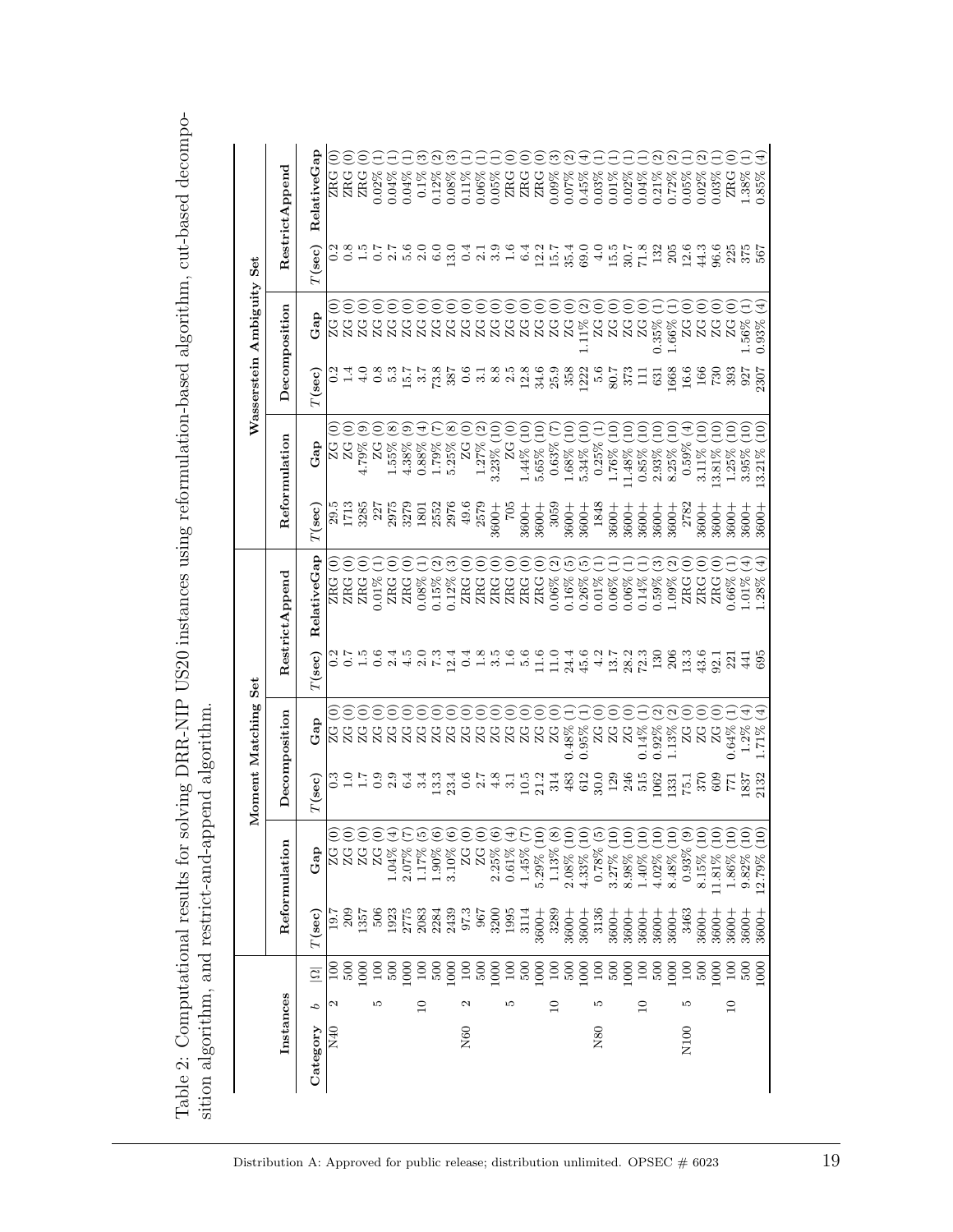Table 3: Computational results for solving DRR-NIP US100 instances using reformulation-based algorithm, cut-based decom-Table 3: Computational results for solving DRR-NIP US100 instances using reformulation-based algorithm, cut-based decomposition algorithm, and restrict-and-append algorithm. position algorithm, and restrict-and-append algorithm.

|           |                   |                     |           |                              |                   | Moment Matching Set                   |               |                                      |           |                                  |                   | Wasserstein Ambiguity Set            |           |                                 |
|-----------|-------------------|---------------------|-----------|------------------------------|-------------------|---------------------------------------|---------------|--------------------------------------|-----------|----------------------------------|-------------------|--------------------------------------|-----------|---------------------------------|
| Instances |                   |                     |           | Reformulation                |                   | Decomposition                         |               | Restrict Append                      |           | Reformulation                    |                   | Decomposition                        |           | Restrict Append                 |
| Category  | q                 | $\overline{\Omega}$ | $T$ (sec) | Gap                          | $T(\mathbf{sec})$ | Ga <sub>p</sub>                       | $T$ (sec)     | RelativeGap                          | $T$ (sec) | $\mathbf{G}\mathbf{a}\mathbf{p}$ | $T(\mathbf{sec})$ | Gap                                  | $T$ (sec) | RelativeGap                     |
| N40       | $\mathbf{\Omega}$ | $\frac{100}{2}$     | 75.5      | $\odot$<br>ZG                | 6.2               | $\odot$<br>ZG                         | 0.9           | $0.02\%$ (2)                         | 20.5      | $\widehat{\circ}$<br>ZG          |                   | $\widehat{\circ}$<br>ZG              | 0.9       | $0.02\%$ (4)                    |
|           |                   | 500                 | 916       | $\odot$<br>ZG                | 31.9              | $\widehat{\circ}$<br>ZG               |               | Ξ<br>0.16%                           | 907       | $\widehat{\Theta}$<br>ZG         | 29.6              | $\widehat{\circ}$<br>ZG              |           | $0.04\%$                        |
|           |                   | 1000                | 2470      | $1.89\%$ (3)                 | 66.7              | T<br>ZG                               | 6.3           | Ξ<br>$0.01\%$                        | 3152      | E<br>2.31%                       | 155               | T<br>ZG                              | 6.6       | $0.02\%$                        |
|           | r.                | 100                 | 2229      | $\binom{3}{2}$<br>0.99%      | 165               | T<br>$\frac{C}{C}$                    | 5.2           | $\widehat{\Omega}$<br>0.05%          | 1293      | E<br>$0.76\%$                    | 20.8              | T<br>$\overline{C}$                  | 4.9       | ව<br>$0.06\%$                   |
|           |                   | 500                 | 3241      | $\circledcirc$<br>$2.18\%$   | 1148              | $\widehat{\Xi}$<br>$1.61\%$           | 15.8          | $\widetilde{\mathbb{E}}$<br>$0.41\%$ | 3243      | $\odot$<br>$2.11\%$              | 819               | Ξ<br>0.46%                           | 20.9      | $\widehat{\mathbb{F}}$<br>0.13% |
|           |                   | 1000                | 3242      | $2.96\%$ (9)                 | 1812              | E<br>$2.40\%$                         | 29.0          | $\widehat{\circ}$<br>$0.47\%$        | 3268      | 4.39% (9)                        | 2425              | $\bigoplus$<br>0.95%                 | 37.7      | $\widehat{\mathbb{E}}$<br>0.76% |
|           | $\Box$            | 100                 | 3240      | $2.06\%$ (9)                 | 2549              | $\odot$<br>$0.96\%$                   | 208           | E<br>$0.86\%$                        | 3124      | $1.10\%$ (8)                     | 1081              | Ξ<br>1.25%                           | 398       | $0.36\%$ (4)                    |
|           |                   | 500                 | 3241      | 3.70% (9)                    | 3244              | $2.65\%$ (9)                          | 189           | $\circledcirc$<br>2.53%              | 3243      | $3.26\%$ (9)                     | 3236              | $\circledast$<br>1.57%               | 534       | 1.52% (8)                       |
|           |                   | 1000                | 3242      | $4.52\%$ (9)                 | 3245              | $\odot$<br>$3.14\%$                   | 466           | $2.97\%$ (9)                         | 3267      | $5.38\%$ (9)                     | 3246              | $\widehat{e}$<br>$2.38\%$            | 639       | $2.22\%$ (9)                    |
| N60       | Z                 | 100                 | 305       | ${\bf ZG}$ (0)               | 21.1              | $\widehat{\circ}$<br>С<br>N           | $\frac{1}{1}$ | Ξ<br>$0.06\%$                        | 49.5      | ZG(0)                            | $\frac{1}{2}$     | $\widehat{\in}$<br>$\frac{C}{N}$     | 1.6       | $\widehat{\Omega}$<br>0.02%     |
|           |                   | 500                 | $3600 +$  | 1.54% (10)                   | 178               | $\widehat{\circ}$<br>ZG               | 6.6           | $0.03\%$ (2)                         | 1671      | ${\rm ZG}$ (0)                   | 46.7              | $\widehat{\circ}$<br>$\overline{C}$  | 7.7       | $0.01\%$                        |
|           |                   | 1000                | $3600 +$  | 4.75% (10)                   | 493               | $\widehat{\circ}$<br>$\overline{Z}$ C | 13.4          | $0.11\%$ (1)                         | 3600+     | 2.65% (10)                       | 272               | $\odot$<br>$\frac{C}{C}$             | 15.0      | ି<br>0.02%                      |
|           | S                 | $100\,$             | 3474      | $1.52\%$ (9)                 | 694               | $ZG\ (0)$                             | 16.7          | $0.05\%$ (3)                         | 2354      | $0.77\%$ (4)                     | 52.8              | $\widehat{\circ}$<br>ZG              | 16.3      | $\bigoplus$<br>$0.04\%$         |
|           |                   | 500                 | $3600 +$  | $4.05\%$ (10)                | 3334              | $1.12\%$ (8)                          | 54.5          | $0.89\%$ (10)                        | 3600+     | 2.13% (10)                       | 1517              | $\widehat{\mathfrak{D}}$<br>$0.31\%$ | 61.4      | $0.14\%$ (6)                    |
|           |                   | 1000                | $3600 +$  | $7.14\%$ $(10)$              | $3600 +$          | $1.56\%$ (10)                         | 103           | 1.52% (10)                           | 3600+     | (10)<br>3.87%                    | 3110              | $0.93\%$ (5)                         | 120       | $0.59\%$ (8)                    |
|           | $\Box$            | 100                 | $3600 +$  | $2.80\%$ (10)                | 3408              | $1.17\%$ (9)                          | 789           | $1.12\%$ (9)                         | 3600+     | $1.10\%$ (10)                    | 2411              | $0.70\%$ (6)                         | 844       | $0.59\%$ (7)                    |
|           |                   | 500                 | 3600+     | $4.49\%$ (10)                | $3600 +$          | $2.69\%$ (10)                         | ללנו          | 2.54% (10)                           | 3600+     | 3.28% (10)                       | 3600+             | $.36\%$ (10)                         | 1784      | $1.31\%$ (10)                   |
|           |                   | 1000                | $3600 +$  | 6.49% (10                    | $3600 +$          | $3.40\%$ (10)                         | 1829          | 3.13% (10)                           | 3600+     | $4.80\%$ (10)                    | $3600 +$          | $(10)$ % $(10)$                      | 2266      | $1.71\%$ (10)                   |
| N80       | S                 | $100\,$             | $3600 +$  | $\overline{10}$<br>$2.25%$ ( | 2834              | $0.52\%$ (6)                          | 49.9          | $0.38\%$ (8)                         | 3600      | 1.11% (9)                        | 174               | $ZG~(0)$                             | 52.9      | $0.03\%$ (4)                    |
|           |                   | 500                 | $3600 +$  | (10)<br>8.18%                | $3600 +$          | $1.68\%$ (10)                         | 192           | $1.58\%$ (10)                        | 3600+     | $\left(10\right)$<br>2.64%       | 2490              | $0.56\%$ (4)                         | 227       | $0.48\%$ (5)                    |
|           |                   | 1000                | 3600+     | $\Xi$<br>9.78%               | $3600 +$          | (10)<br>2.55%                         | 371           | (10)<br>$2.08\%$                     | 3600+     | (10)<br>7.39%                    | $3600 +$          | $0.93\%$ (10)                        | 518       | $0.90\%$ (10)                   |
|           | $\supseteq$       | $100\,$             | $3600 +$  | $\Xi$<br>$3.41\%$            | 3600+             | (10)<br>1.72%                         | 2188          | (10)<br>$1.60\%$                     | 3600+     | $\left(10\right)$<br>1.74%       | 3507              | $0.73\%$ (9)                         | 2172      | $0.71\%$ (9)                    |
|           |                   | 500                 | 3600+     | $\Xi$<br>7.96%               | $3600 +$          | $\left(10\right)$<br>$3.31\%$         | 2706          | $\widetilde{\Xi}$<br>2.98%           | 3600+     | (10)<br>4.01%                    | $3600 +$          | $1.65\%$ (10)                        | 2954      | $\widetilde{\Xi}$<br>$1.56\%$ ( |
|           |                   | 1000                | 3600+     | $\Xi$<br>10.19%              | 3600+             | $5.19\%$ (10)                         | 3058          | $\left(10\right)$<br>4.07%           | 3600+     | $\left(01\right)$<br>6.82%       | $3600 +$          | $0.98\%$ (10)                        | 3375      | $\left(10\right)$<br>1.86%      |
| N100      | LO                | 100                 | 3600+     | $\overline{C}$<br>2.57%      | 3456              | $0.71\%$ (9)                          | 74.6          | $0.68\%$ (9)                         | 3600+     | $\widetilde{\Xi}$<br>1.09%       | 142               | ZG(0)                                | 69.8      | $0.01\%$ (3)                    |
|           |                   | 500                 | 3600+     | $\Xi$<br>8.63%               | 3600+             | 2.07% (10)                            | 306           | $\left(10\right)$<br>$1.68\%$        | 3600+     | (10)<br>2.85%                    | 2507              | $0.48\%$ (4)                         | 319       | $0.46\%$ (4)                    |
|           |                   | 1000                | 3600+     | $12.53\%$ (10                | $3600 +$          | $\left(10\right)$<br>3.37%            | 595           | (10)<br>2.48%                        | 3600+     | (10)<br>8.84%                    | 3506              | $0.97\%$ (9)                         | 657       | $0.93\%$ (9)                    |
|           | $\overline{10}$   | $100\,$             | 3600+     | 3.38% (10                    | $3600 +$          | (10)<br>1.84%                         | 2768          | (10)<br>1.69%                        | 3600+     | (10)<br>2.04%                    | 3600+             | 0.74% (10)                           | 2963      | 0.73% (10)                      |
|           |                   | 500                 | 3600+     | 10.82% (10                   | $3600 +$          | (10)<br>4.57%                         | 3420          | (10)<br>$3.38\%$                     | 3600+     | (10)<br>$3.80\%$                 | 3600+             | $.59\%$ (10)                         | 3577      | (10)<br>1.48% (                 |
|           |                   | 1000                | $3600 +$  | 11.44% (10                   | $3600 +$          | (10)<br>6.23%                         | 3600+         | (10)<br>$4.98\%$                     | 3600+     | (10)<br>9.69%                    | $3600 +$          | 1.94% (10)                           | 3600+     | 1.76% (10)                      |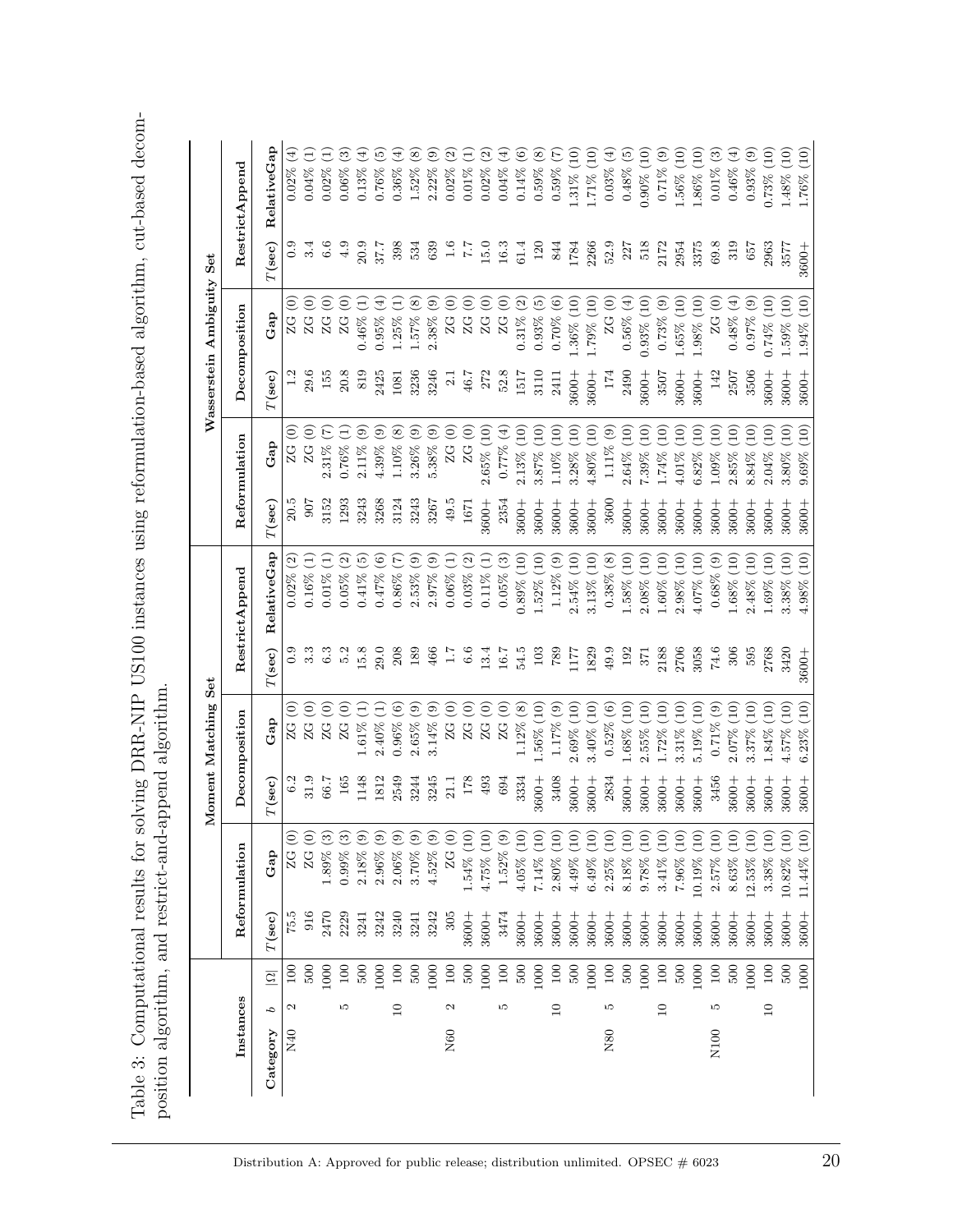|                  |                |            |           |                    | <b>Moment Matching Set</b> |                    |              | <b>Wasserstein Ambiguity Set</b> |                    |           |                    |         |  |
|------------------|----------------|------------|-----------|--------------------|----------------------------|--------------------|--------------|----------------------------------|--------------------|-----------|--------------------|---------|--|
| <b>Instances</b> |                |            |           | Decomposition      |                            | RelaxAppend        |              |                                  | Decomposition      |           | RelaxAppend        |         |  |
| Category         | b              | $ \Omega $ | $T(\sec)$ | Gap                | $T(\sec)$                  | Gap                | #Iter        | $T(\sec)$                        | Gap                | $T(\sec)$ | Gap                | #Iter   |  |
| $\overline{N40}$ | $\overline{2}$ | 100        | 0.3       | $\overline{ZG(0)}$ | $\overline{0.2}$           | $\overline{ZG(0)}$ | $\mathbf{1}$ | 0.2                              | $\overline{ZG(0)}$ | 0.2       | $\overline{ZG(0)}$ | 1.1     |  |
|                  |                | 500        | 0.9       | ZG(0)              | 0.9                        | ZG(0)              | 1.1          | 1.2                              | ZG(0)              | 0.8       | ZG(0)              | 1.1     |  |
|                  |                | 1000       | 1.5       | ZG(0)              | 1.5                        | ZG(0)              | 1.1          | 3.6                              | ZG(0)              | 1.6       | ZG(0)              | 1.1     |  |
|                  | 5              | 100        | 0.6       | ZG(0)              | 0.9                        | ZG(0)              | 1.5          | 0.6                              | ZG(0)              | 1.1       | ZG(0)              | 1.8     |  |
|                  |                | 500        | 2.4       | ZG(0)              | 2.9                        | ZG(0)              | 1.4          | 3.7                              | ZG(0)              | 4.2       | ZG(0)              | 1.8     |  |
|                  |                | 1000       | 3.9       | ZG(0)              | 6.3                        | ZG(0)              | 1.5          | 10.0                             | ZG(0)              | 8.1       | ZG(0)              | 1.8     |  |
|                  | 10             | 100        | 1.8       | ZG(0)              | 3.7                        | ZG(0)              | 2.2          | 1.7                              | ZG(0)              | 4.0       | ZG(0)              | 2.1     |  |
|                  |                | 500        | 4.9       | ZG(0)              | 10.3                       | ZG(0)              | 1.9          | 10.3                             | ZG(0)              | 18.8      | ZG(0)              | 2.6     |  |
|                  |                | 1000       | 9.3       | ZG(0)              | 16.5                       | ZG(0)              | 1.7          | 32.5                             | ZG(0)              | 33.6      | ZG(0)              | 2.6     |  |
| N <sub>60</sub>  | $\overline{2}$ | 100        | 0.6       | ZG(0)              | 0.6                        | ZG<br>(0)          | 1.2          | 0.4                              | ZG(0)              | 0.7       | ZG(0)              | 1.3     |  |
|                  |                | 500        | 1.9       | ZG(0)              | 2.1                        | ZG<br>(0)          | 1.1          | 2.7                              | ZG(0)              | 2.7       | ZG(0)              | 1.3     |  |
|                  |                | 1000       | 4.0       | ZG(0)              | 4.3                        | ZG(0)              | 1.1          | 6.4                              | ZG(0)              | 4.8       | ZG(0)              | 1.3     |  |
|                  | 5              | 100        | 1.7       | ZG(0)              | 1.8                        | ZG(0)              | 1.3          | 1.3                              | ZG(0)              | 1.9       | ZG(0)              | 1.4     |  |
|                  |                | 500        | 6.7       | ZG(0)              | 6.0                        | ZG(0)              | 1.2          | 7.3                              | ZG(0)              | 6.8       | ZG(0)              | 1.4     |  |
|                  |                | 1000       | 10.4      | ZG(0)              | 11.4                       | ZG(0)              | 1.2          | 18.6                             | ZG(0)              | 14.5      | ZG(0)              | 1.4     |  |
|                  | 10             | 100        | 9.2       | ZG(0)              | 11.6                       | ZG(0)              | 1.6          | 9.3                              | ZG(0)              | 25.5      | ZG(0)              | 2.4     |  |
|                  |                | 500        | 17.9      | ZG(0)              | 32.9                       | ZG(0)              | 1.5          | 35.1                             | ZG(0)              | 66.2      | ZG(0)              | $2.3\,$ |  |
|                  |                | 1000       | 32.3      | ZG(0)              | 59.7                       | ZG(0)              | 1.8          | 87.8                             | ZG(0)              | 136       | ZG(0)              | 2.4     |  |
| N80              | 5              | 100        | 5.6       | ZG(0)              | 5.3                        | ZG(0)              | 1.4          | 3.9                              | ZG(0)              | 5.5       | ZG(0)              | 1.4     |  |
|                  |                | 500        | 17.8      | ZG(0)              | 16.7                       | ZG(0)              | 1.2          | 17.6                             | ZG(0)              | 20.5      | ZG(0)              | 1.4     |  |
|                  |                | 1000       | 28.3      | ZG(0)              | 32.7                       | ZG(0)              | 1.3          | 40.7                             | ZG(0)              | 38.3      | ZG(0)              | 1.4     |  |
|                  | 10             | 100        | 61.5      | ZG(0)              | 107                        | ZG(0)              | 1.9          | 48.1                             | ZG(0)              | 105       | ZG(0)              | 1.9     |  |
|                  |                | 500        | 87.8      | ZG(0)              | 176                        | ZG(0)              | 1.5          | 111                              | ZG(0)              | 219       | ZG(0)              | 1.9     |  |
|                  |                | 1000       | 136       | ZG(0)              | 309                        | ZG(0)              | 1.8          | 239                              | ZG(0)              | 351       | ZG(0)              | 1.9     |  |
| N100             | 5              | 100        | 14.6      | ZG(0)              | 11.1                       | ZG(0)              | 1.1          | 11.1                             | ZG(0)              | 17.3      | ZG(0)              | 1.4     |  |
|                  |                | 500        | 60.2      | ZG(0)              | 42.8                       | ZG(0)              | 1.1          | 49.4                             | ZG(0)              | 59.8      | ZG(0)              | 1.4     |  |
|                  |                | 1000       | 89.4      | ZG(0)              | 98.0                       | ZG(0)              | 1.3          | 108                              | ZG(0)              | 118       | ZG(0)              | 1.4     |  |
|                  | 10             | 100        | 237       | ZG(0)              | 372                        | ZG(0)              | 1.3          | 275                              | ZG(0)              | 444       | ZG(0)              | 1.4     |  |
|                  |                | 500        | 443       | ZG(0)              | 522                        | $0.02\%$ (1)       | 1.2          | 526                              | ZG(0)              | 715       | $0.07\%$ (1)       | 1.4     |  |
|                  |                | 1000       | 524       | ZG(0)              | 585                        | $0.09\%$ (1)       | 1.2          | 682                              | $0.08\%$ (1)       | 755       | $0.07\%$ (1)       | 1.4     |  |

Table 4: Computational results for solving DRA-NIP US20 instances using decomposition algorithm and relax-and-append algorithm.

 $a \in A$  that have uncertainty. Similar to the results for the US20 instances, the restrictand-append algorithm produces equal or better solutions than the cut-based decomposition algorithm for 484 out of 600 (around 81 %) instances. For the instances that the cut-based decomposition algorithm solves to optimality, the restrict-and-append algorithm is 22 times faster on average; whereas for the remaining instances, the restrict-and-append algorithm takes 1539 seconds (on average).

## 4.3 Computational Results of the DRA-NIP

In Table 4 and 5, we present the computational results obtained by solving the DRA-NIP instances. Labels "Decomposition" and "RelaxAppend" in the table denote the decomposition algorithm and the relax-and-append algorithm, respectively. In each row, we report the average value of the results for ten instances. The definitions of labels T, Gap, ZG, 3600+ are the same as presented in the previous section. Note that we define the optimality gap for the relax-and-append algorithm as  $(z_{RA}^{ub,L} - z_{RA}^{lb,L})/z_{RA}^{lb,L}$  where L is the last iteration that solves the relaxation of DRA-NIP to optimality. In case the relax-and-append algorithm reaches the time limit before terminating the branch-and-cut algorithm for the first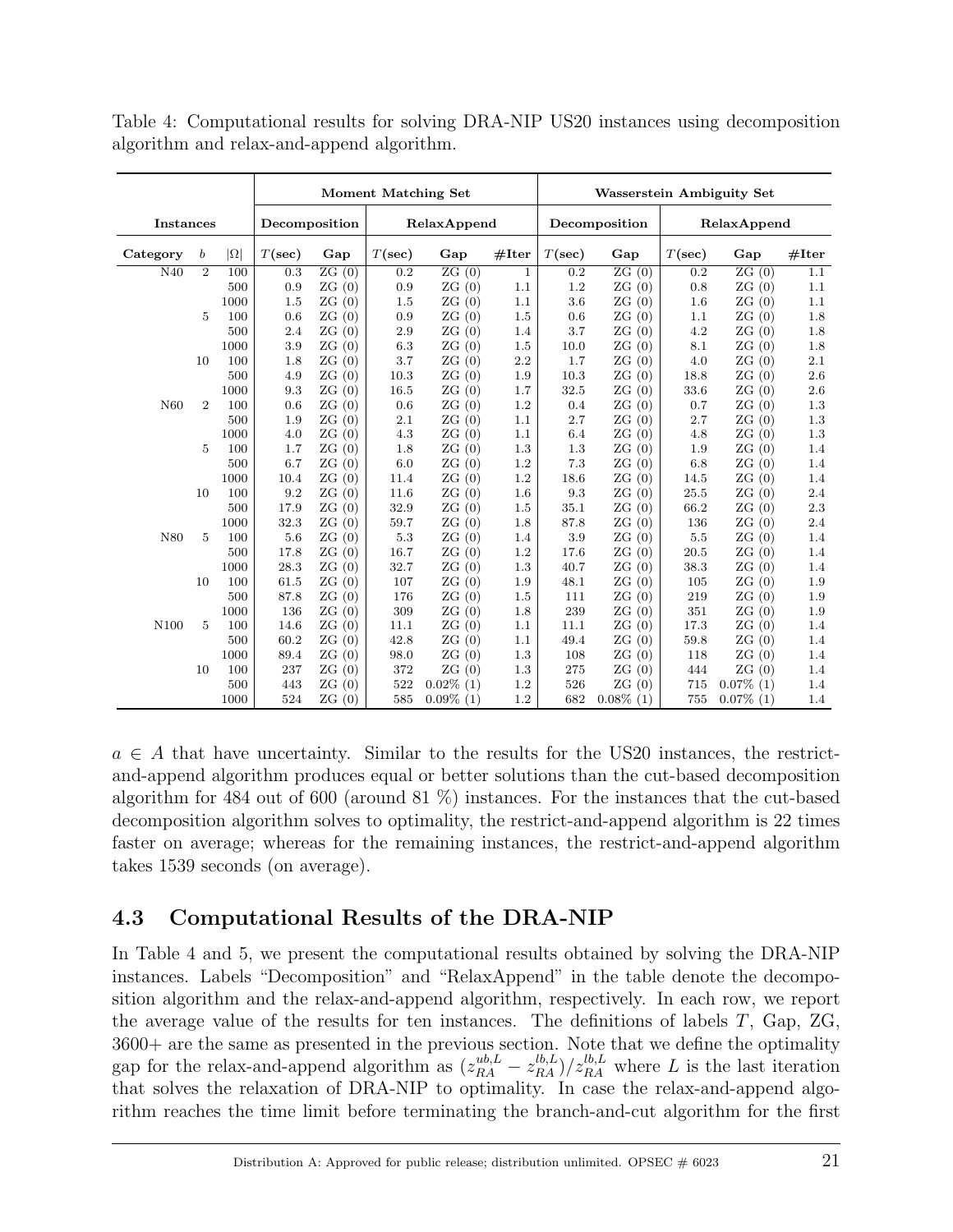|                  |                |            | <b>Moment Matching Set</b> |               |                  |               |       |           | <b>Wasserstein Ambiguity Set</b> |           |               |       |
|------------------|----------------|------------|----------------------------|---------------|------------------|---------------|-------|-----------|----------------------------------|-----------|---------------|-------|
| <b>Instances</b> |                |            |                            | Decomposition |                  | RelaxAppend   |       |           | Decomposition                    |           | RelaxAppend   |       |
| Category         | b              | $ \Omega $ | $T(\sec)$                  | Gap           | $T(\sec)$        | Gap           | #Iter | $T(\sec)$ | Gap                              | $T(\sec)$ | Gap           | #Iter |
| N40              | $\overline{2}$ | 100        | 0.8                        | ZG(0)         | $\overline{2.1}$ | ZG(0)         | 3.5   | 0.6       | ZG(0)                            | 1.9       | ZG(0)         | 3.4   |
|                  |                | 500        | 3.7                        | ZG(0)         | 8.9              | ZG(0)         | 4.2   | 4.3       | ZG(0)                            | 8.5       | ZG(0)         | 4.0   |
|                  |                | 1000       | 6.6                        | ZG(0)         | 20.6             | ZG(0)         | 4.7   | 15.3      | ZG(0)                            | 18.0      | ZG(0)         | 4.2   |
|                  | $\overline{5}$ | 100        | 10.6                       | ZG(0)         | 32.3             | ZG(0)         | 6.1   | 4.8       | ZG(0)                            | 18.0      | ZG(0)         | 4.0   |
|                  |                | 500        | 131                        | ZG(0)         | 932              | $0.01\%$ (2)  | 18.1  | 43.9      | ZG(0)                            | 91.9      | ZG(0)         | 4.2   |
|                  |                | 1000       | 229                        | ZG(0)         | 1207             | $0.06\%$ (2)  | 18.0  | 144       | ZG(0)                            | 163       | ZG(0)         | 4.3   |
|                  | 10             | 100        | 382                        | ZG(0)         | 1071             | $0.10\%$ (2)  | 8.0   | 400       | $0.08\%$ (1)                     | 569       | $0.14\%$ (1)  | 4.2   |
|                  |                | 500        | 1481                       | $0.38\%$ (2)  | 3240             | $0.22\%$ (9)  | 17.1  | 602       | $0.30\%$ (1)                     | 1206      | $0.23\%$ (1)  | 4.0   |
|                  |                | 1000       | 2018                       | $0.63\%$ (3)  | 3240             | $0.34\%$ (9)  | 12.9  | 1240      | $0.77\%$ (1)                     | 1626      | $0.20\%$ (2)  | 4.3   |
| N <sub>60</sub>  | $\overline{2}$ | 100        | 1.9                        | ZG(0)         | 2.4              | ZG(0)         | 3.1   | 1.2       | ZG(0)                            | 2.5       | ZG(0)         | 3.2   |
|                  |                | 500        | 10.4                       | ZG(0)         | 9.3              | ZG(0)         | 3.2   | 7.7       | ZG(0)                            | 9.9       | ZG(0)         | 2.9   |
|                  |                | 1000       | 23.9                       | ZG(0)         | 17.7             | ZG(0)         | 3.2   | 23.8      | ZG(0)                            | 21.3      | ZG(0)         | 3.2   |
|                  | 5              | 100        | 31.0                       | ZG(0)         | 112              | ZG(0)         | 7.5   | 12.5      | ZG(0)                            | 49.8      | ZG(0)         | 4.3   |
|                  |                | 500        | 514                        | ZG(0)         | 1639             | $0.03\%$ (4)  | 22.7  | 109       | ZG(0)                            | 457       | ZG(0)         | 6.4   |
|                  |                | 1000       | 1317                       | ZG(0)         | 2139             | $0.07\%$ (4)  | 21.7  | 293       | ZG(0)                            | 800       | ZG(0)         | 7.0   |
|                  | 10             | 100        | 1147                       | $0.16\%$ (1)  | 2252             | $0.09\%$ (5)  | 6.0   | 914       | $0.07\%$ (1)                     | 2035      | $0.16\%$ (4)  | 4.4   |
|                  |                | 500        | 2779                       | $0.50\%$ (6)  | $3600+$          | $0.26\%$ (10) | 6.3   | 1781      | $0.17\%$ (3)                     | 2517      | $0.16\%$ (6)  | 3.5   |
|                  |                | 1000       | $3600+$                    | $0.63\%$ (10) | $3600+$          | $0.37\%$ (10) | 4.4   | 2346      | $0.42\%$ (5)                     | 2817      | $0.24\%$ (6)  | 3.1   |
| N80              | 5              | 100        | 165                        | ZG(0)         | 327              | ZG(0)         | 6.4   | 38.3      | ZG(0)                            | 255       | ZG(0)         | 5.2   |
|                  |                | 500        | 2110                       | $0.29\%$ (4)  | 2728             | $0.05\%$ (6)  | 13.9  | 284       | ZG(0)                            | 1145      | $0.02\%$ (2)  | 5.4   |
|                  |                | 1000       | 2999                       | $0.45\%$ (6)  | 2894             | $0.10\%$ (7)  | 9.0   | 864       | ZG(0)                            | 1669      | $0.07\%$ (2)  | 5.0   |
|                  | 10             | 100        | 2534                       | $0.32\%$ (6)  | 2881             | $0.22\%$ (7)  | 2.1   | 2232      | $0.24\%$ (5)                     | 2875      | $0.29\%$ (7)  | 2.2   |
|                  |                | 500        | $3600+$                    | $0.82\%$ (10) | $3600+$          | $0.47\%$ (10) | 1.6   | 2855      | $0.46\%$ (6)                     | 3330      | $0.41\%$ (8)  | 1.6   |
|                  |                | 1000       | $3600+$                    | $1.10\%$ (10) | $3600+$          | $0.65\%$ (10) | 1.3   | 3512      | $0.58\%$ (8)                     | 3556      | $0.45\%$ (9)  | 1.4   |
| N <sub>100</sub> | 5              | 100        | 304                        | ZG(0)         | 296              | ZG(0)         | 4.9   | 68.1      | ZG(0)                            | 338       | ZG(0)         | 4.8   |
|                  |                | 500        | 2670                       | $0.31\%$ (5)  | 2288             | $0.03\%$ (3)  | 7.9   | 452       | ZG(0)                            | 1914      | $0.01\%$ (2)  | 5.7   |
|                  |                | 1000       | 3281                       | $0.52\%$ (8)  | 2726             | $0.04\%$ (6)  | 6.0   | 1154      | ZG(0)                            | 2597      | $0.02\%$ (5)  | 4.6   |
|                  | 10             | 100        | $3600+$                    | $0.36\%$ (10) | $3600+$          | $0.30\%$ (10) | 1.6   | 2922      | $0.35\%$ (6)                     | $3600+$   | $0.32\%$ (10) | 1.7   |
|                  |                | 500        | $3600+$                    | $1.04\%$ (10) | $3600+$          | $0.55\%$ (10) | 1.3   | $3600+$   | $0.47\%$ (10)                    | $3600+$   | $0.48\%$ (10) | 1.2   |
|                  |                | 1000       | $3600+$                    | $1.22\%$ (10) | $3600+$          | $0.73\%$ (10) | 1.2   | $3600+$   | $0.65\%$ (10)                    | $3600+$   | $0.66\%$ (10) | 1.0   |

Table 5: Computational results for solving DRA-NIP US100 instances using decomposition algorithm and relax-and-append algorithm.

iteration, we get  $z_{RA}^{ub,1}$  from the upper bound of the branch-and-cut algorithm and  $z_{RA}^{lb,1}$  by solving the outer distribution separation problem using the best incumbent solution. For the relax-and-append algorithm, we additionally report the average number of iterations until the termination under label " $#Iter."$ 

According to Table 4, the decomposition algorithm is 1.2 times (on average) faster than the relax-and-append algorithm in solving the instances to optimality. The decomposition algorithm solved all 600 instances, except one, within 63 seconds (on average), whereas the relax-and-append algorithm could not solve four instances to optimality. Also, the optimality gaps for the unsolved instances are less than 0.1 % for both algorithms. The relax-and-append algorithm requires 1.5 iterations (on average), which implies some instances are solved immediately after the first iteration of the algorithm. We observe that for the US20 instances, the relax-and-append algorithm terminates after the first iteration when the interdictor's optimal decision is to interdict the arcs with no parameter uncertainty, so that any probability distribution leads to the same objective value. Note that the relax-andappend algorithm utilizes the explicit enumeration for the distribution separation instead of solving a linear program as done in the decomposition algorithm. For a small-sized subset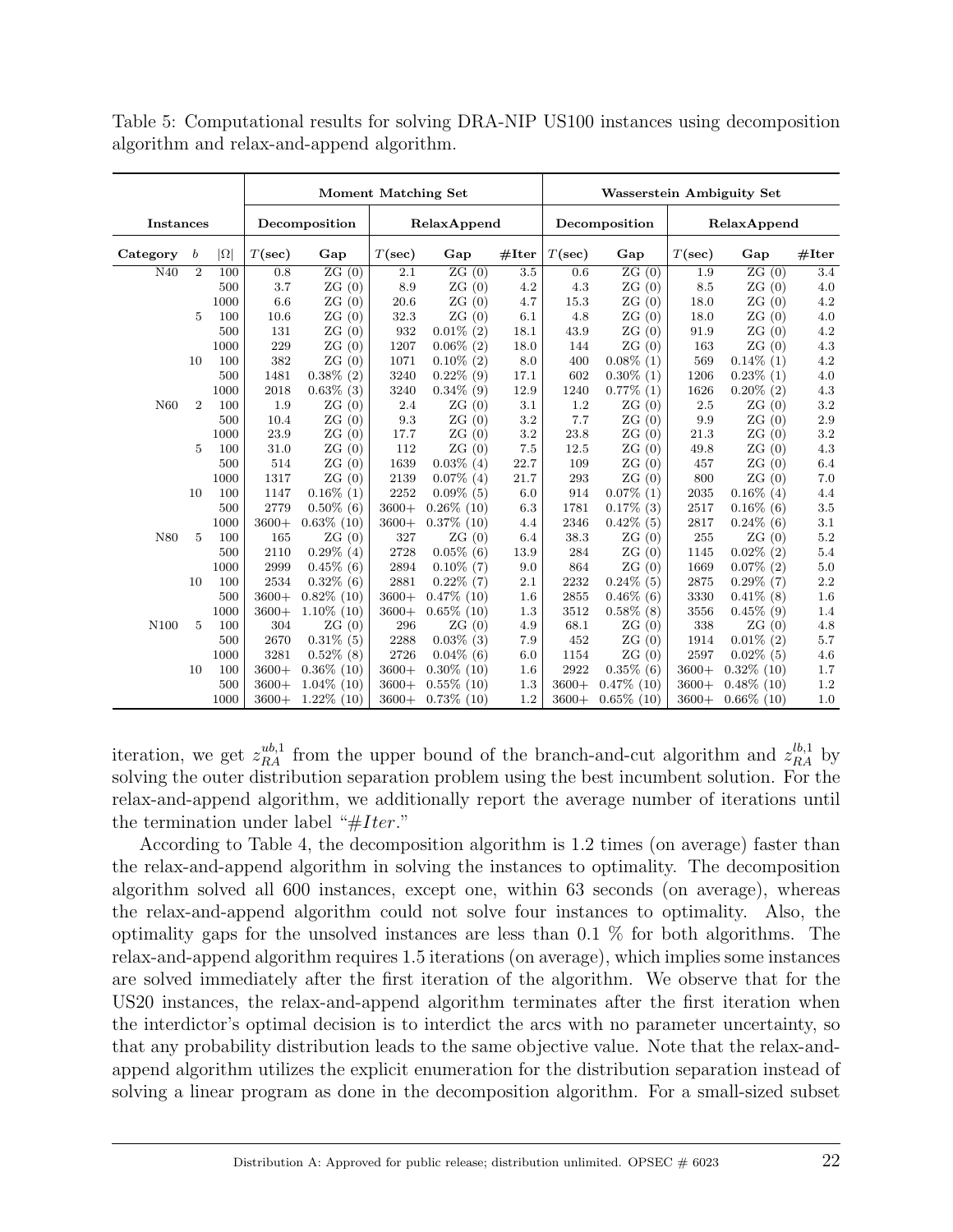of ambiguity set, this significantly reduces the time required for solving the distribution separation problem, and therefore, the relax-and-append algorithm is likely to be faster than the decomposition algorithm when it terminates within a small number of iterations.

In Table 5, we observe that the relax-and-append algorithm requires 5.7 iterations on average because of the higher level of uncertainty in the US100 instances than the US20 instances. This results in a larger performance difference between the algorithms; the decomposition approach is 2.5 times (on average) faster than the relax-and-append algorithm.

We report, however, the relax-and-append algorithm attains smaller optimality gaps in some instances even though it solves less number of instances to optimality. For example, it reduces the gap to 61% (on average) of the optimality gap obtained by the decomposition algorithm for the instances with the moment matching set that were not solved within the time limit. This shows that the relax-and-append algorithm may be better in providing a feasible solution for larger-sized instances that the decomposition algorithm cannot solve to optimality.

Lastly, we discuss the impact of the choice of ambiguity set on the solution time. For the DRA-NIP with the moment matching set, the size of the distribution separation problem is highly dependent on the number of arcs associated with uncertain parameters since it impacts the number of constraints. This causes the proposed algorithms to spend more time in solving the distribution separation problem for the US100 instances than the US20 instances. To show this, we compute the ratio of the time for solving a distribution separation problem to the total solution time taken for solving each of the US20 and US100 instances using the decomposition algorithm for DRA-NIP. The average of the ratios for the US20 instances is computed to be 9.1%, while the same for the US100 instances is 67.7%. On the other hand, for the Wasserstein ambiguity set, the average of the ratios for the US20 instances and the US100 instances are 20% and 29.2%, respectively. This is because the number of arcs having uncertainty does not impact the number of variables and constraints in the Wasserstein ambiguity set (20); instead, it is largely impacted by the number of scenarios  $|\Omega|$ . For example, the average of the ratios for US100 instances for  $|\Omega| = 100, 500$ , and 1000 are 3.6%, 21%, and 36.8%, respectively.

For the DRR-NIP, we also consider the time spent in computing cut coefficients (8), which involves solving the corresponding distribution problem. Similar to the DRA-NIP, we observe that the average of the time taken in solving distribution separation problems and in computing the cut coefficients for the cut-based decomposition algorithm is largely impacted by the number of arcs having uncertainty with the moment-matching set and by the number of scenarios with the Wasserstein ambiguity set.

## 4.4 Comparison between Risk-Neutral, Distributionally Risk-Averse, and Distributionally Risk-Receptive Solutions

In this section, we evaluate the solutions obtained from the DRA-NIP, DRR-NIP, and (riskneutral) S-NIP (1) frameworks. For S-NIP instances, we assume that each scenario is realized with equal probability. For test instances, we use the US100 instances so that there is no trivial optimal solution that interdicts the arcs having no uncertainty. Also, we fix the number of scenarios to 100, as we observe in our preliminary tests that the number of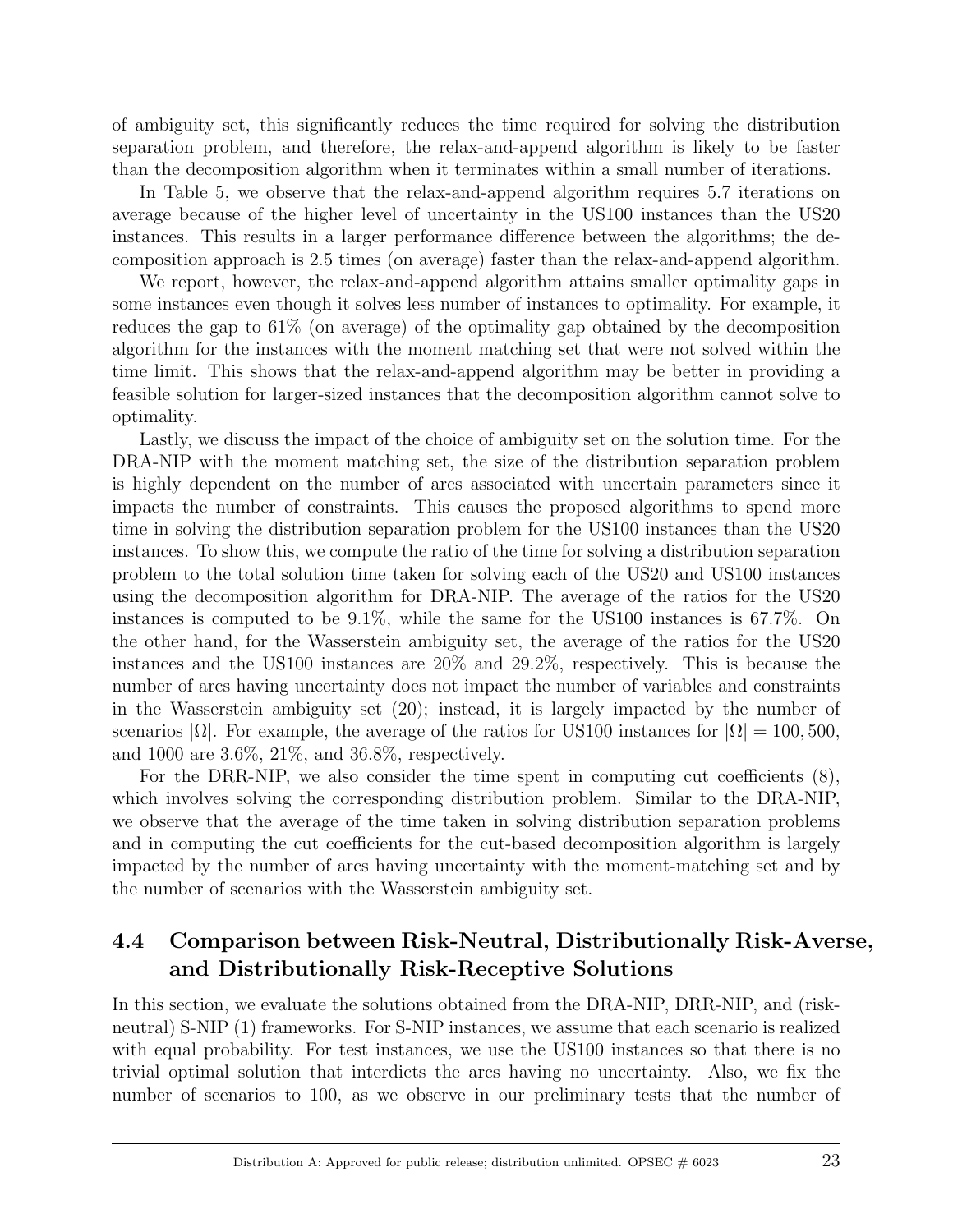

Figure 2: Optimal objective values for instances of N40 (US100) obtained by solving DRA-NIP, DRR-NIP, and RN-NIP with Wasserstein ambiguity set and  $b \in \{2, 5, 10\}$ .

scenarios has only a minor impact on the difference among distributionally risk-receptive, distributionally risk-averse, and risk-neutral solution values. We plot and compare optimal objective values for different risk preference in Figures 2, 3, and 4.

In Figure 2, we present the optimal objective values for ten instances from N40 category with  $b = 2, 5,$  and 10. Comparing three graphs 2a-2c, we can see that the gap between risk-receptive and risk-averse solution values grows as b increases. Next, in Figures 3 and 4, we present the optimal objective values for N60 instances with the moment matching set and N80 instances with the Wasserstein set, respectively. Given the moments of random variables  $u_q, q = 1, ..., m$ , the size of the moment matching set increases as  $\epsilon_M$  increases. Likewise, the Wasserstein ambiguity set's size increases as the Wasserstein distance limit  $(\epsilon_W)$  increases. In Figures 3 and 4, we can see that the gap between the risk-averse and risk-receptive solution values becomes larger as we increase  $\epsilon_M$  and the multiplication factor  $\rho$  of  $\epsilon_W$ . These results show that the outcome under distributional uncertainty may vary significantly when the interdictor is capable of interdicting many arcs, and the decision makers are less confident about the ambiguity set (in other words, have a larger ambiguity set). However, in such a case, the DRR-NIP and DRA-NIP frameworks provide optimal solutions for the worstcase and best-case probability distributions, which establish the bounds on the outcome of the S-NIP, respectively, that can help the decision makers in conducting the worst-case and best-case analysis.

From the perspective of the follower, an optimal risk-receptive solution gives information of the most vulnerable arcs, whose failure can significantly increase the minimum cost path. Therefore, the DRR-NIP is an appropriate model for the follower in terms of vulnerability analysis. On the other hand, for the leader, the DRR-NIP and DRA-NIP frameworks provide a range of possible outcomes of interdiction attempts. This range provides the leader with the comparative analysis of the expected outcome according to the risk appetite of the decision maker. Suppose the situation where the leader has relatively small budget or high confidence on the distributional uncertainty like in Figures 2a, 3a and 4a. Then, the gap between riskaverse and risk-receptive objective values will be minor, and the leader can realize that there is no incentive to choose an optimal risk-receptive interdiction strategy in comparison to an optimal risk-averse strategy. Hence, both the DRR-NIP and the DRA-NIP can be useful from the leader's perspective.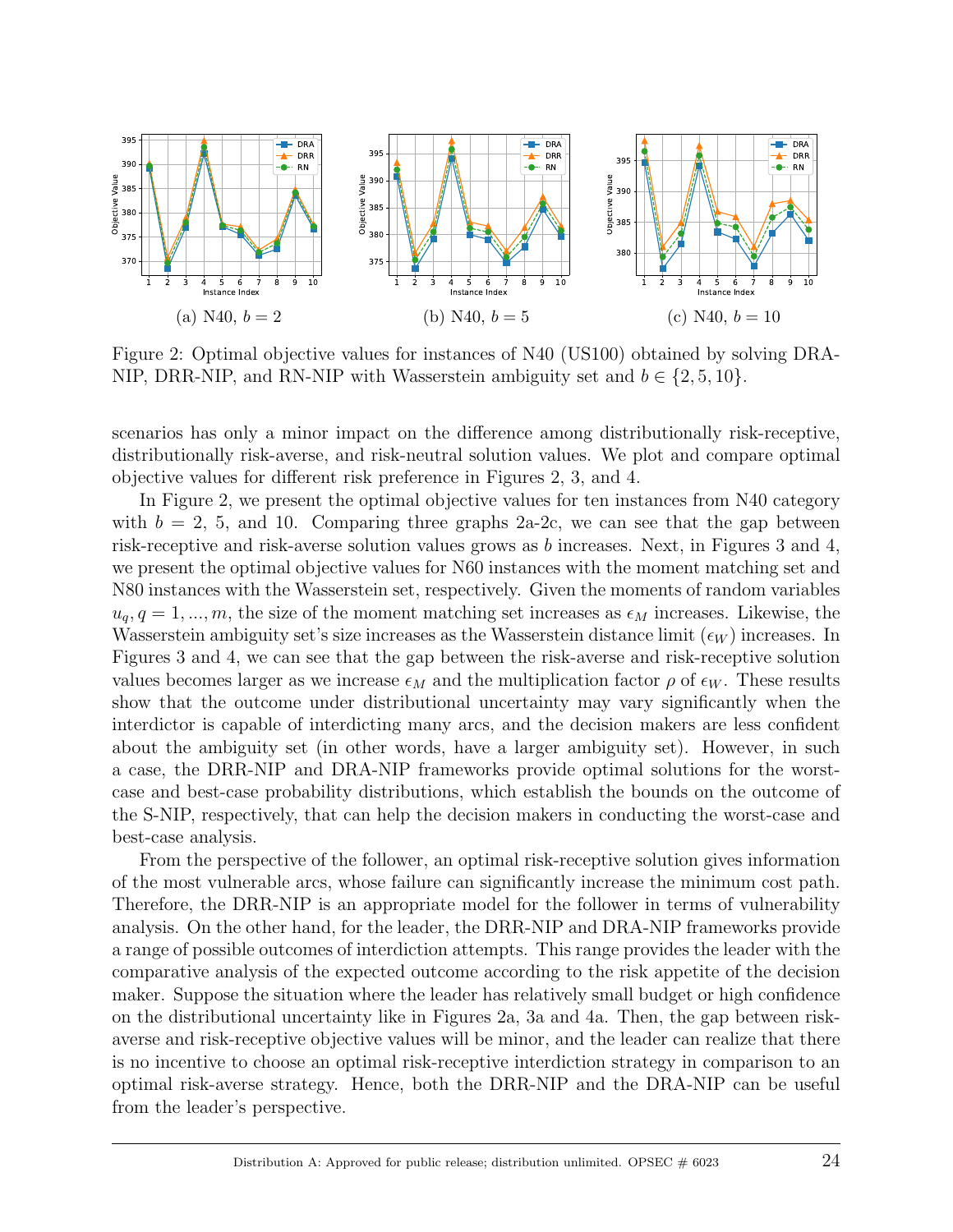

Figure 3: Optimal objective values for instances of N60 (US100) obtained by solving DRA-NIP, DRR-NIP, and RN-NIP with moment matching set defined using  $\epsilon_M \in \{0.05, 0.1, 0.25\}.$ 



Figure 4: Optimal objective values for instances of N80 (US100) obtained by solving DRA-NIP, DRR-NIP, and RN-NIP with Wasserstein ambiguity set defined using  $\rho \in \{0.1, 0.2, 0.5\}$ .

## 5 Conclusion

In this paper, we introduced the distributionally risk-receptive and distributionally riskaverse network interdiction problems (denoted by DRR-NIP and DRA-NIP, respectively), which are the generalizations of the stochastic network interdiction problem with distributional ambiguity. The DRR-NIP that involves a risk-receptive leader provides the best-case analysis from the leader's perspective, which can also be utilized for the vulnerability analysis of the network by the follower. The DRA-NIP considers a risk-averse leader and provides a robust interdiction solution over distributional ambiguity. For the DRR-NIP, we proposed two exact approaches: the first approach is based on the reformulation technique that linearizes the bilinear terms in the objective function, and the second approach is based on the valid cut utilizing the binary property of interdiction variables and the distribution separation procedure. We also proposed an approximation algorithm that uses the restricted feasible set of probability distributions. For the DRA-NIP, we proposed a decomposition approach and a relax-and-append algorithm to exactly solve it. We presented convergence analysis for these approaches along with the results of extensive computational tests to demonstrate the effectiveness and efficiency of these approaches. We also analyzed the factors that impact the difference between distributionally risk-receptive and risk-averse optimal solution values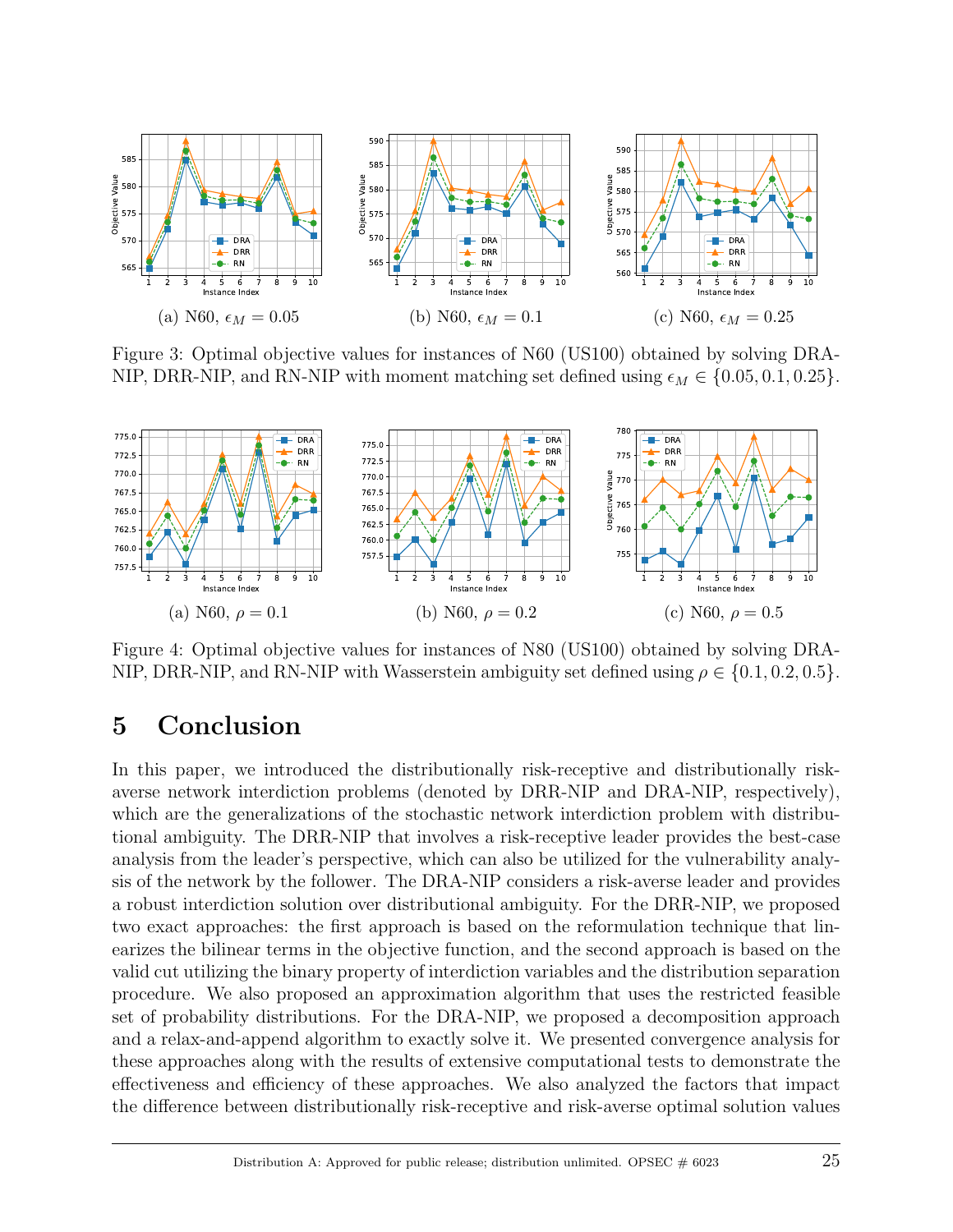and discussed the significance of the DRR-NIP and the DRA-NIP frameworks for both the leader and the follower with varying levels of risk appetite.

### ACKNOWLEDGMENTS

This research is funded by Automotive Research Center (ARC) of University of Michigan, Ann Arbor in accordance with Cooperative Agreement W56HZV-19-2-0001 U.S. Army CCDC Ground Vehicle Systems Center (GVSC) Warren, MI.

## References

- [1] Egon Balas, Sebastián Ceria, and Gérard Cornuéjols. A lift-and-project cutting plane algorithm for mixed 0–1 programs. Mathematical Programming, 58(1):295–324, 1993.
- [2] Manish Bansal, Kuo-Ling Huang, and Sanjay Mehrotra. Decomposition algorithms for two-stage distributionally robust mixed binary programs. SIAM Journal on Optimization, 28(3):2360–2383, 2018.
- [3] N. Orkun Baycik and Kelly M. Sullivan. Robust location of hidden interdictions on a shortest path network. IISE Transactions, 51(12):1332–1347, 2019.
- [4] Halil Bayrak and Matthew D. Bailey. Shortest path network interdiction with asymmetric information. Networks, 52(3):133–140, 2008.
- [5] Mokhtar S Bazaraa, John J Jarvis, and Hanis D Sherali. Linear programming and network flows. John Wiley & Sons, Hoboken, NJ, 2008.
- [6] Michael G.H. Bell, U. Kanturska, J.-D. Schm¨ocker, and Achille Fonzone. Attacker–defender models and road network vulnerability. Philosophical Transactions of the Royal Society A, 366(1872):1893–1906, 2008.
- [7] Dimitris Bertsimas and Melvyn Sim. The price of robustness. Operations Research, 52(1):35–53, 2004.
- [8] Gerald Brown, Matthew Carlyle, Javier Salmerón, and Kevin Wood. Defending critical infrastructure. Interfaces, 36(6):530–544, 2006.
- [9] Kelly J. Cormican, David P. Morton, and R. Kevin Wood. Stochastic network interdiction. Operations Research, 46(2):184–197, 1998.
- [10] Erick Delage and Yinyu Ye. Distributionally robust optimization under moment uncertainty with application to data-driven problems. Operations Research, 58(3):595–612, 2010.
- [11] Federico Della Croce and Rosario Scatamacchia. An exact approach for the bilevel knapsack problem with interdiction constraints and extensions. Mathematical Programming, 183(1):249–281, 2020.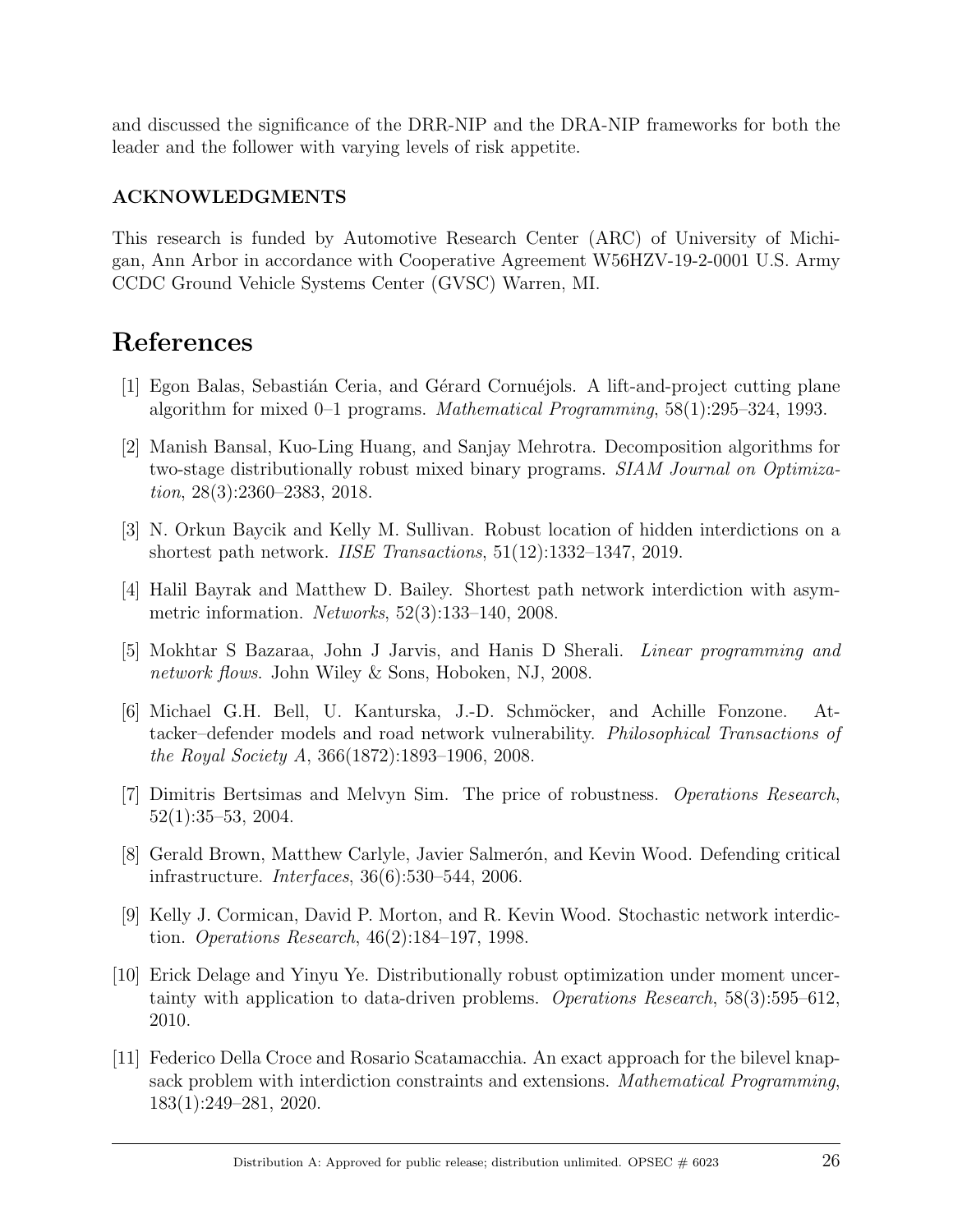- $|12|$  Jitka Dupačová. The minimax approach to stochastic programming and an illustrative application. *Stochastics*,  $20(1)$ :73–88, 1987.
- [13] D. R. Fulkerson and Gary C. Harding. Maximizing the minimum source-sink path subject to a budget constraint. *Mathematical Programming*,  $13(1):116-118$ ,  $1977$ .
- [14] Fabio Furini, Ivana Ljubić, Sébastien Martin, and Pablo San Segundo. The maximum clique interdiction problem. European Journal of Operational Research,  $277(1):112-127$ , 2019.
- [15] Bruce Golden. A problem in network interdiction. Naval Research Logistics Quarterly, 25(4):711–713, 1978.
- [16] Harald Held, Raymond Hemmecke, and David L Woodruff. A decomposition algorithm applied to planning the interdiction of stochastic networks. Naval Research Logistics, 52(4):321–328, 2005.
- [17] Raymond Hemmecke, R¨udiger Schultz, and David L. Woodruff. Interdicting stochastic networks with binary interdiction effort. In David L. Woodruff, editor, Network interdiction and stochastic integer programming, pages 69–84. Kluwer, Boston, MA, 2003.
- [18] Le Thi Khanh Hien, Melvyn Sim, and Huan Xu. Mitigating interdiction risk with fortification. Operations Research, 68(2):348–362, 2020.
- [19] Tim Holzmann and J. Cole Smith. The shortest path interdiction problem with randomized interdiction strategies: Complexity and algorithms. Operations Research, 69(1):82– 99, 2020.
- [20] Eitan Israeli. System Interdiction and Defense. PhD thesis, Naval Postgraduate School, Monterey, CA, 1999.
- [21] Eitan Israeli and R. Kevin Wood. Shortest-path network interdiction. Networks, 40(2):97–111, 2002.
- [22] Udom Janjarassuk and Jeff Linderoth. Reformulation and sampling to solve a stochastic network interdiction problem. Networks, 52(3):120–132, 2008.
- [23] Gilbert Laporte and François V. Louveaux. The integer L-shaped method for stochastic integer programs with complete recourse. Operations Research Letters, 13(3):133–142, 1993.
- [24] Xiao Lei, Siqian Shen, and Yongjia Song. Stochastic maximum flow interdiction problems under heterogeneous risk preferences. Computers & Operations Research, 90:97– 109, 2018.
- [25] David P Morton, Feng Pan, and Kevin J Saeger. Models for nuclear smuggling interdiction. *IIE Transactions*,  $39(1):3-14$ , 2007.
- [26] Di H. Nguyen and J. Cole Smith. Asymmetric stochastic shortest-path interdiction under conditional value-at-risk. IISE Transactions, pages 1–32, 2022.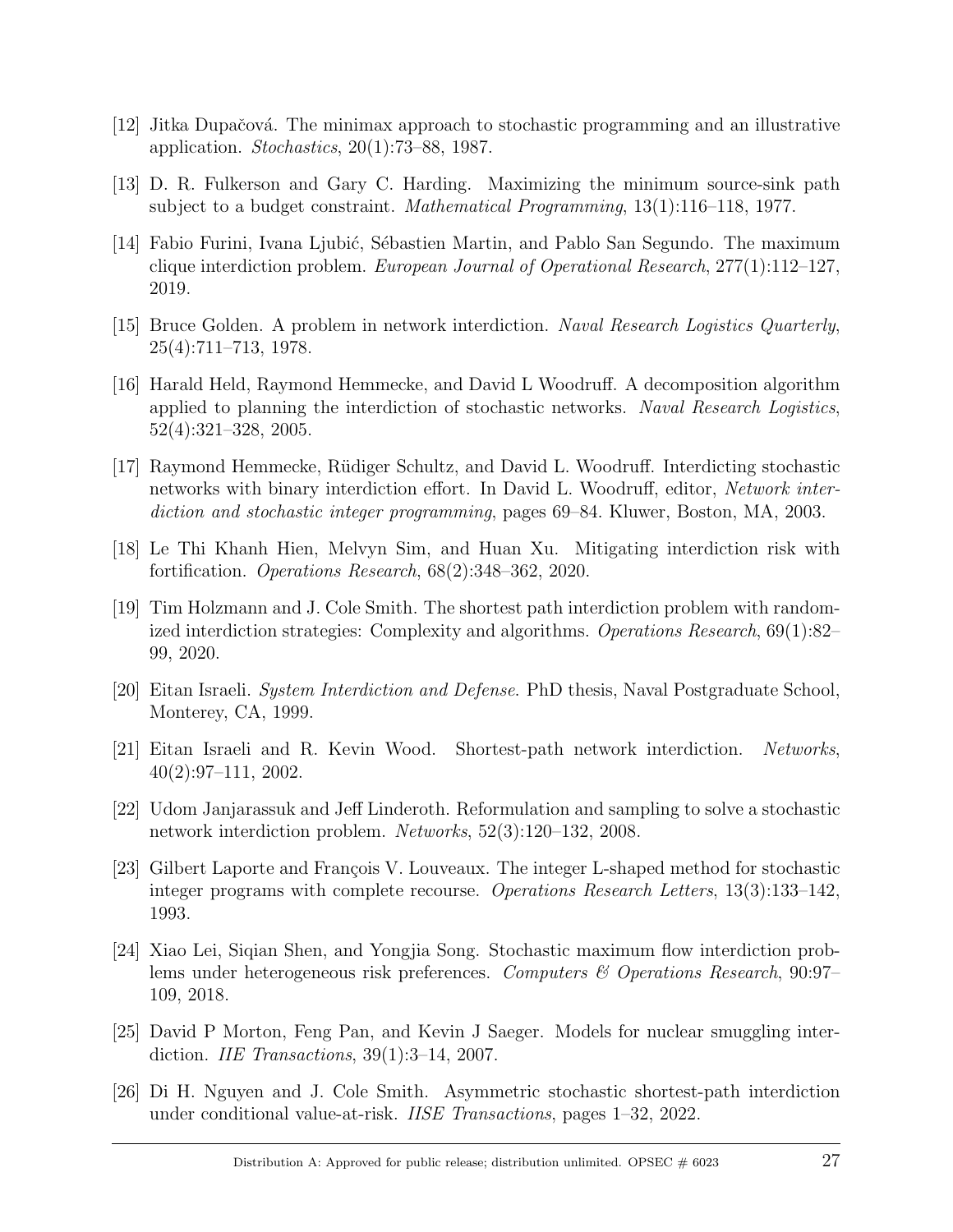- [27] Di H. Nguyen and J. Cole Smith. Network interdiction with asymmetric cost uncertainty. European Journal of Operational Research, 297(1):239–251, 2022.
- [28] Feng Pan and David P. Morton. Minimizing a stochastic maximum-reliability path. Networks, 52(3):111–119, 2008.
- [29] Babak Saleck Pay, Jason R. W. Merrick, and Yongjia Song. Stochastic network interdiction with incomplete preference. Networks, 73(1):3–22, 2019.
- [30] Georg Pflug and David Wozabal. Ambiguity in portfolio selection. Quantitative Finance, 7(4):435–442, 2007.
- [31] Hamed Rahimian, Güzin Bayraksan, and Tito Homem-de Mello. Identifying effective scenarios in distributionally robust stochastic programs with total variation distance. Mathematical Programming, 173(1):393–430, 2019.
- [32] Utsav Sadana and Erick Delage. The value of randomized strategies in distributionally robust risk averse network interdiction games. *arXiv preprint arXiv:2003.07915*, 2020.
- [33] Javier Salmerón. Deception tactics for network interdiction: A multiobjective approach. Networks, 60(1):45–58, 2012.
- [34] Javier Salmerón, Kevin Wood, and Ross Baldick. Worst-case interdiction analysis of large-scale electric power grids. IEEE Transactions on Power Systems, 24(1):96–104, 2009.
- [35] Maria P Scaparra and Richard L Church. A bilevel mixed-integer program for critical infrastructure protection planning. Computers & Operations Research,  $35(6)$ :1905–1923, 2008.
- [36] Herbert Scarf. A min-max solution of an inventory problem. In Kenneth Joseph Arrow, Samuel Karlin, and Herbert Scarf, editors, *Studies in the Mathematical Theory* of Inventory and Production, pages 201–209. Stanford University Press, Stanford, CA, 1958.
- [37] Yongjia Song and Siqian Shen. Risk-averse shortest path interdiction. INFORMS Journal on Computing, 28(3):527–539, 2016.
- [38] Richard M Van Slyke and Roger Wets. L-shaped linear programs with applications to optimal control and stochastic programming. SIAM Journal on Applied Mathematics, 17(4):638–663, 1969.
- [39] Alan Washburn and Kevin Wood. Two-person zero-sum games for network interdiction. Operations Research, 43(2):243–251, 1995.
- [40] Richard Wollmer. Removing arcs from a network. Operations Research, 12(6):934–940, 1964.
- [41] R. Kevin Wood. Deterministic network interdiction. Mathematical and Computer Mod $elling, 17(2):1–18, 1993.$